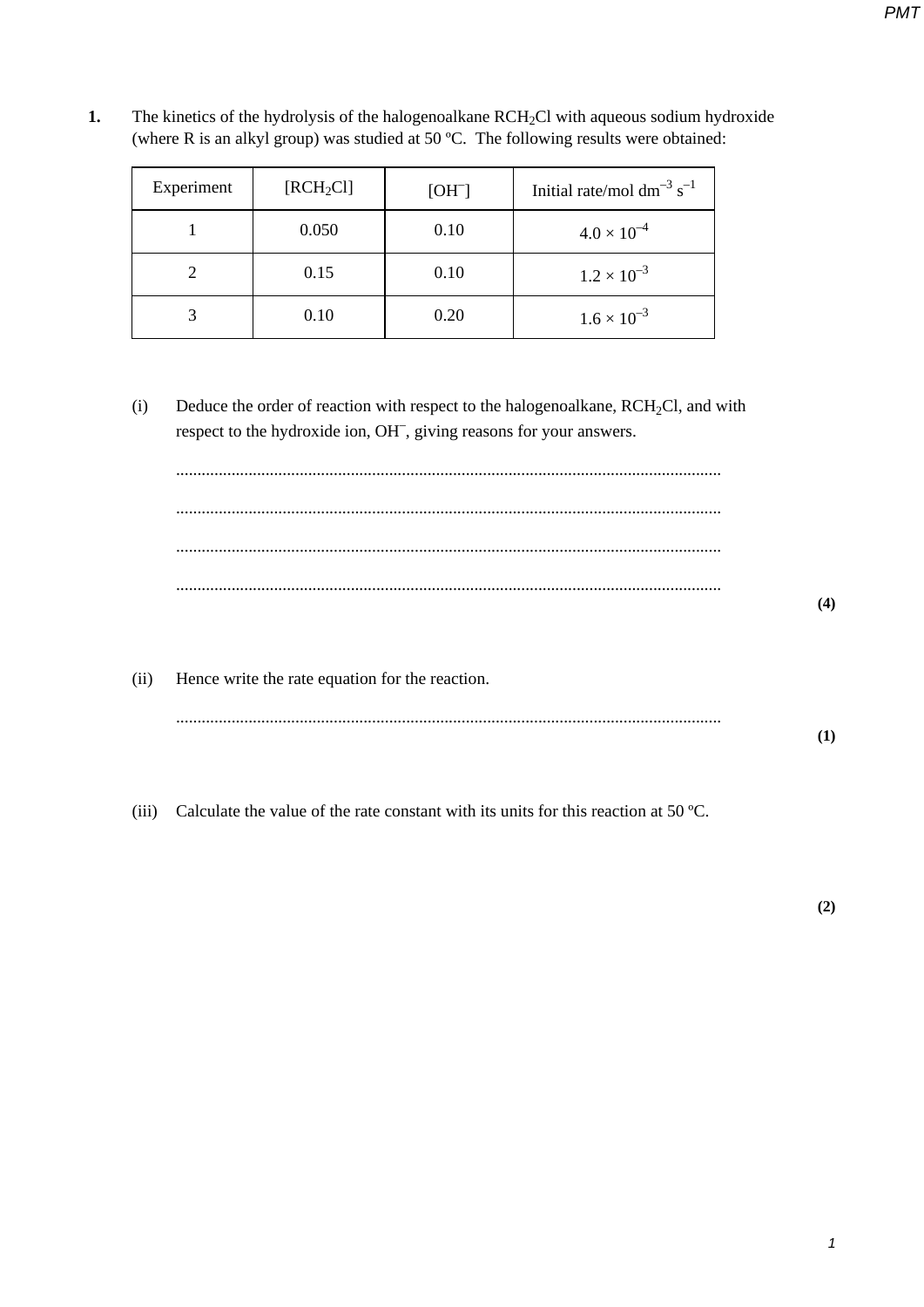(iv) Using your answer to part (ii), write the mechanism for this reaction.

**(3) (Total 10 marks)**

**2.** In the vapour phase sulphur trioxide dissociates:

 $2SO_3(g) \longrightarrow 2SO_2(g) + O_2(g)$ 

(a) (i) Write an expression for  $K_p$  for this dissociation.

**(1)**

(ii) At a particular temperature, 75% of the sulphur trioxide is dissociated, producing a pressure of 10 atm. Calculate the value of  $K_p$  at this temperature paying, attention to its units.

**(5)**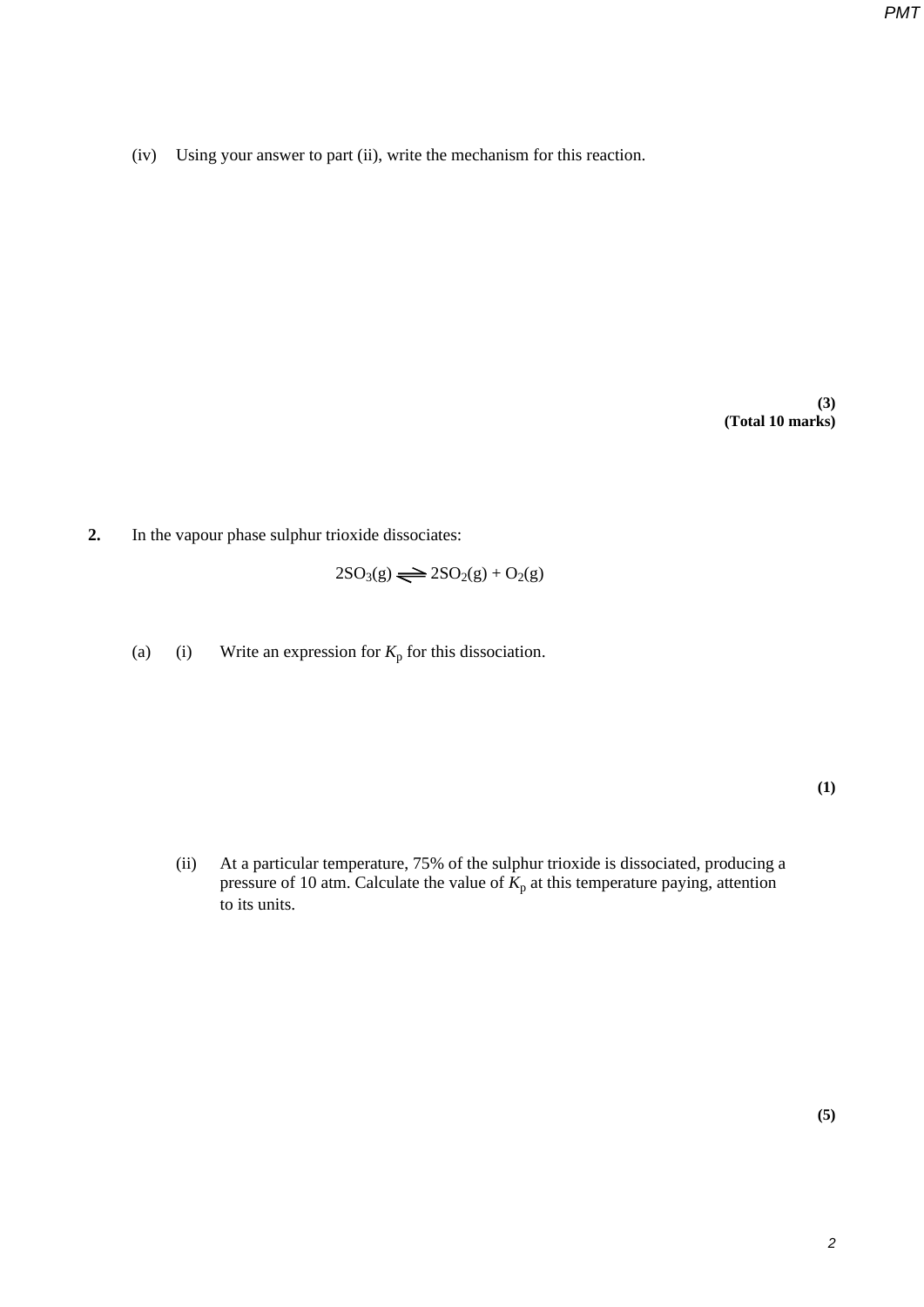- (b) Solid vanadium(V) oxide,  $V_2O_5$ , is an effective catalyst for this reaction. State the effect of using double the mass of catalyst on:
	- (i) the position of the equilibrium;

............................................................................................................................ ............................................................................................................................ **(1)**

(ii) the value of  $K_p$ .

............................................................................................................................ ............................................................................................................................ **(1) (Total 8 marks)**

**3.** In an experiment to determine the rate of the reaction between persulphate ions and iodide ions in aqueous solution

$$
S_2O_8^{2-} + 2I^- \rightarrow 2SO_4^{2-} + I_2
$$

the following data were obtained:

| Concentration/mol dm <sup>-3</sup> | Initial rate |                                       |  |  |  |  |
|------------------------------------|--------------|---------------------------------------|--|--|--|--|
| $S_2O_8^{2-}$                      | r-           | /mol dm <sup>-3</sup> s <sup>-1</sup> |  |  |  |  |
| 0.100                              | 0.100        | 0.36                                  |  |  |  |  |
| 0.200                              | 0.100        | 0.72                                  |  |  |  |  |
| 0.200                              | 0.200        | 1.44                                  |  |  |  |  |

(a) (i) Deduce the order of reaction with respect to each of the reagents and hence write the rate equation for the reaction.

> ............................................................................................................................ ............................................................................................................................ ............................................................................................................................

**(3)**

(ii) With reference to this reaction state what is meant by the **overall order** of a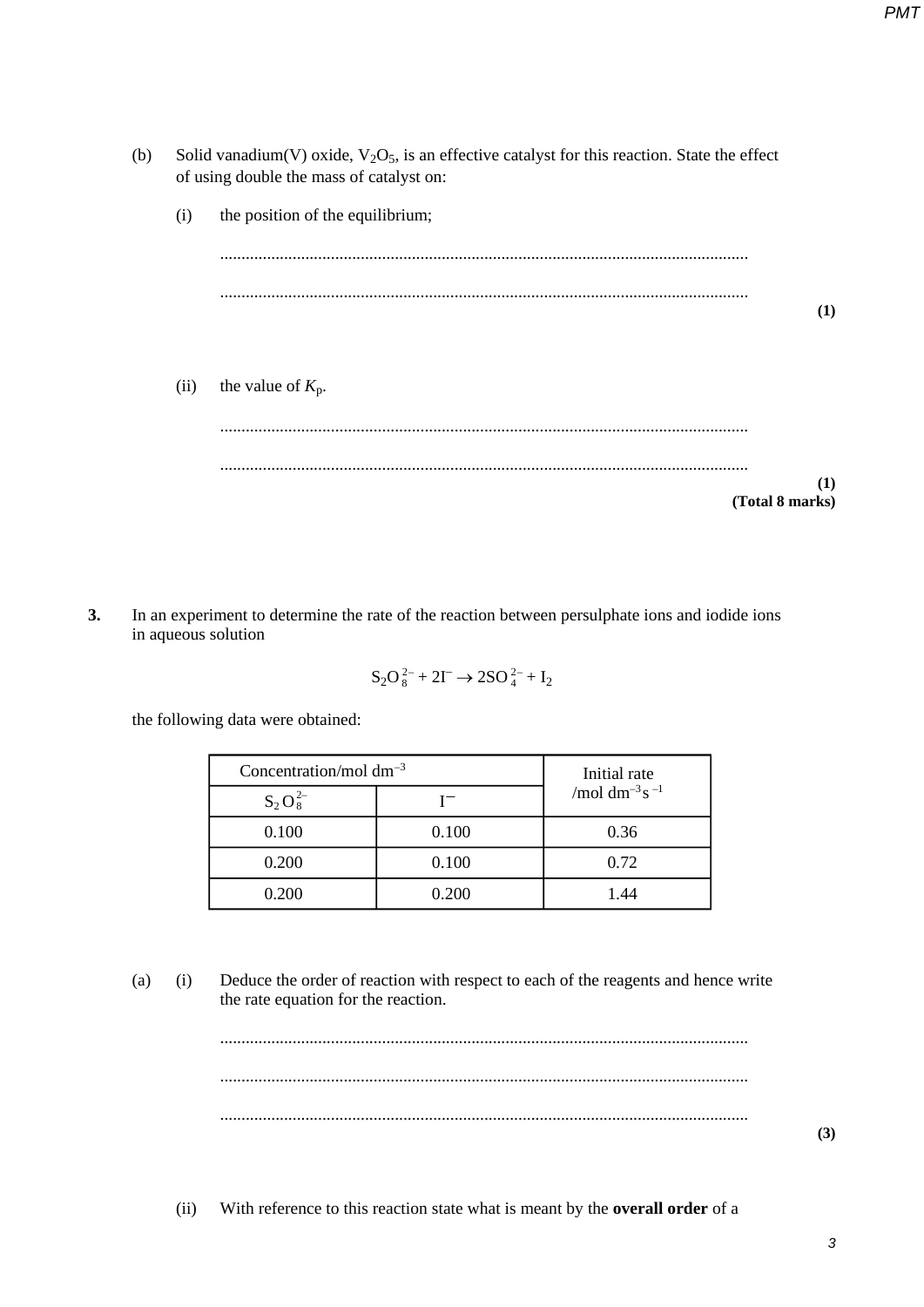|     |       | reaction.                                                                                                                |     |
|-----|-------|--------------------------------------------------------------------------------------------------------------------------|-----|
|     |       |                                                                                                                          |     |
|     |       |                                                                                                                          | (1) |
|     |       |                                                                                                                          |     |
|     | (iii) | Calculate the rate constant including units.                                                                             |     |
|     |       |                                                                                                                          |     |
|     |       |                                                                                                                          | (2) |
|     |       |                                                                                                                          |     |
|     | (iv)  | Explain why the rate equation cannot be written directly from the stoichiometric<br>equation for the reaction.           |     |
|     |       |                                                                                                                          |     |
|     |       |                                                                                                                          | (1) |
|     |       |                                                                                                                          |     |
| (b) | (i)   | Suggest a suitable experimental technique that would enable you to determine the<br>rate of the reaction given opposite. |     |
|     |       |                                                                                                                          |     |
|     |       |                                                                                                                          | (1) |
|     | (ii)  | Suggest a necessary condition that would help to ensure accurate results.                                                |     |
|     |       |                                                                                                                          |     |
|     |       |                                                                                                                          | (1) |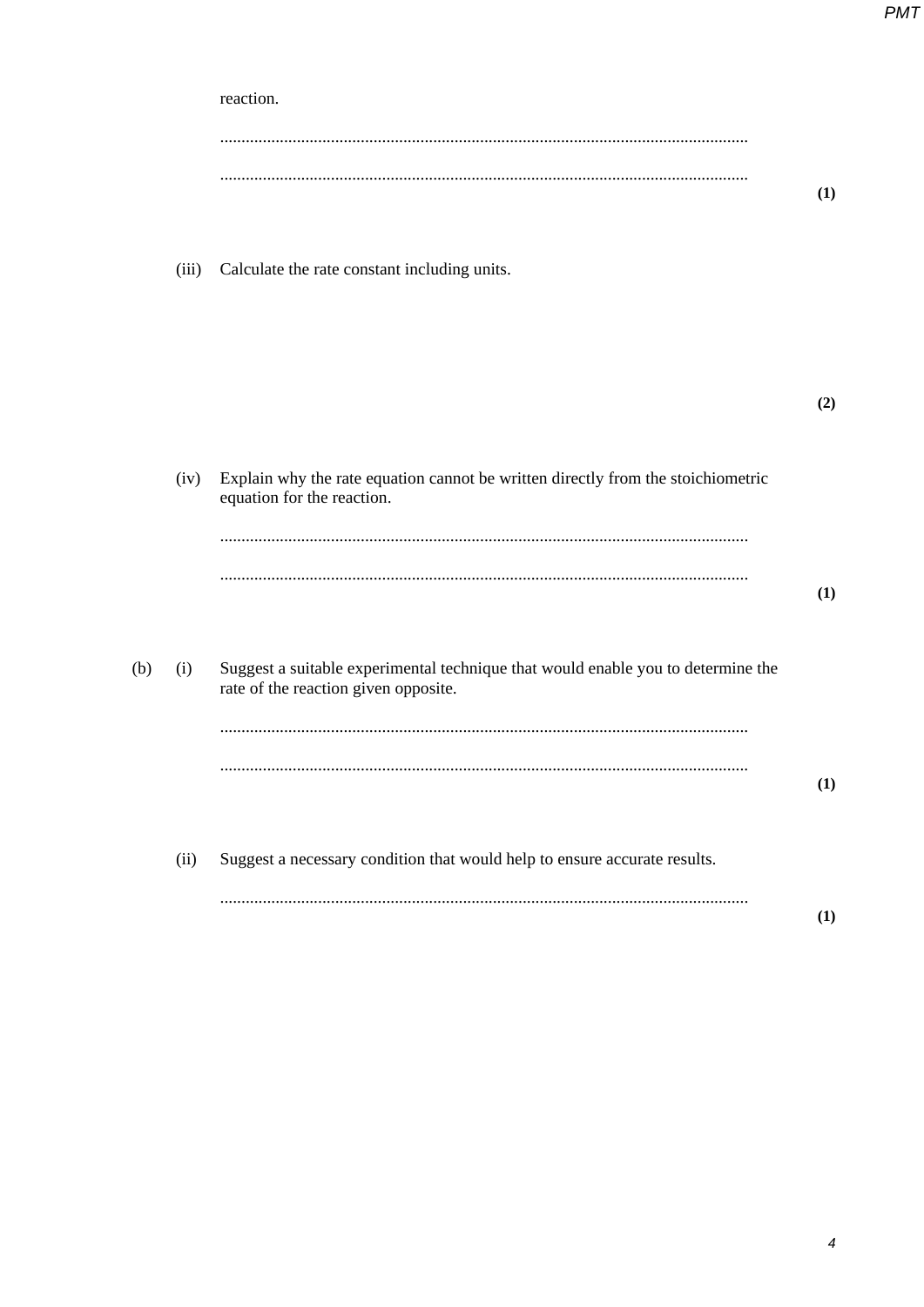(iii) Suggest one advantage or disadvantage of your chosen experimental method.

 $(1)$ (Total 10 marks)

| 4. | (a) | (i)  | Explain what is meant by the following terms.                                                           |     |
|----|-----|------|---------------------------------------------------------------------------------------------------------|-----|
|    |     |      |                                                                                                         |     |
|    |     |      |                                                                                                         |     |
|    |     |      |                                                                                                         |     |
|    |     |      |                                                                                                         |     |
|    |     |      |                                                                                                         |     |
|    |     |      |                                                                                                         | (2) |
|    |     |      |                                                                                                         |     |
|    |     | (ii) | Explain why the order of reaction cannot be deduced from the stoichiometric<br>equation for a reaction. |     |
|    |     |      |                                                                                                         |     |
|    |     |      |                                                                                                         |     |
|    |     |      |                                                                                                         | (1) |
|    |     |      |                                                                                                         |     |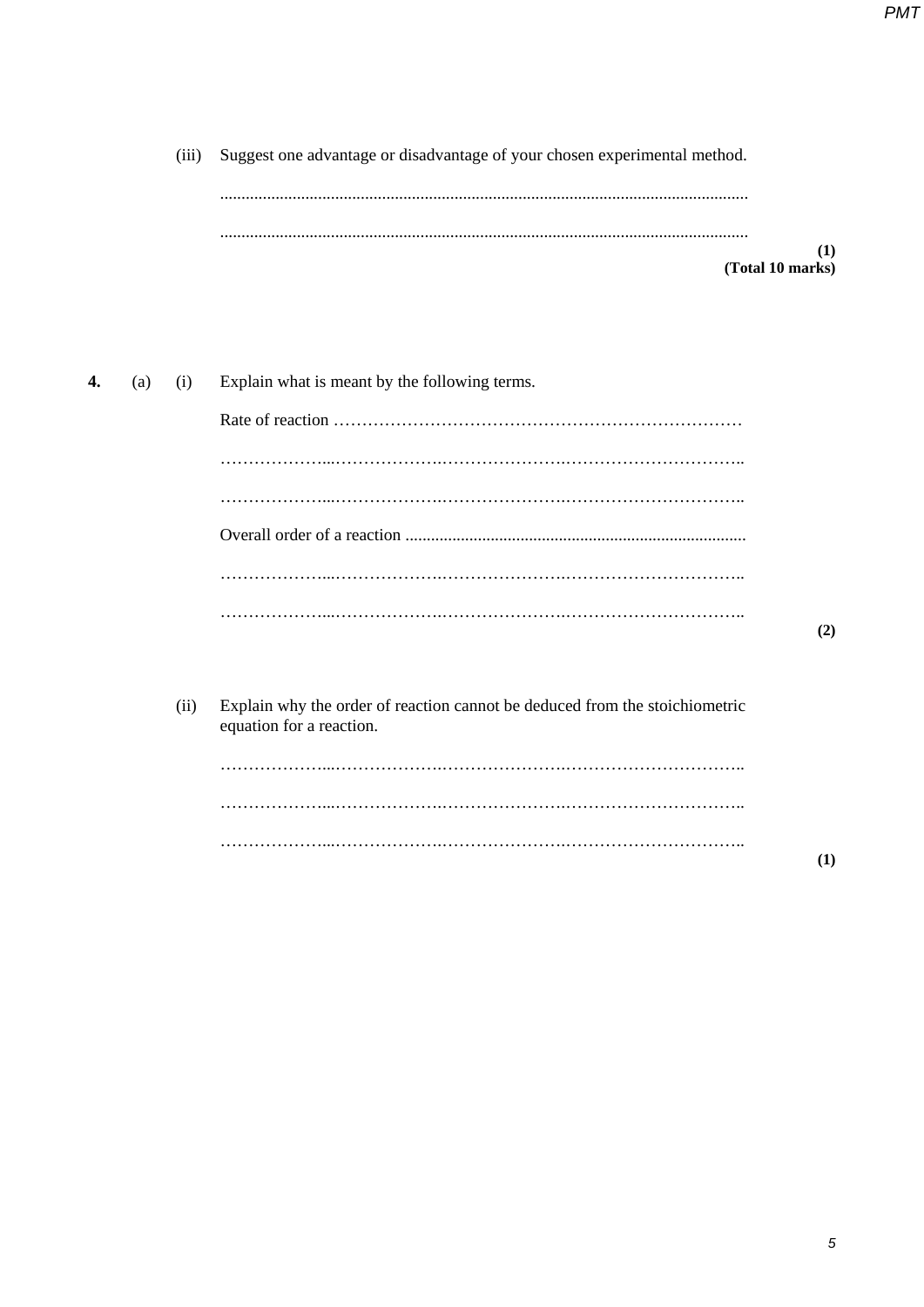- (b) Substitution reactions of halogenoalkanes, can proceed via an  $S_N1$  or  $S_N2$  mechanism. When 1-bromobutane,  $CH_3CH_2CH_2CH_2Br$ , 2-bromobutane,  $CH_3CH_2CHBrCH_3$ , and 2-bromo-2-methylpropane,  $(CH_3)_3CBr$ , are reacted separately with aqueous sodium hydroxide solution each gives the corresponding alcohol.
	- (i) Give the mechanism for the  $S_N1$  reaction between 2-bromobutane and hydroxide ions.

**(3)**

*PMT*

**(2)**

(ii) Explain why the product mixture is not optically active.

………………...……………….………………….………………………….. ………………...……………….………………….………………………….. ………………...……………….………………….…………………………..

- 
- (iii) In an experiment designed to find the mechanism of the reaction between 2-bromo-2-methylpropane and hydroxide ions the following data were obtained at constant temperature.

| Initial concentration of<br>2-bromo-2-methylpropane<br>/mol $dm^{-3}$ | Initial concentration of<br>OH / mol $dm^{-3}$ | Initial rate of reaction<br>/mol dm <sup>-3</sup> s <sup>-1</sup> |
|-----------------------------------------------------------------------|------------------------------------------------|-------------------------------------------------------------------|
| 0.10                                                                  | 0.10                                           | $1.2 \times 10^{-2}$                                              |
| 0.20                                                                  | 0.10                                           | $2.4 \times 10^{-2}$                                              |
| 0.30                                                                  | 0.20                                           | $3.6 \times 10^{-2}$                                              |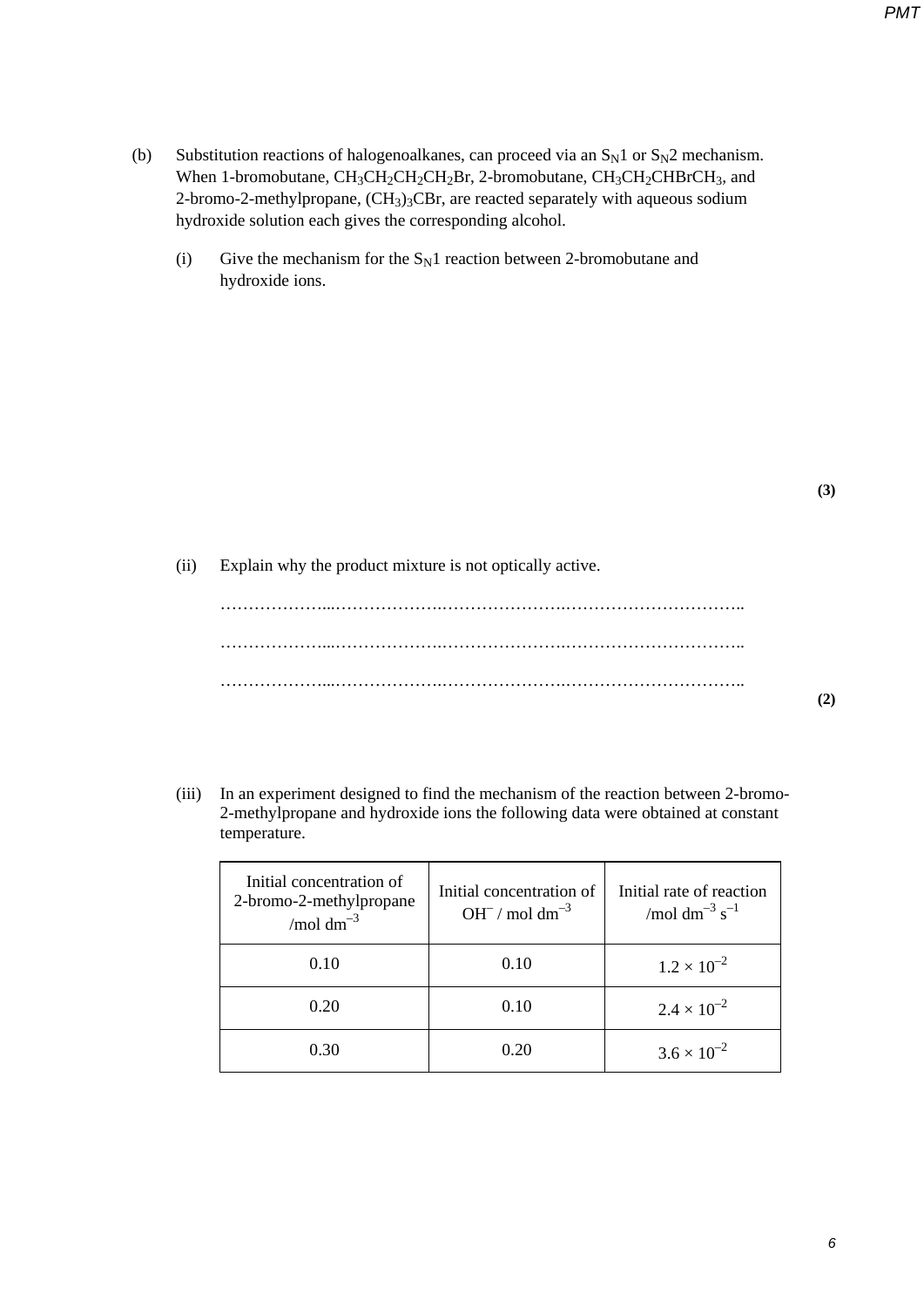Use the data to deduce the rate equation for the reaction of 2-bromo-2 methylpropane with sodium hydroxide solution. ………………...……………….………………….………………………….. ………………...……………….………………….………………………….. ………………...……………….………………….………………………….. **(3)** (c) Suggest, in outline, a method you could use to follow the progress of the reaction between a bromoalkane and aqueous sodium hydroxide. ………………………...……………….………………….………………………….. ………………………...……………….………………….………………………….. ………………………...……………….………………….………………………….. ………………………...……………….………………….………………………….. ………………………...……………….………………….………………………….. ………………………...……………….………………….………………………….. **(3) (Total 14 marks)**

**5.** Manganate(VII) ions react with ethanedioate ions in acidic solution.

 $2MnO<sub>4</sub><sup>-</sup>(aq) + 16H<sup>+</sup>(aq) + 5C<sub>2</sub>O<sub>4</sub><sup>2-</sup>(aq) \rightarrow 2Mn<sup>2+</sup>(aq) + 8H<sub>2</sub>O(l) + 10CO<sub>2</sub>(g)$ 

- (a) In a particular experiment 200 cm<sup>3</sup> of aqueous potassium manganate(VII), KMnO<sub>4</sub>, of concentration 0.0500 mol dm<sup>-3</sup> were mixed with 50.0 cm<sup>3</sup> of ethanedioic acid, HOOC—COOH, of concentration 0.500 mol dm<sup>-3</sup>, and 80 cm<sup>3</sup> of 1.0 mol dm<sup>-3</sup> sulphuric acid.
	- (i) Show by calculation that the starting concentration of the manganate(VII) ions was  $3.03 \times 10^{-2}$  mol dm<sup>-3</sup>.

**(1)**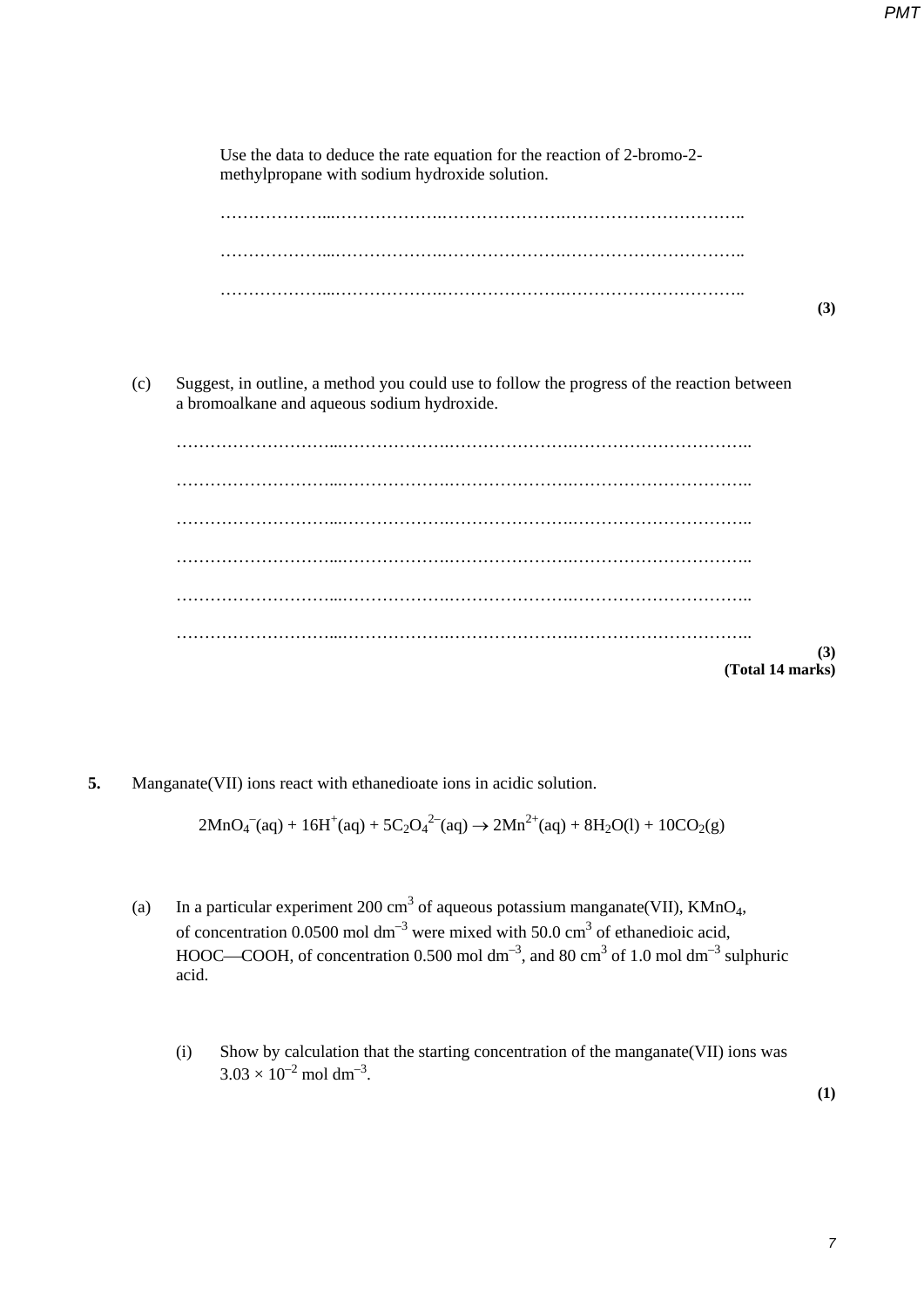| Time $/s$ | Concentration of manganate(VII) ions/mol dm <sup>-</sup><br>3 |
|-----------|---------------------------------------------------------------|
| $\Omega$  | $3.03 \times 10^{-2}$                                         |
| 400       | $2.98 \times 10^{-2}$                                         |
| 800       | $2.86 \times 10^{-2}$                                         |
| 1200      | $2.75 \times 10^{-2}$                                         |
| 1600      | $1.90 \times 10^{-2}$                                         |
| 2000      | $7.50 \times 10^{-3}$                                         |
| 2400      | $2.50 \times 10^{-3}$                                         |

(ii) The concentration of the manganate(VII) ions was determined over a period of time.

Plot a graph of the concentration of manganate(VII) ions against time and from it determine the initial rate of the reaction and the rate at 1600 s.

(b) A second experiment was set up involving the same chemicals in the same concentrations as in experiment 1 but this time some solid manganese(II) sulphate was dissolved in the ethanedioic acid before the potassium manganate (VII) solution was poured in. The plot of the concentration of manganate(VII) ions against time is given below:



**(5)**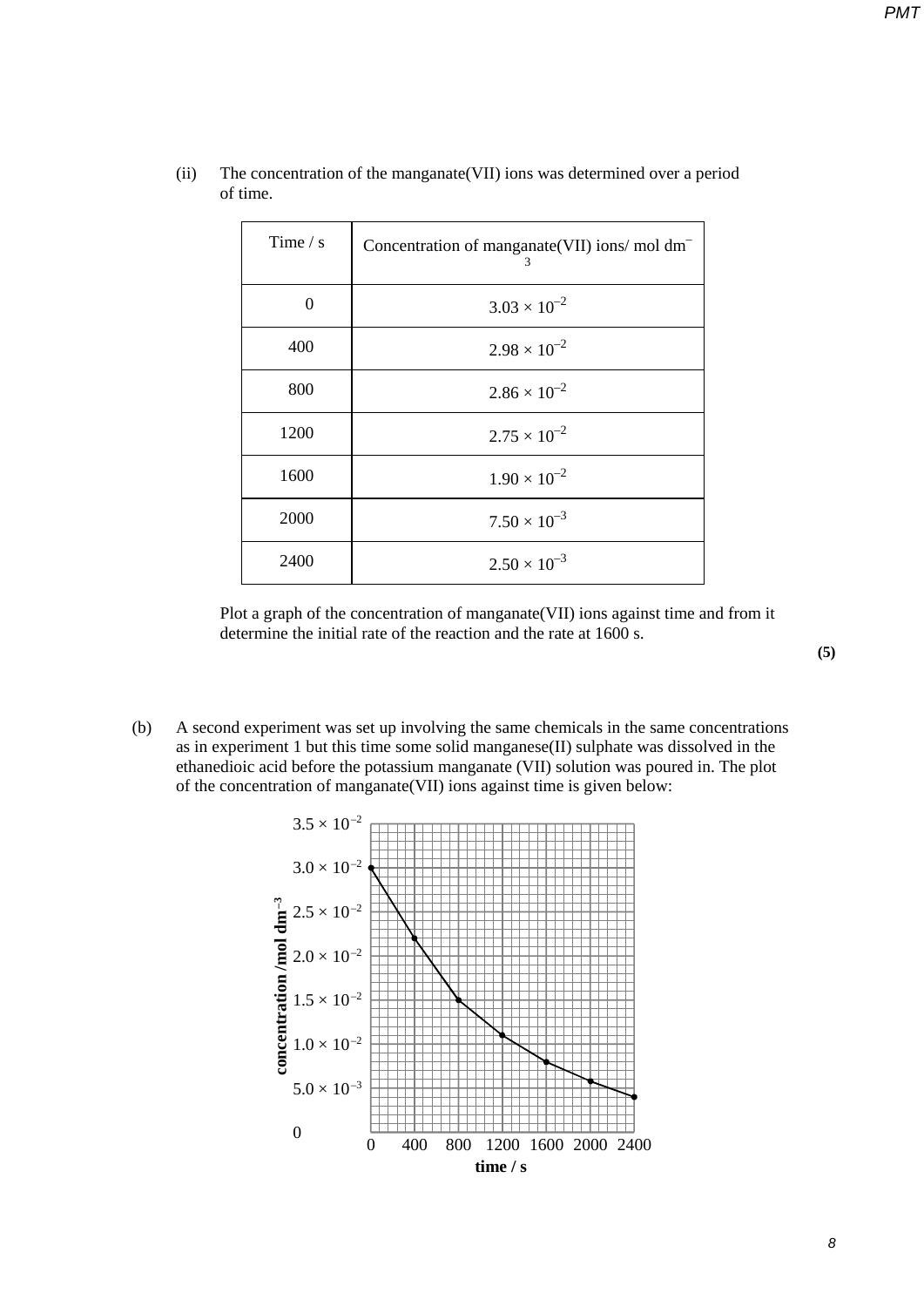|     | (i)  | Determine the order of the reaction with respect to manganate(VII) ions by<br>considering the time taken for the concentration to fall by half, using the<br>concentrations at 0, 800 and 1600 s.           | (3) |
|-----|------|-------------------------------------------------------------------------------------------------------------------------------------------------------------------------------------------------------------|-----|
|     |      |                                                                                                                                                                                                             |     |
|     | (ii) | Compare this graph with the one you plotted in (a) (ii) and give two pieces of<br>evidence that manganese(II) sulphate is a catalyst for this reaction.                                                     | (2) |
| (c) | (i)  | Carrying out a flame test on potassium manganate (VII) gives a lilac flame.<br>What does this show?                                                                                                         |     |
|     |      |                                                                                                                                                                                                             | (1) |
|     | (ii) | Describe how aqueous sodium hydroxide solution could be used to show that<br>manganese(II) ions had been produced in the reaction between manganate (VII)<br>ions and ethanedioate ions in acidic solution. |     |
|     |      |                                                                                                                                                                                                             | (2) |
|     |      | (Total 14 marks)<br>Hydrogen peroxide decomposes to form water and oxygen.                                                                                                                                  |     |
| (a) |      | $H_2O_2(aq) \rightarrow H_2O(l) + \frac{1}{2}O_2(g)$<br>Suggest a method for following the rate of this reaction.                                                                                           |     |
|     |      |                                                                                                                                                                                                             |     |
|     |      |                                                                                                                                                                                                             |     |
|     |      |                                                                                                                                                                                                             |     |
| (b) |      | The reaction is first order with respect to hydrogen peroxide.                                                                                                                                              |     |
|     | (i)  | Explain what is meant by the term first order.                                                                                                                                                              |     |
|     |      |                                                                                                                                                                                                             | (2) |

(ii) The overall order of the reaction is one. Give the rate equation for the reaction.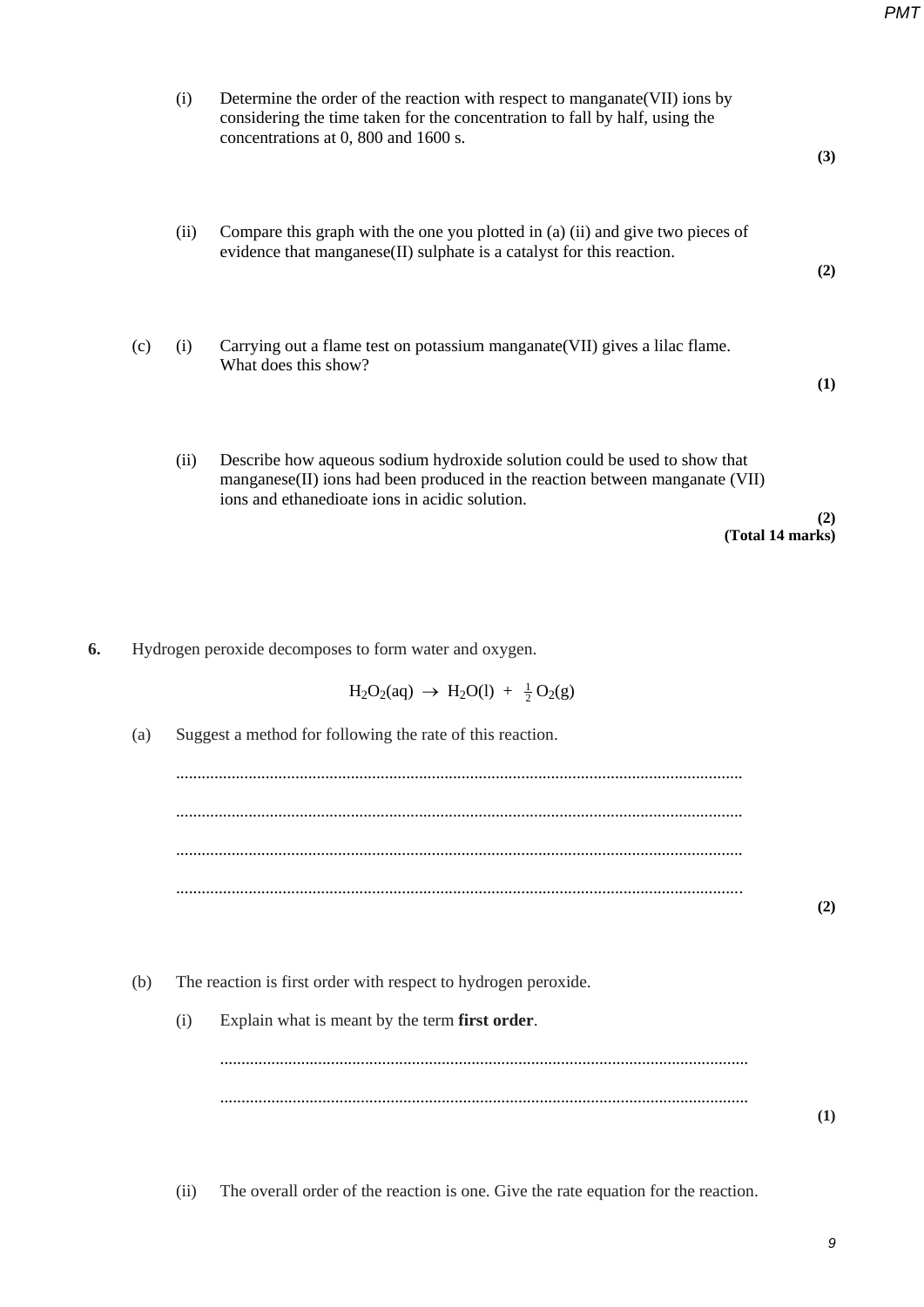$Rate =$ 

- **(1)**
- (iii) How would you use a graph of hydrogen peroxide concentration against time to show that the reaction is first order?

**(2)**

T  $/K$ Rate / mol dm<sup>-3</sup> s<sup>-1</sup>  $\frac{1/T}{\sqrt{K}^{-1}}$  $ln(rate)$ 293  $1.6 \times 10^{-6}$   $3.41 \times 10^{-3}$   $-13.3$ 

302  $4.2 \times 10^{-6}$  <br>3.31  $\times 10^{-3}$   $-12.4$ 

314  $14.4 \times 10^{-6}$   $3.19 \times 10^{-3}$   $-11.1$ 

323  $33.8 \times 10^{-6}$   $3.10 \times 10^{-3}$   $-10.3$ 

(c) The data in the table show the effect of temperature on the rate of this reaction.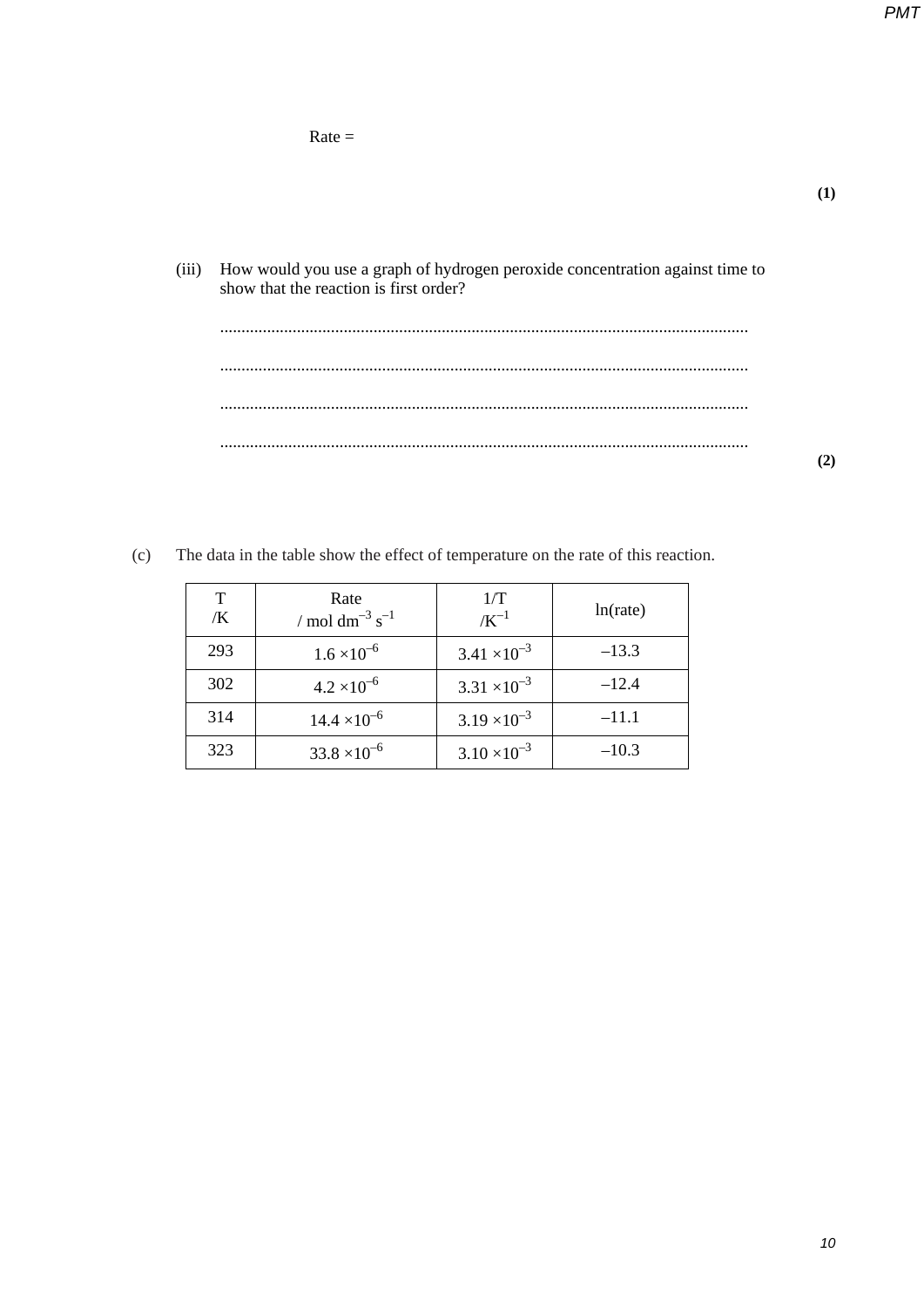On the axes below, sketch graphs for two temperatures,  $T_1$  and  $T_2$ , where  $T_2$  is greater than  $T_1$ , and use them to explain why increasing temperature has a dramatic  $(i)$ effect on the rate of this reaction.

| Number of<br>molecules<br>with kinetic<br>energy, E |            |     |
|-----------------------------------------------------|------------|-----|
|                                                     | Energy $E$ |     |
|                                                     |            |     |
|                                                     |            |     |
|                                                     |            |     |
|                                                     |            | (4) |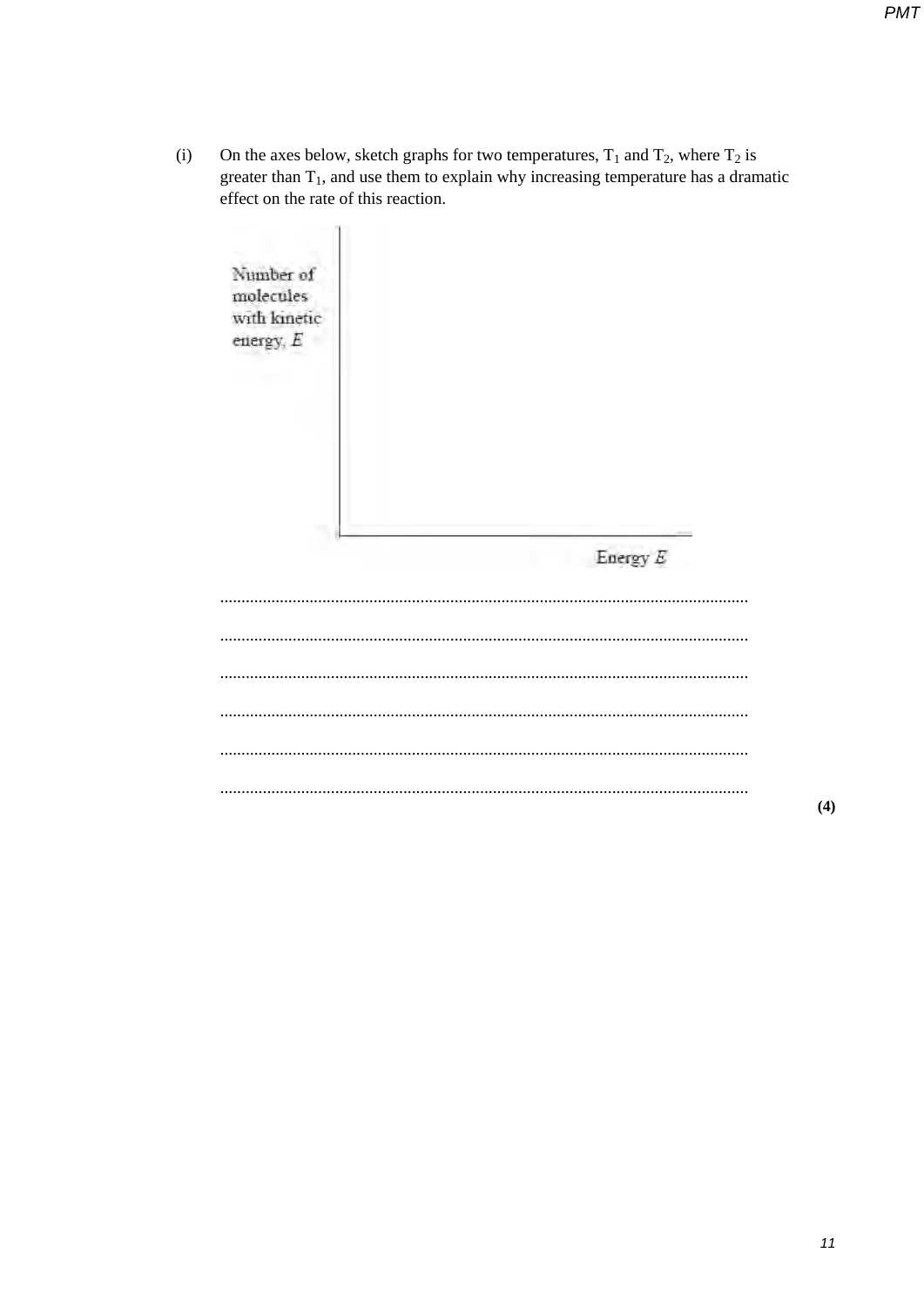(ii) Plot a graph of ln(rate), on the vertical axis, against 1/temperature, on the horizontal axis, on the grid below.

*PMT*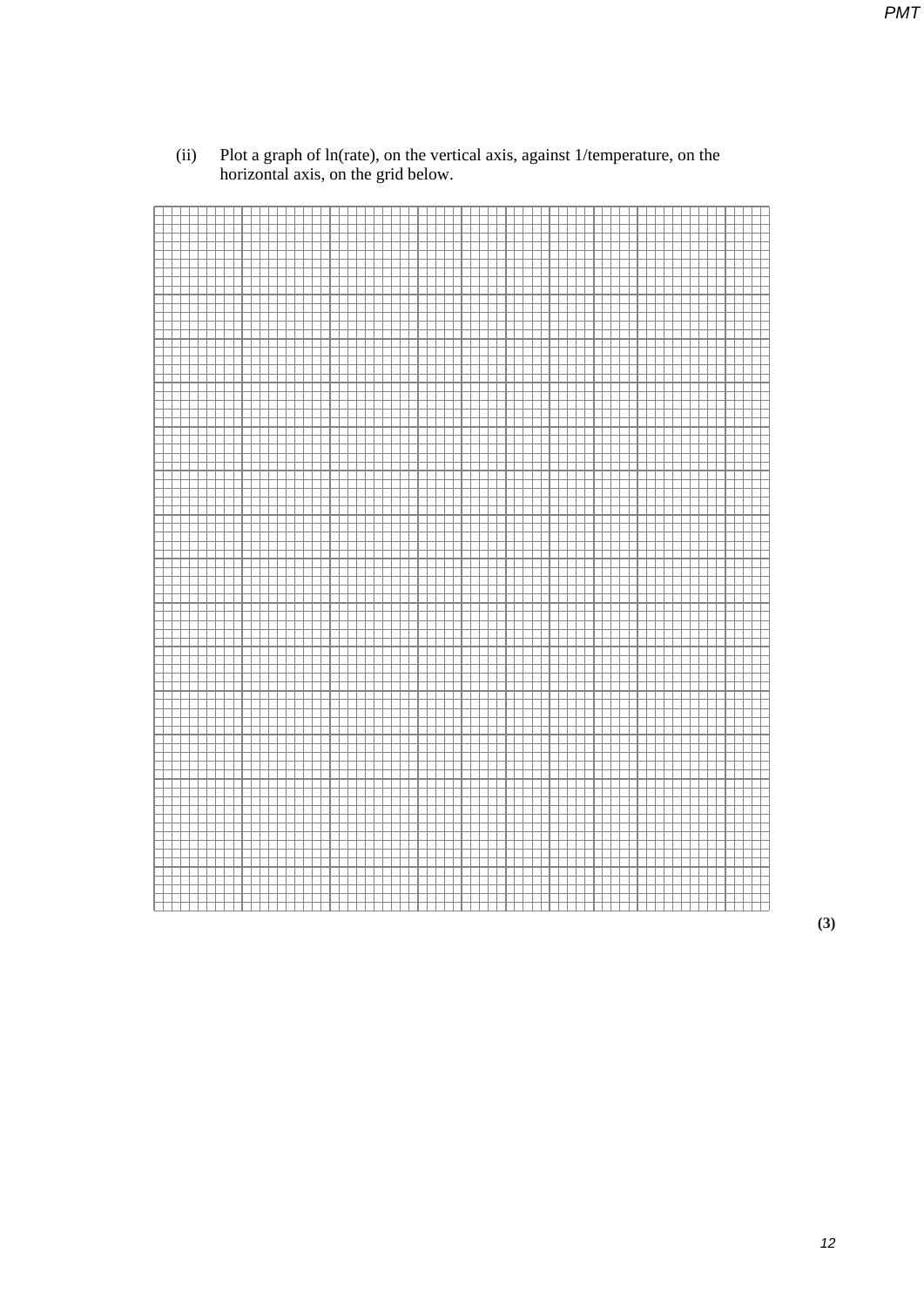(iii) Use your graph and the equation below to calculate the activation energy,  $E_A$ , for this reaction.

 $ln(\text{rate}) = \text{constant } \frac{E_A}{R}$  (1/T) where R = 8.31 J K<sup>-1</sup> mol<sup>-1</sup>

You should include the sign and units with your answer which should be given to two significant figures.

> **(3) (Total 16 marks)**

**7.** (a) In a rate of reaction experiment between two substances, A and B, the overall order of the reaction was found to be 2. Write three possible rate equations for such a second order reaction between A and B.

**(3)**

- [NO]/mol dm<sup>-3</sup>  $[H_2]$ /mol dm<sup>-3</sup> Rate/mol dm<sup>-3</sup> s<sup>-1</sup> 1.0 1.0 0.02 1.0 3.0 0.06 3.0 1.0 0.18
- (b) At a certain temperature the rate of reaction between nitrogen monoxide, NO, and hydrogen, H2, was investigated. The following data were obtained.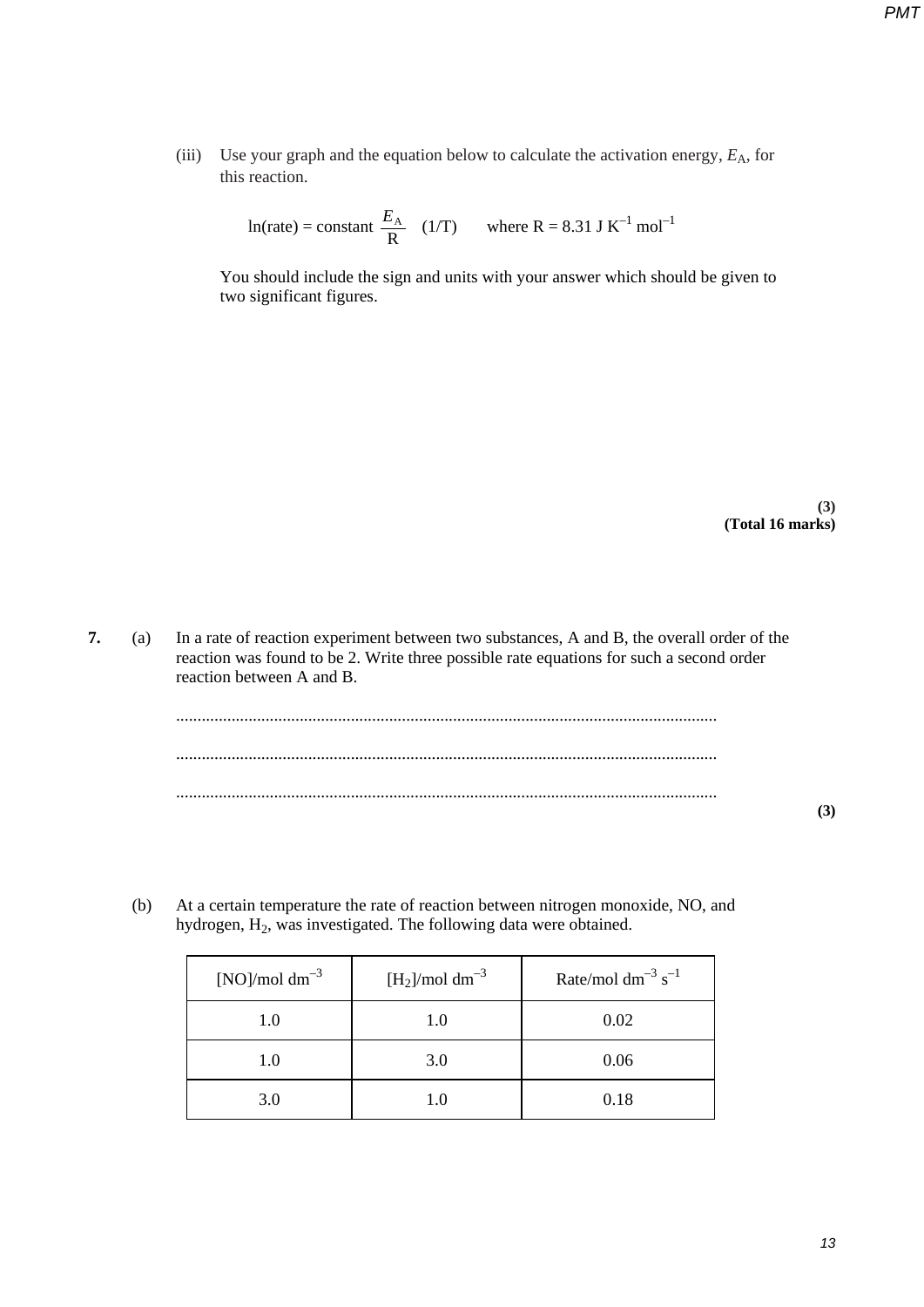$(i)$ Use the data above to deduce the rate equation for this reaction.

 $(3)$ 

Use your answer to  $(b)(i)$  above to calculate the value of the rate constant, with  $(ii)$ units.

The investigation described in part (b), above, was repeated, but at a higher temperature,  $(c)$ and the rate of the reactions increased. Explain, in terms of particles, why an increase in temperature increases the rate of a reaction.

 $(2)$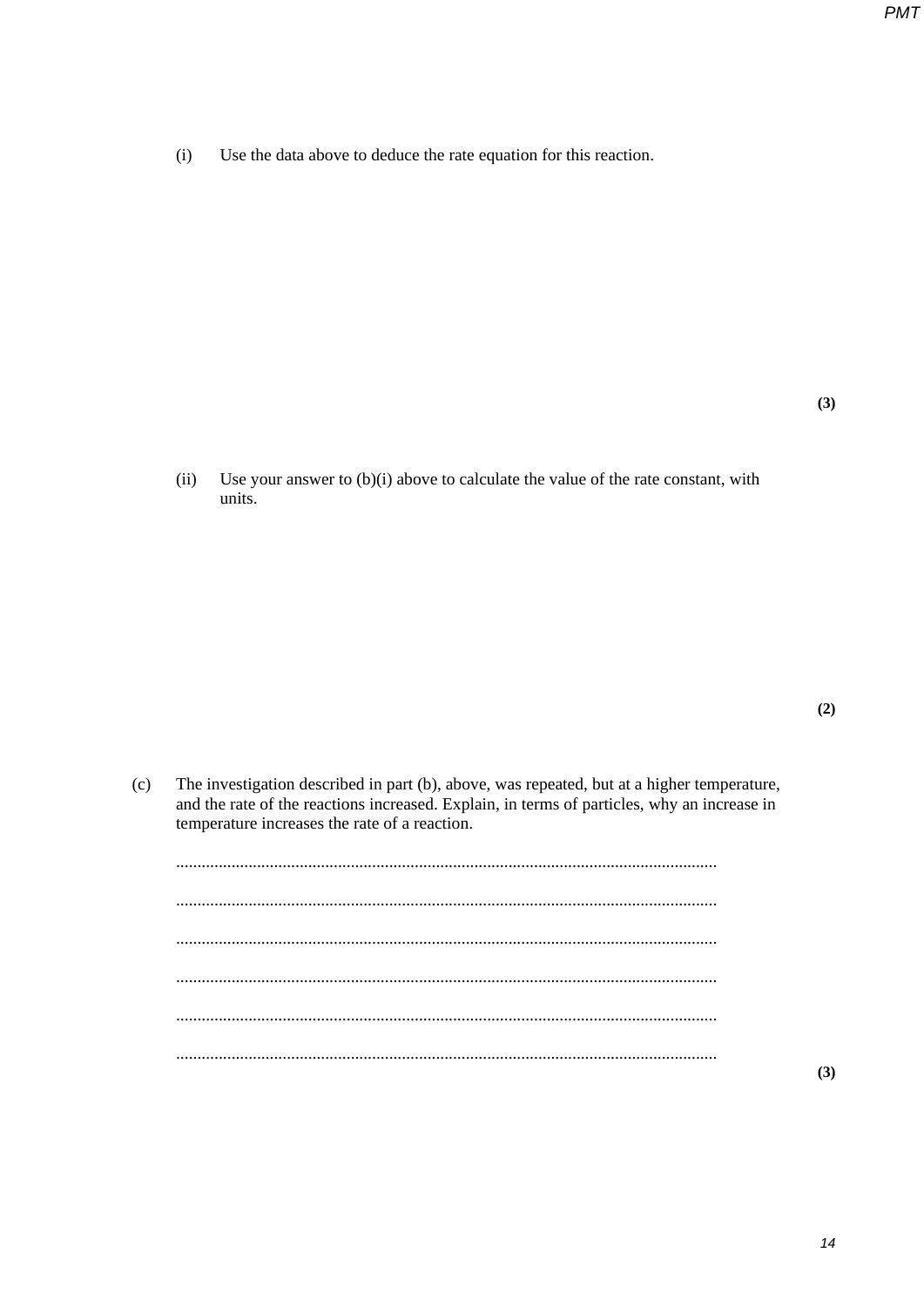| (d) | State the effect of an increase in temperature on the value of the rate constant, $k$ . |                  |
|-----|-----------------------------------------------------------------------------------------|------------------|
|     |                                                                                         | (1)              |
| (e) | Explain the effect of a catalyst on the rate of a reaction.                             |                  |
|     |                                                                                         |                  |
|     |                                                                                         |                  |
|     |                                                                                         | (3)              |
|     |                                                                                         | (Total 15 marks) |

**8.** This question is about the hydrolysis of 2-bromo-2-methylbutane.

 $C_5H_{11}Br + H_2O \rightarrow C_5H_{11}OH + HBr$ 

(a) 15 cm<sup>3</sup> of water was mixed with 15 cm<sup>3</sup> of ethanol. 1.0 cm<sup>3</sup> of 2-bromo-2-methylbutane was added to this mixture. The conductivity of this mixture was measured and rose from 0 to 200 microsiemens in 600 s.

The experiment was repeated using equal volumes of water and ethanol, with  $2.0 \text{ cm}^3$  of 2-bromo-2-methylbutane in the  $31 \text{ cm}^3$  of mixture. The conductivity of the mixture rose from 0 to 400 microsiemens in 600 s.

(i) Explain why the conductivity of the mixture increases during these reactions.

| (ii) | Why was an ethanol/water mixture used for this reaction rather than water on its<br>own? |  |  |  |  |  |  |  |  |
|------|------------------------------------------------------------------------------------------|--|--|--|--|--|--|--|--|
|      |                                                                                          |  |  |  |  |  |  |  |  |
|      |                                                                                          |  |  |  |  |  |  |  |  |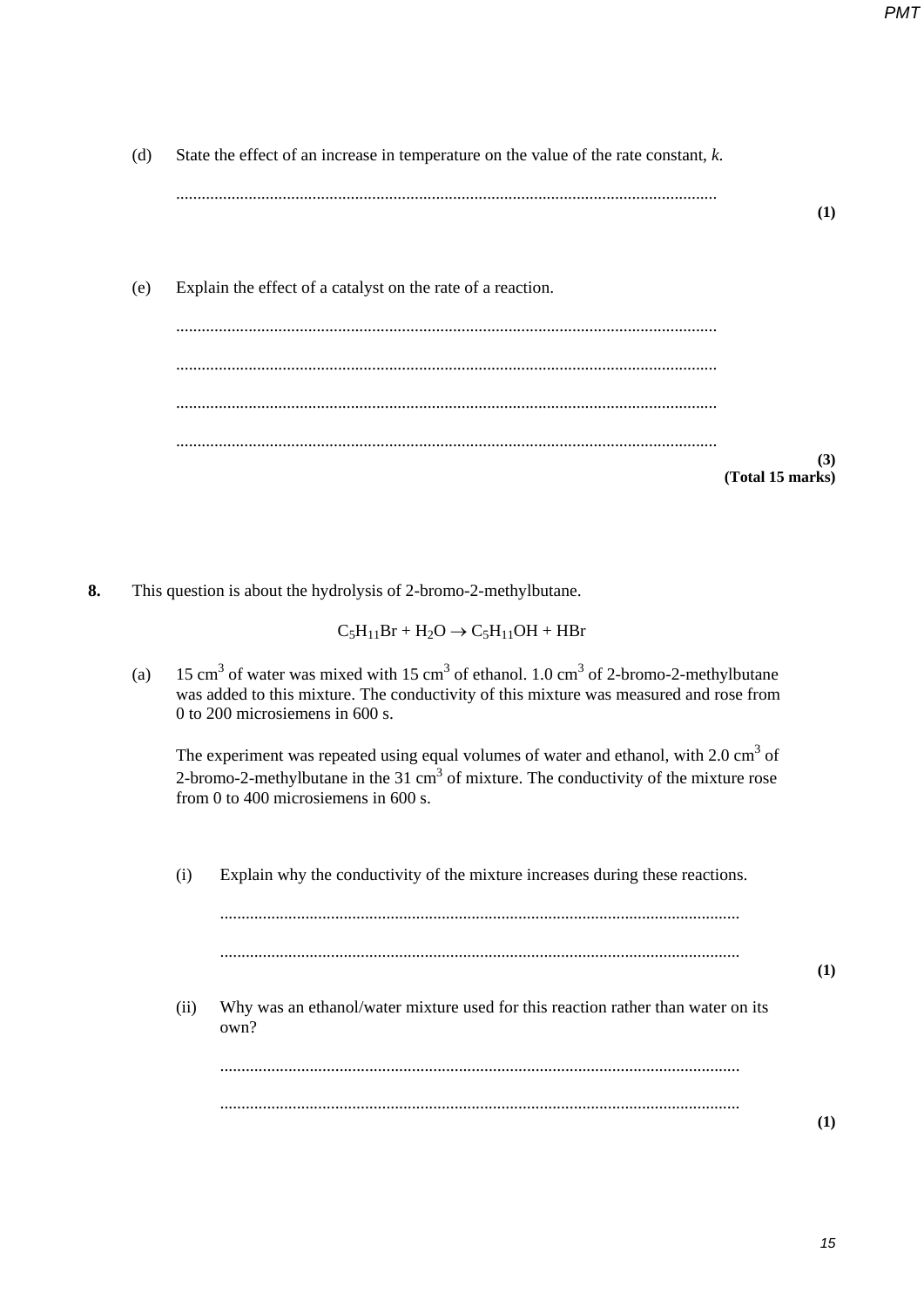| (iii) | What is the effect on the rate of the reaction of doubling the concentration of<br>2-bromo-2-methylbutane?                     |     |
|-------|--------------------------------------------------------------------------------------------------------------------------------|-----|
|       |                                                                                                                                | (1) |
| (iv)  | Deduce the order of the reaction with respect to 2-bromo-2-methylbutane.                                                       |     |
|       |                                                                                                                                | (1) |
|       |                                                                                                                                |     |
| (v)   | Explain why this is the order of reaction with respect to 2-bromo-2-methylbutane<br>and not the overall order of the reaction. |     |

(b) The table below shows the results from another experiment where a solution of 2-bromo-2-methylbutane is reacted with varying concentrations of hydroxide ions.

A few drops of an acid-alkali indicator are added to the mixture and the time for the indicator to change to the acidic colour is measured.

| $[C_5H_{11}Br]$<br>$10^{-2}$ mol dm <sup>-3</sup> | $[OH^-]$<br>$10^{-3}$ mol dm <sup>-3</sup> | Time |
|---------------------------------------------------|--------------------------------------------|------|
| 1.5                                               | 0.75                                       |      |
| 1.5                                               | 1.50                                       |      |
| 1.5                                               | 2.25                                       |      |

**(1)**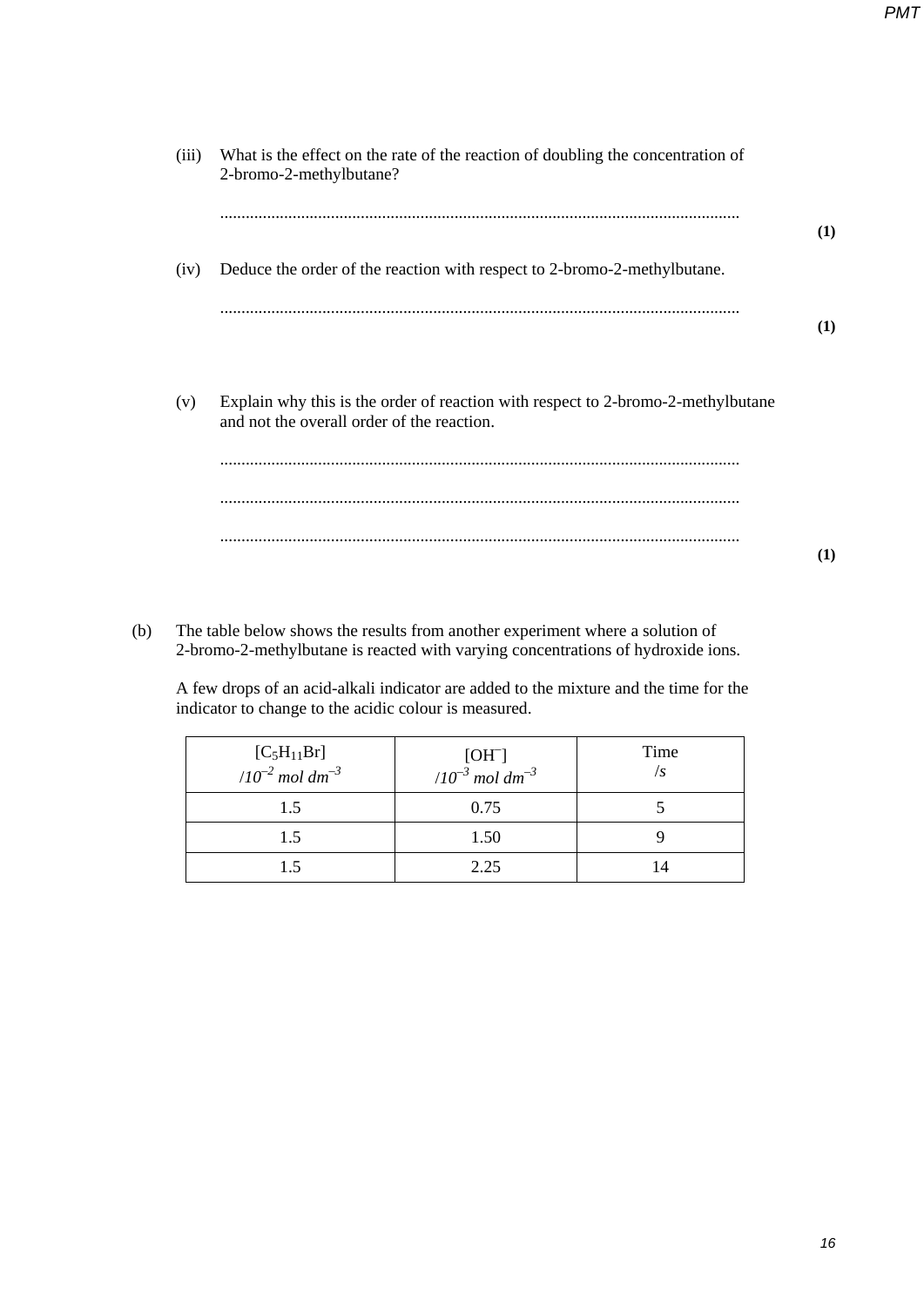|     | (i)   | Calculate the rate of the reaction, in mol $dm^{-3} s^{-1}$ , for each concentration of<br>hydroxide ions.       |     |
|-----|-------|------------------------------------------------------------------------------------------------------------------|-----|
|     |       |                                                                                                                  |     |
|     |       |                                                                                                                  |     |
|     |       |                                                                                                                  | (2) |
|     | (ii)  | What effect does doubling the concentration of hydroxide ions have on the rate of<br>the reaction?               |     |
|     |       |                                                                                                                  | (1) |
|     | (iii) | What is the order of the reaction with respect to the hydroxide ions?                                            |     |
|     |       |                                                                                                                  | (1) |
| (c) |       | When 2-bromo-2-methylbutane reacts with water, or hydroxide ions, the mechanism for<br>the reaction is the same. |     |
|     | (i)   | Use your answers to $(a)(iv)$ and $(b)(iii)$ to write the rate equation for the reaction<br>with hydroxide ions. |     |

 $Rate =$ 

**(1)**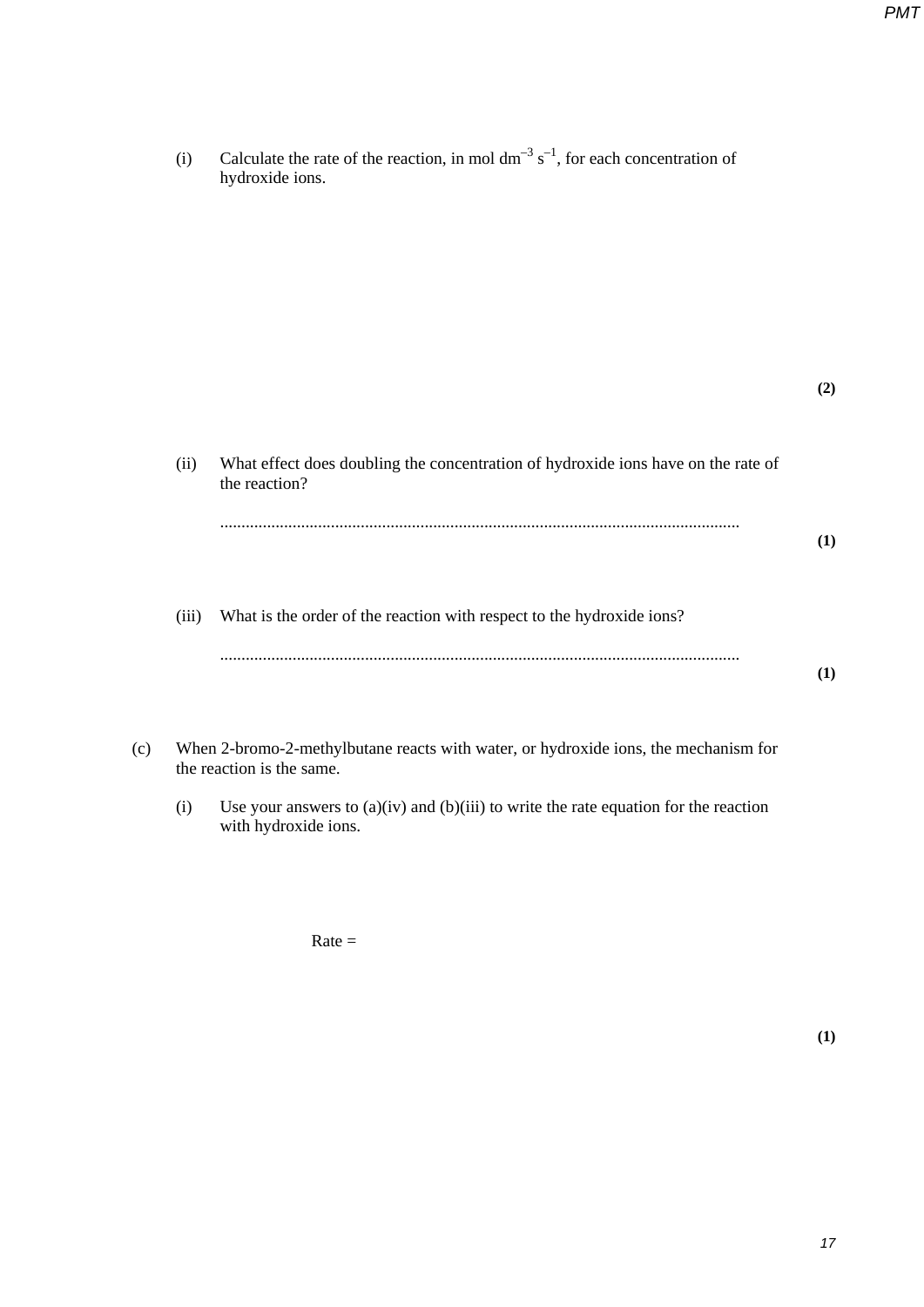(ii) Write a mechanism for the reaction which is consistent with your rate equation.

**(2) (Total 12 marks)**

**9.** In an acidic solution, propanone reacts with iodine as follows:

 $CH_3COCH_3 + I_2 \rightarrow CH_3COCH_2I + HI$ 

The rate of this reaction can be followed by removing portions of the reaction mixture at known times, adding them to a solution of sodium hydrogen carbonate to stop the reaction and then titrating the mixture with standard sodium thiosulphate solution.

(a) (i) Write the ionic equation for the reaction of thiosulphate ions with iodine in aqueous solution. ..................................................................................................................................... **(2)** (ii) State which indicator is used in this titration, and describe what you would see at the end point. ..................................................................................................................................... ..................................................................................................................................... **(2)**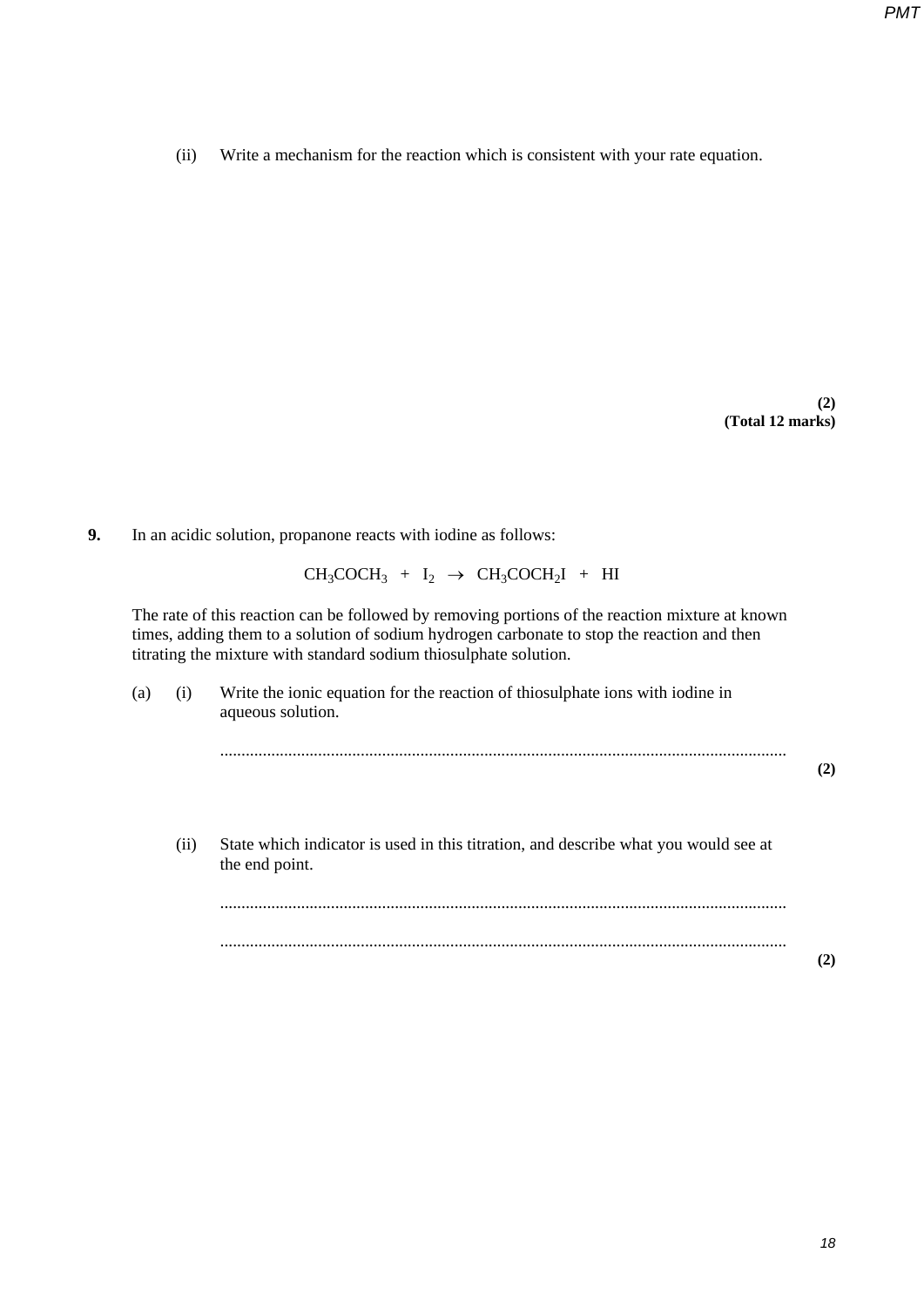| $[CH_3COCH_3]$<br>/mol $dm^{-3}$ | [I <sub>2</sub> ]<br>/mol $dm^{-3}$ | Initial rate<br>/mol dm <sup>-3</sup> $s^{-1}$ |
|----------------------------------|-------------------------------------|------------------------------------------------|
| 1.0                              | 0.10                                | $3.2 \times 10^{-3}$                           |
| 1.0                              | 0.20                                | $3.2 \times 10^{-3}$                           |
| 2.0                              | 0.10                                | $6.4 \times 10^{-3}$                           |

Use the following data to deduce the rate equation for the reaction of propanone with  $(b)$ iodine in acidic solution, given that the order with respect to  $[H<sup>+</sup>]$  is one.

 $(c)$ What is meant by:

> order of reaction with respect to a particular reactant  $(i)$

|      | <br>                       |  |
|------|----------------------------|--|
| (ii) | overall order of reaction. |  |
|      |                            |  |
|      | <br>                       |  |
|      |                            |  |

 $(3)$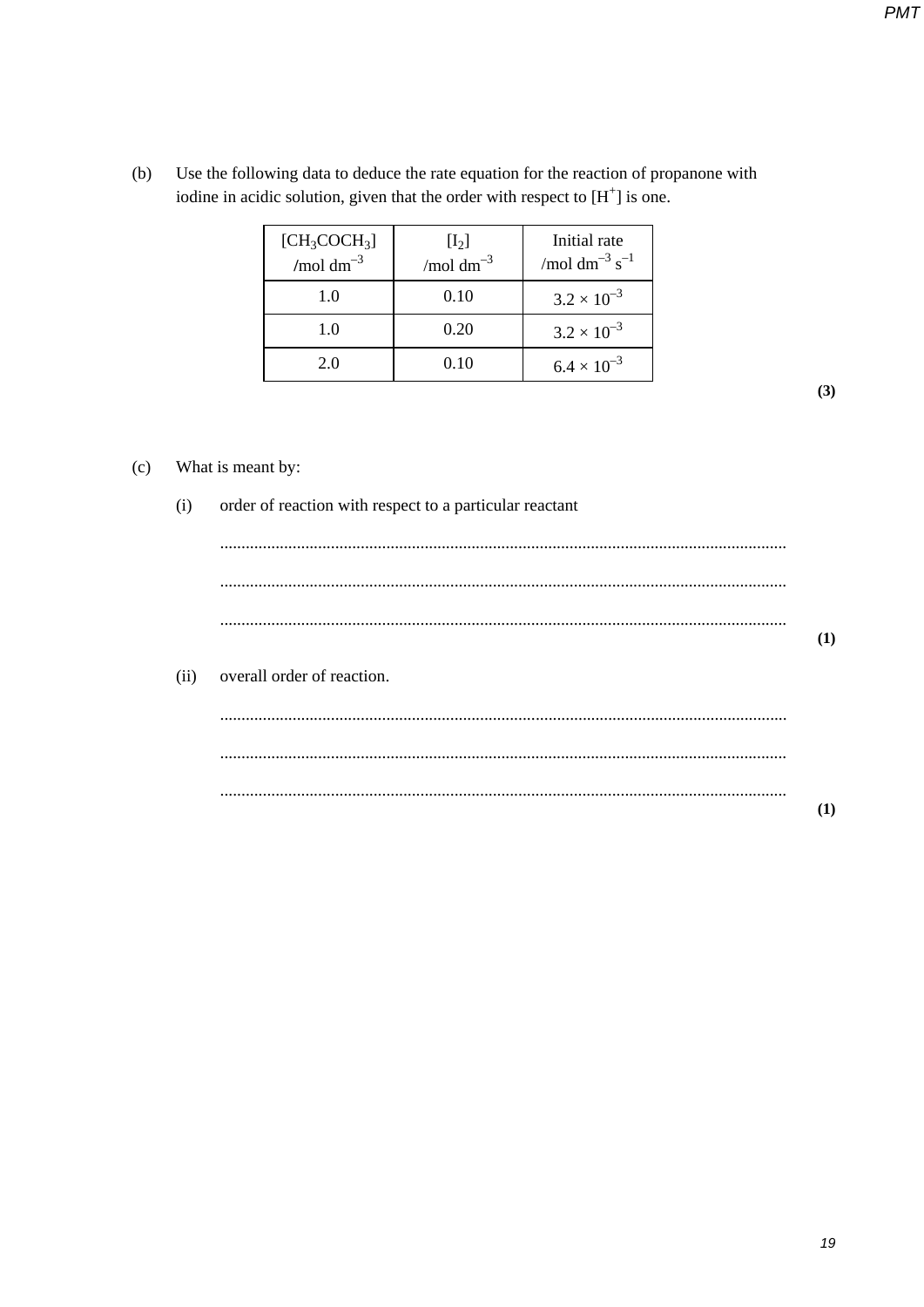(d) What does the rate equation in (b) tell you about the involvement of iodine in the ratedetermining step, and hence about the least number of steps in the reaction?

............................................................................................................................................... ............................................................................................................................................... ............................................................................................................................................... **(2)**

(e) Sodium hydroxide cannot be used to stop the reaction, because very alkaline conditions cause another reaction to occur between propanone and iodine.

Write the equation for this reaction.

...............................................................................................................................................

**(3) (Total 14 marks)**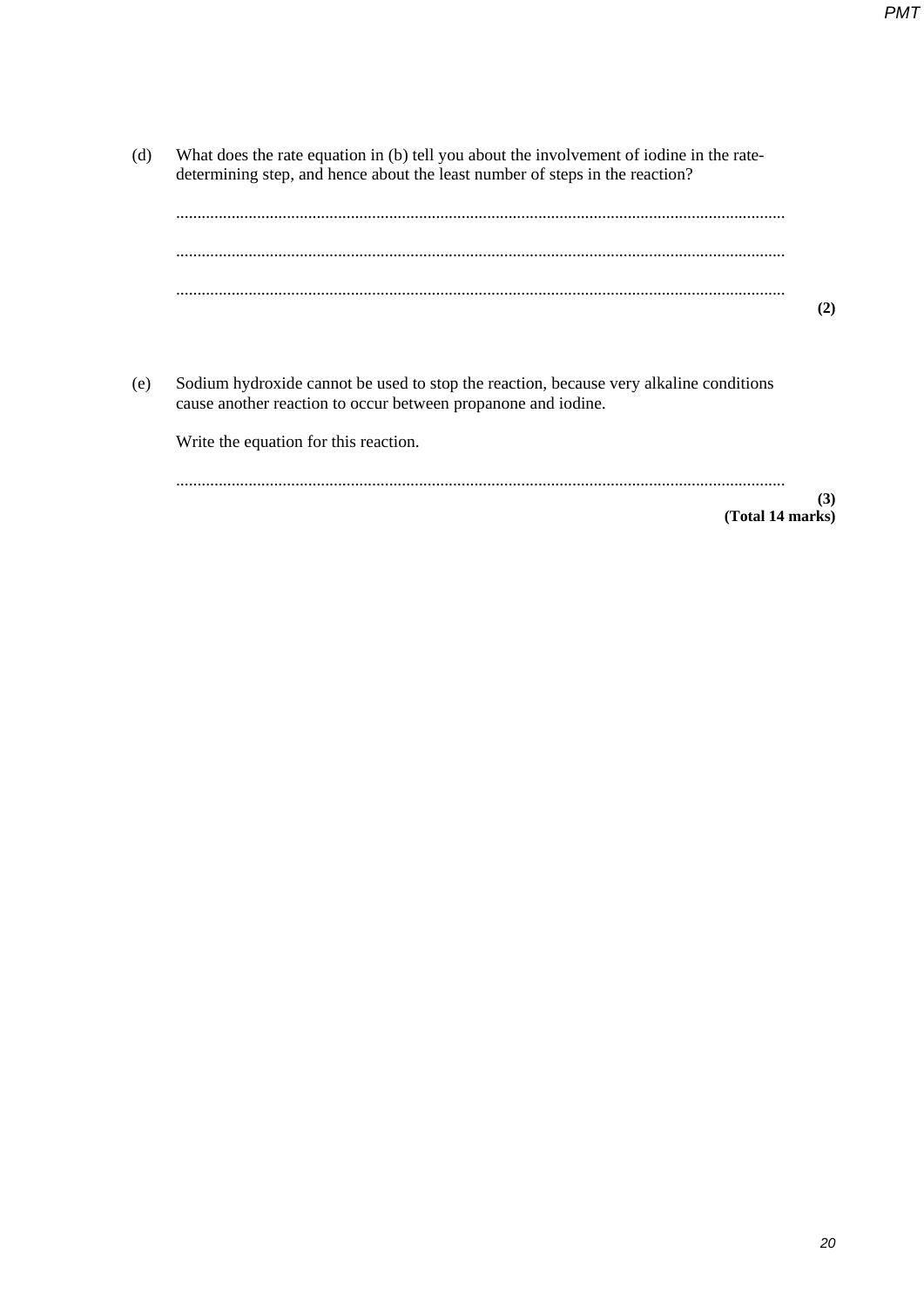**10.** This question is about the kinetics of the reaction in which ammonium cyanate, NH<sub>4</sub>CNO, turns into urea, NH<sub>2</sub>CONH<sub>2</sub>, in aqueous solution.

$$
NH_4CNO(aq) \to NH_2CONH_2(aq)
$$

The table below shows the mass of urea,  $m_t$ , which formed at different times in a solution of ammonium cyanate of known starting concentration.

| Time / min | Mass of urea, $m_t$ /g | $m_{\text{final}} - m_{\text{t}}/g$ |
|------------|------------------------|-------------------------------------|
| 0          | $\theta$               | 20.3                                |
| 25         | 12.5                   | 7.8                                 |
| 50         | 15.7                   | 4.6                                 |
| 75         | 17.1                   | 3.2                                 |
| 100        | 17.5                   | 2.8                                 |
| 150        | 18.7                   | 1.6                                 |
| 200        | 19.1                   |                                     |
| 300        | 20.0                   |                                     |

When the reaction stopped the mass of urea,  $m_{final}$ , was 20.3 g.

(a) Complete the final column of the table.

**(1)**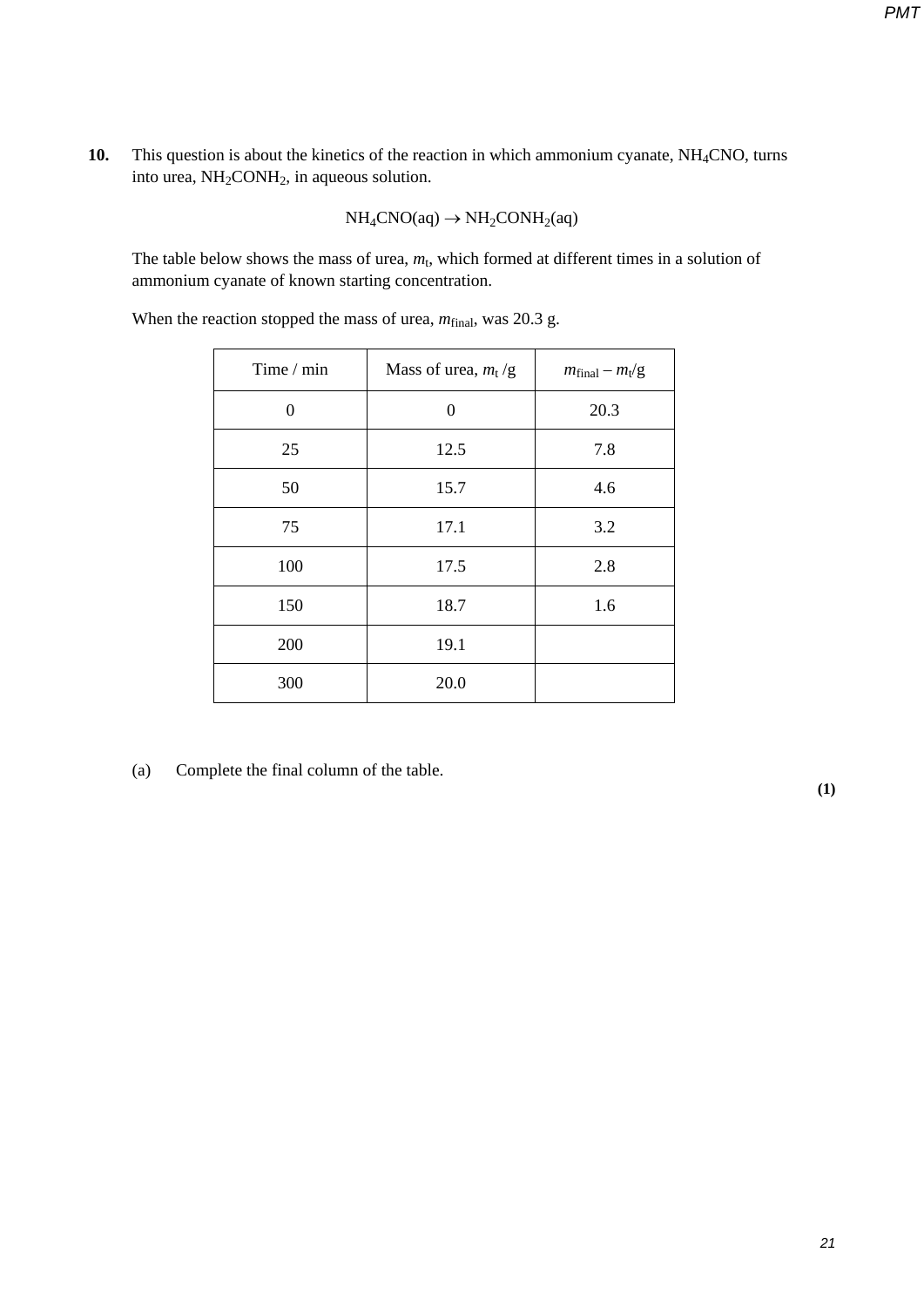(b) Plot a graph of  $m_{\text{final}} - m_t$  (on the vertical axis) against time (on the horizontal axis).

**(2)**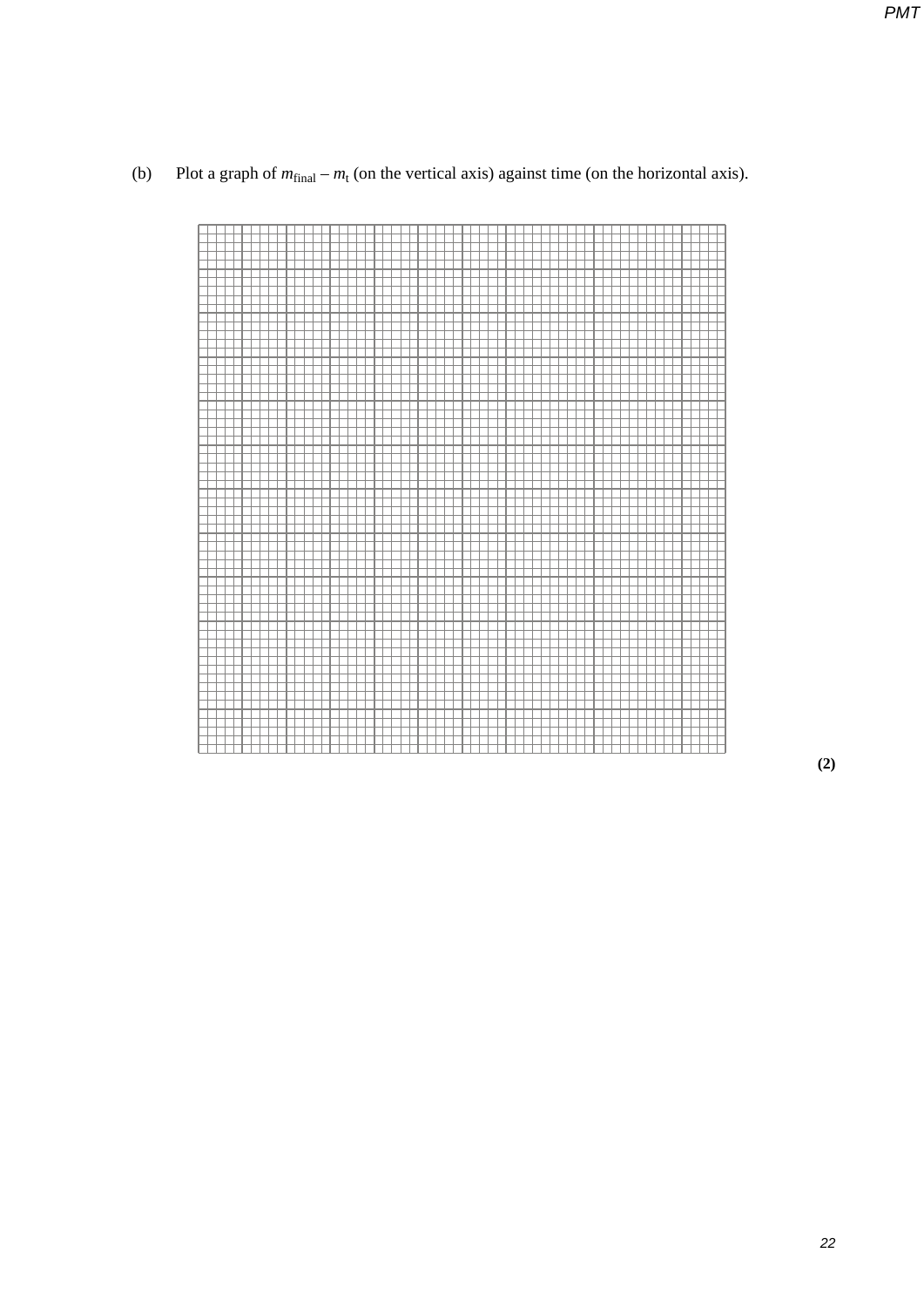$(1)$ 

 $(c)$ The graph can be used to work out a rate equation for the reaction.

What term in the rate equation for the reaction is proportional to  $m_{final} - m_t$ ?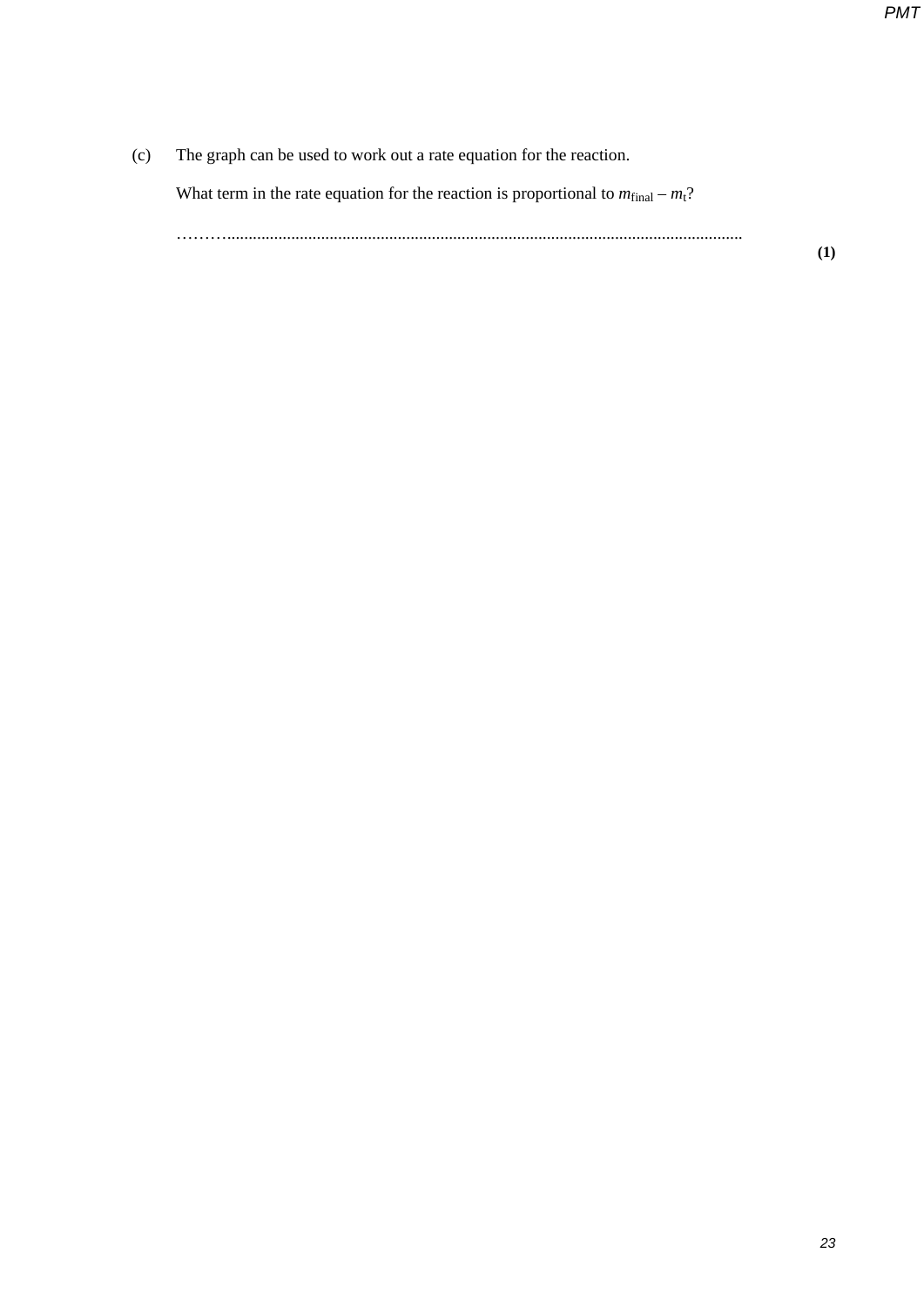$(2)$ 

| $(d)$ $(i)$ | Show THREE successive half-life measurements on your graph, and give their |
|-------------|----------------------------------------------------------------------------|
|             | values.                                                                    |

| $\overline{a}$ . |
|------------------|
|                  |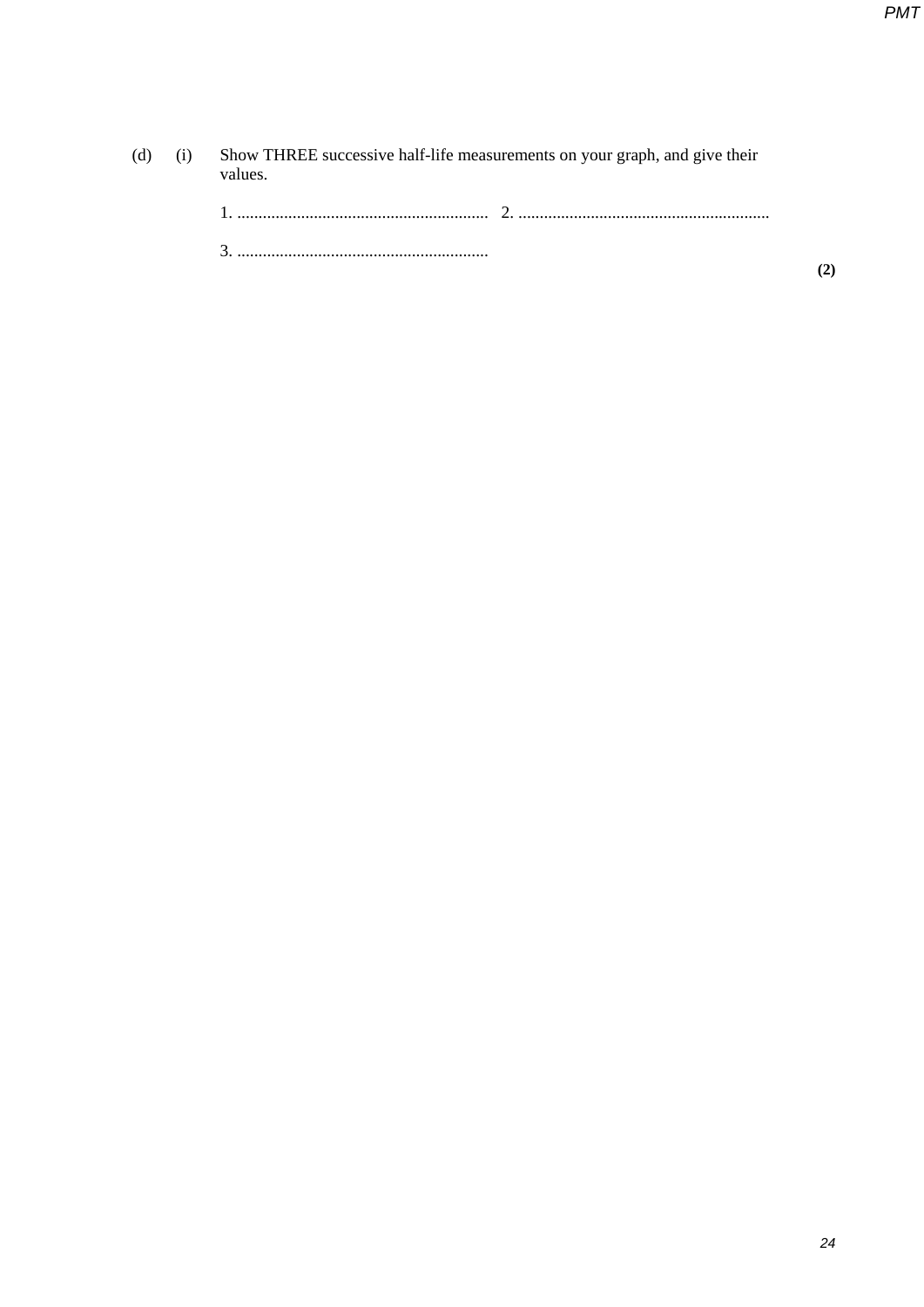$(2)$ 

Use the half-lives to decide whether the reaction is zero order, first order or second  $(ii)$ order. Explain how you decided the order.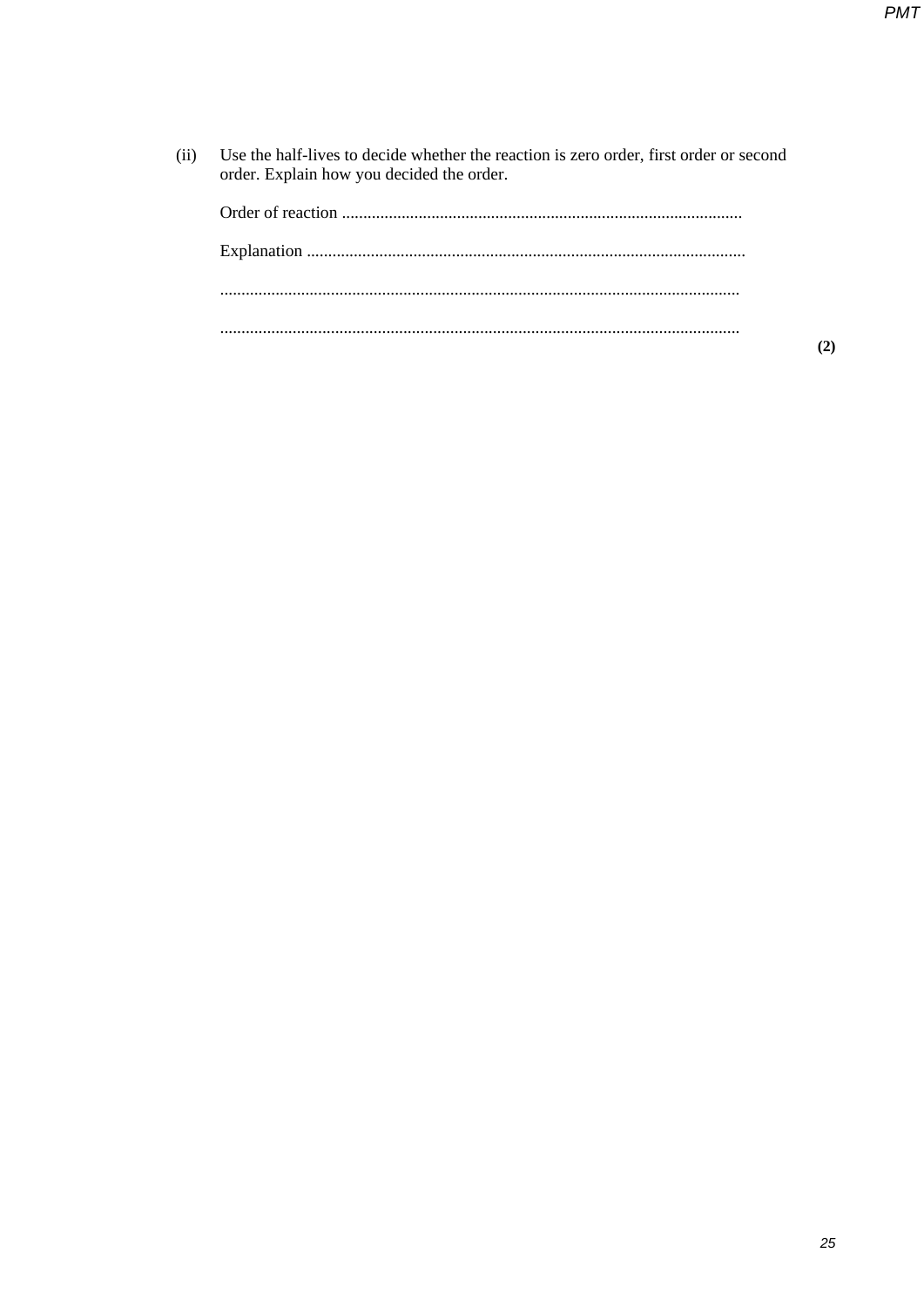(iii) Suggest a possible rate equation for the reaction.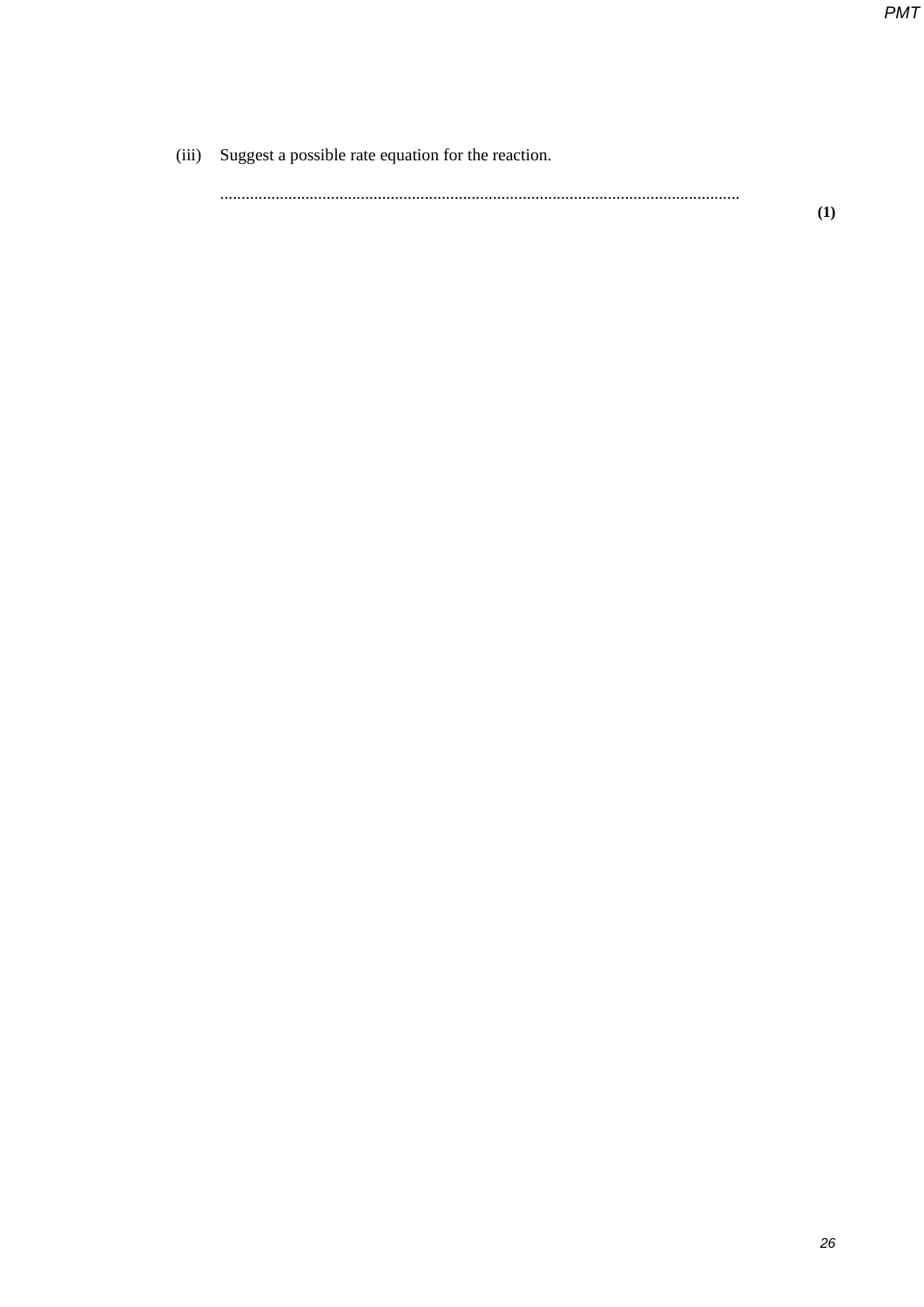- (e) A student thought that water might take part in the rate-determining step of the reaction.
	- (i) What is meant by the **rate-determining step**?

..........................................................................................................................

**(1)**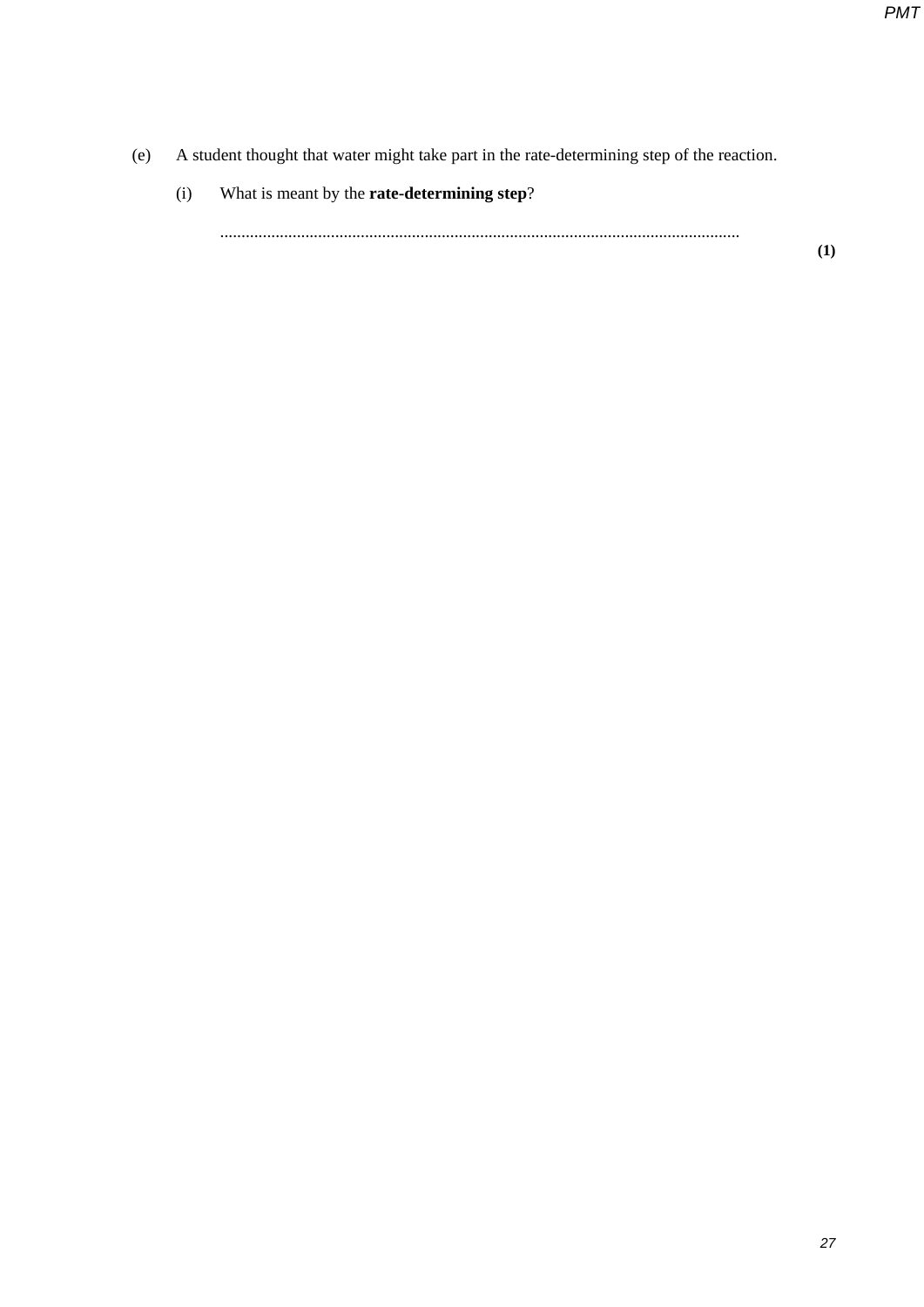(ii) The solution of ammonium cyanate used in the experiment initially contained 0.35 moles of ammonium cyanate in approximately  $1 \text{ dm}^3$  (55.5 moles) of water.

Is the order you calculated in (d)(ii) an order with respect to ammonium cyanate, or could it include the water as well? Explain your answer.

.......................................................................................................................... .......................................................................................................................... ..........................................................................................................................

**(2) (Total 12 marks)**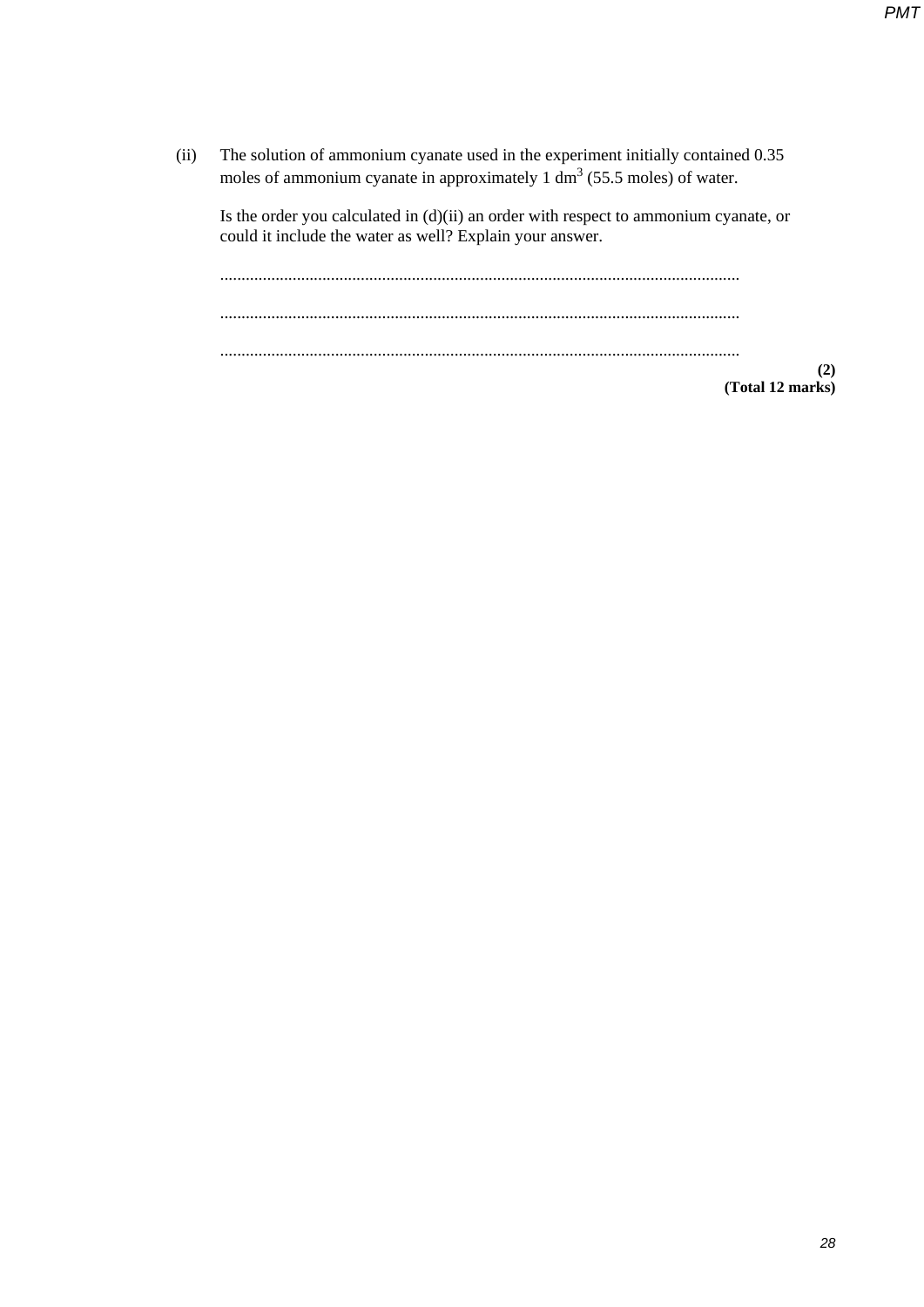## **11.** (a) The ester methyl ethanoate reacts with water as follows:

$$
CH_3COOCH_3 + H_2O \rightarrow CH_3COOH + CH_3OH
$$

An experiment to investigate the kinetics of this hydrolysis showed that the concentration of methyl ethanoate varied as shown in the graph below.

The water in this reaction is not only a reagent but is also the solvent and is therefore in large excess.

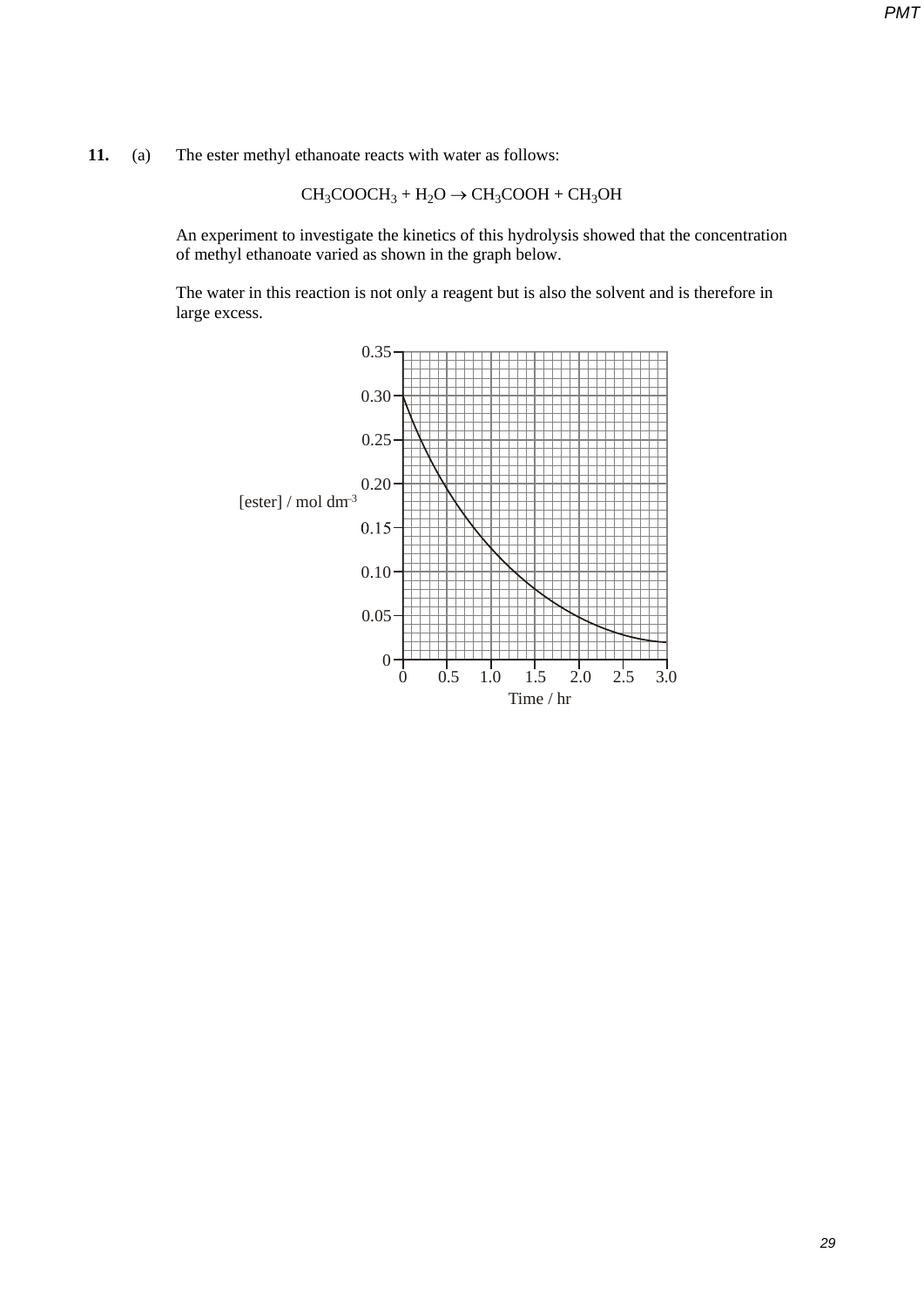$(2)$ 

Show, under these conditions, that the reaction is first order in methyl ethanoate.  $(i)$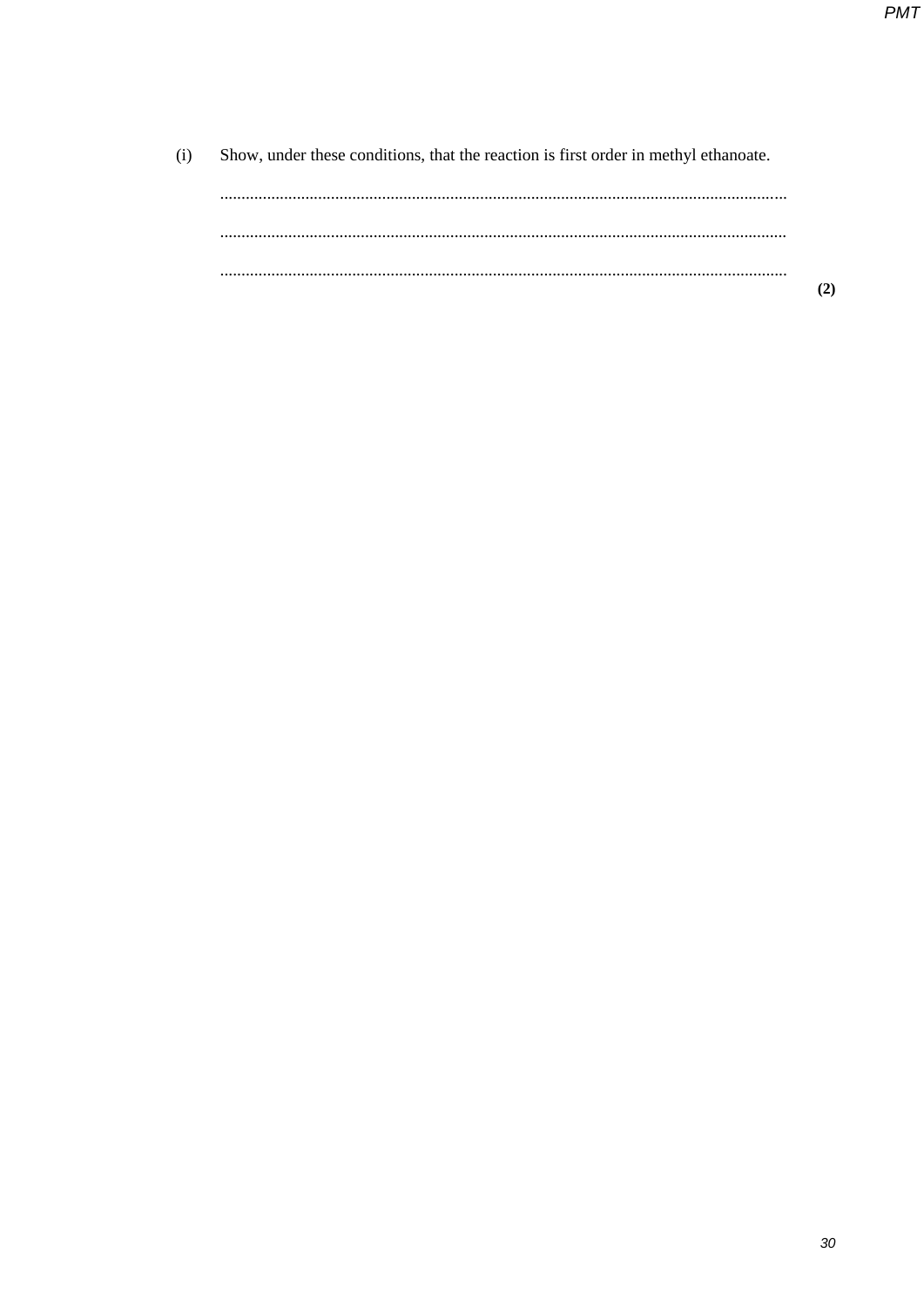$(1)$ 

Explain with a reason whether or not the overall order of reaction must also be one.  $(ii)$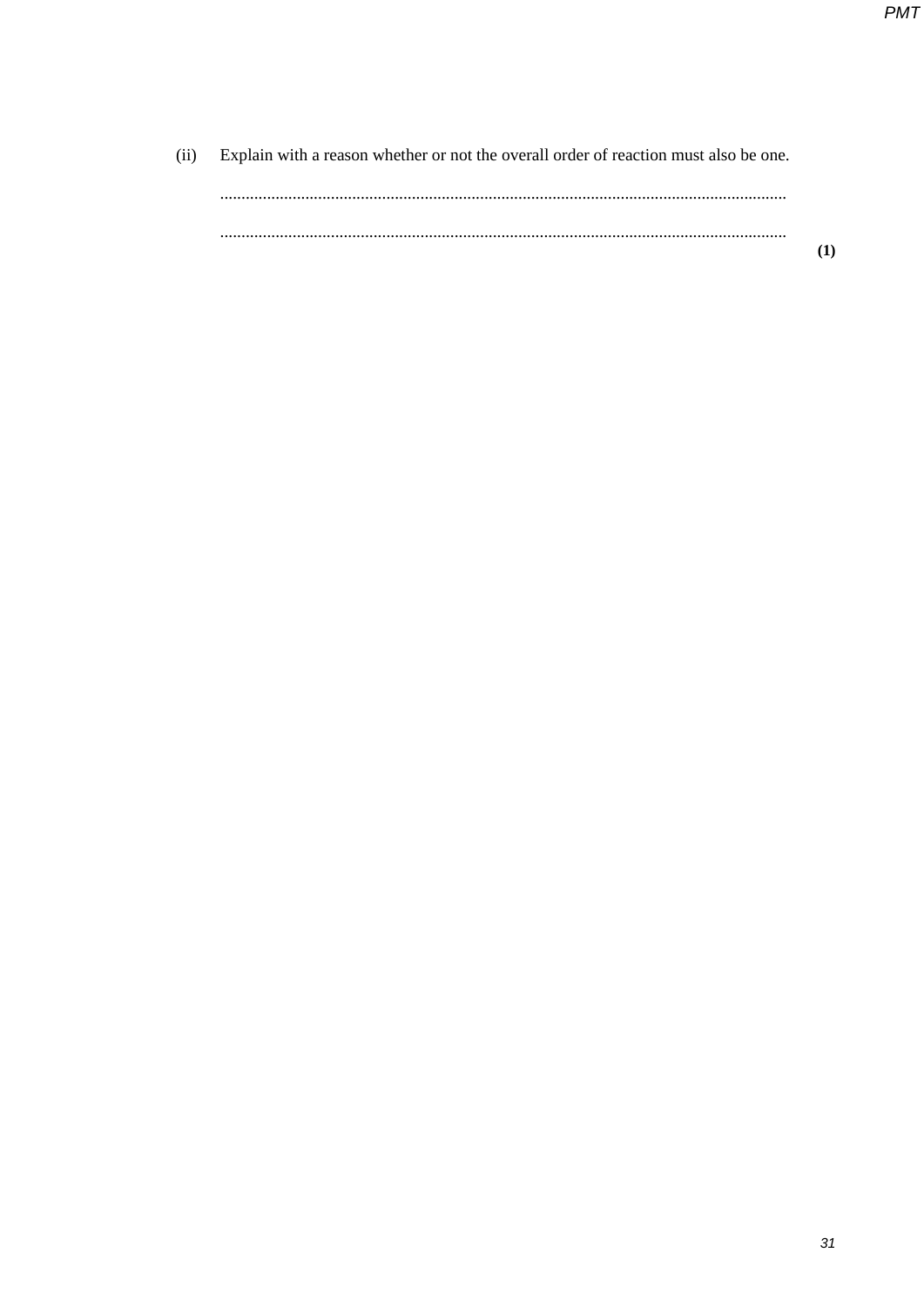(iii) Assuming the reaction is first order, use the graph to calculate the rate constant, *k*. Include the units in your answer.

**(3)**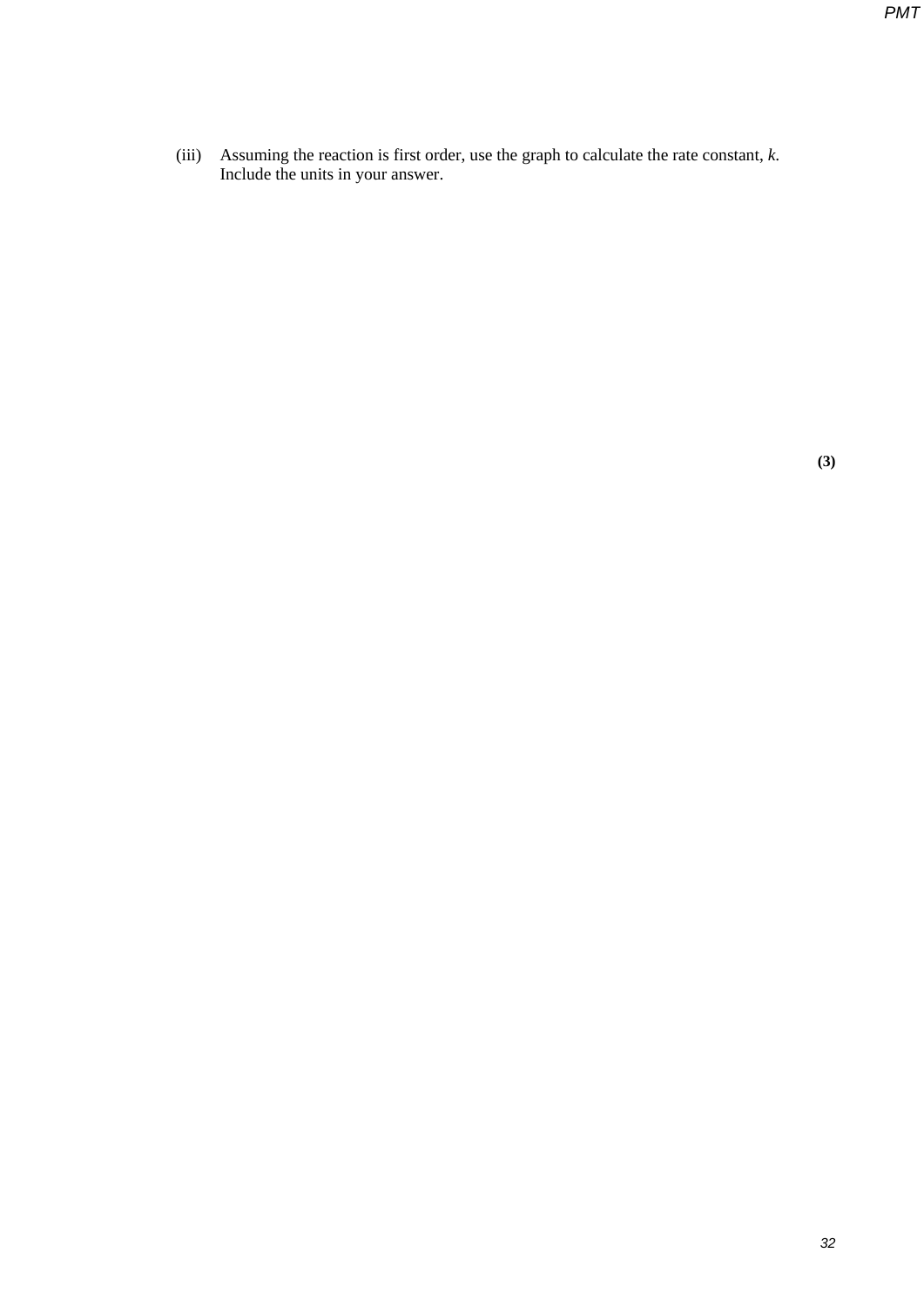$(3)$ 

(iv) Suggest a method by which the progress of the reaction could be followed.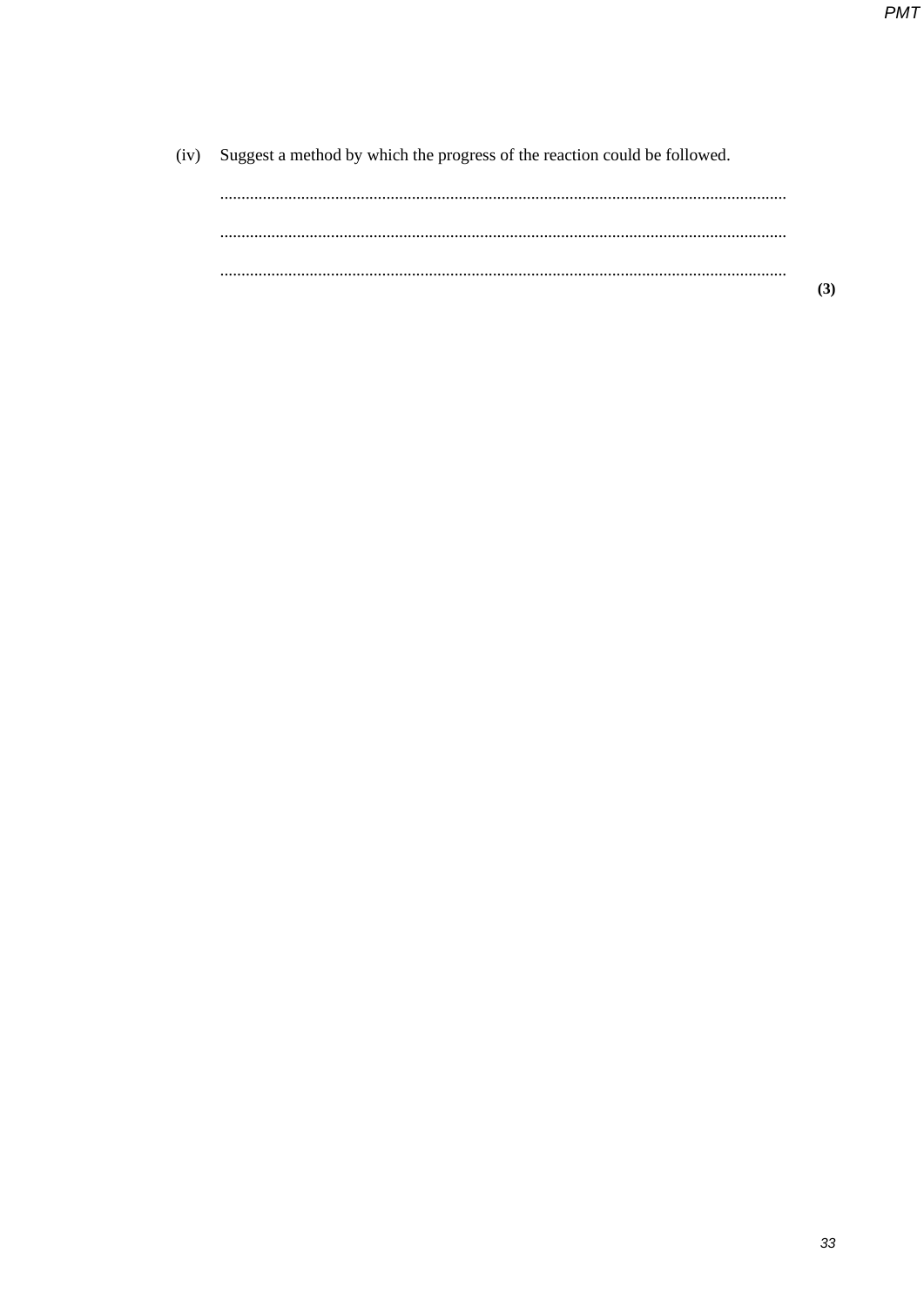## (b) The Arrhenius equation

$$
\ln k = \ln A - E_a / R T
$$

relates the rate constant  $k$  to the activation energy  $E_a$  for a reaction. A is a constant, R is the gas constant.

(i) Comment on the *relative* values of the rate constant *k* at a given arbitrary temperature *T* for two reactions, one of which has an activation energy of about 180 kJ mol<sup>-1</sup>, the other of which has an activation energy of about 50 kJ mol<sup>-1</sup>. No calculation is expected.

..................................................................................................................................... ..................................................................................................................................... **(1)**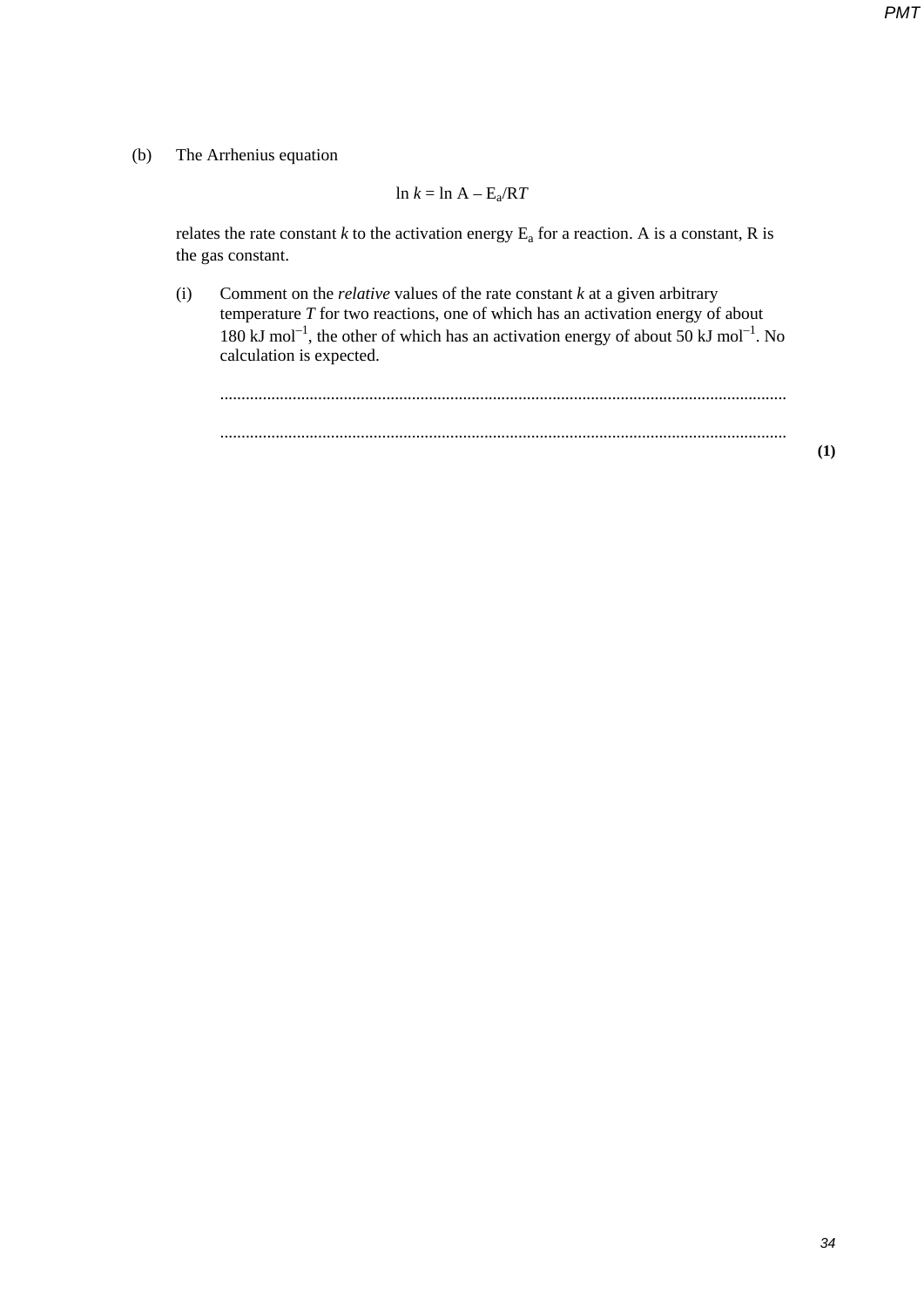(ii) Suppose that these two different values of activation energy were for the same **overall** reaction at the same temperature. Suggest a way in which the conditions are different for the two reactions.

..................................................................................................................................... ..................................................................................................................................... **(1)**

**(Total 11 marks)**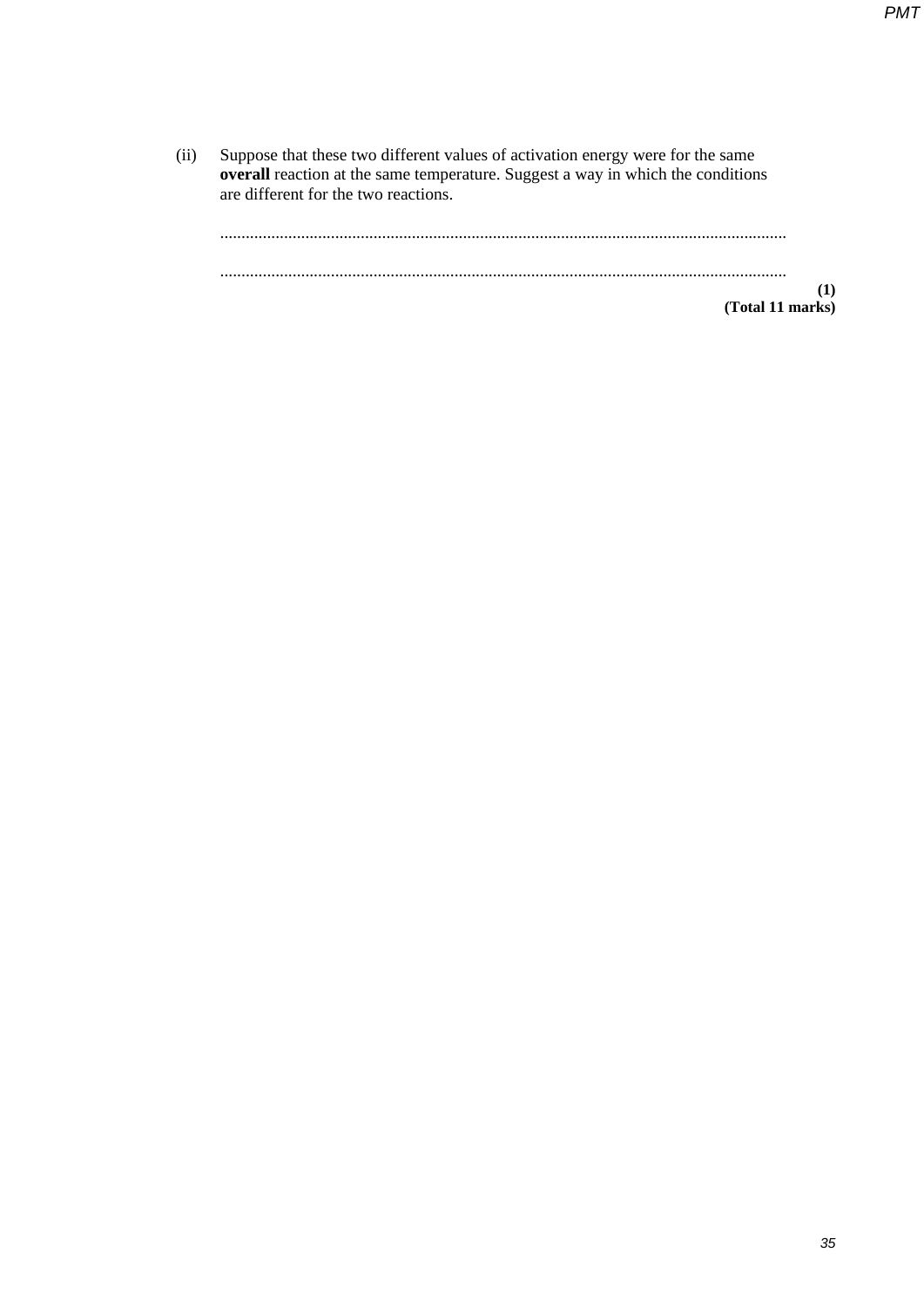**12.** 2-bromo-2-methylpropane reacts with aqueous sodium hydroxide as shown in the equation below.

 $(CH_3)_3CBr + NaOH \rightarrow (CH_3)_3COH + NaBr$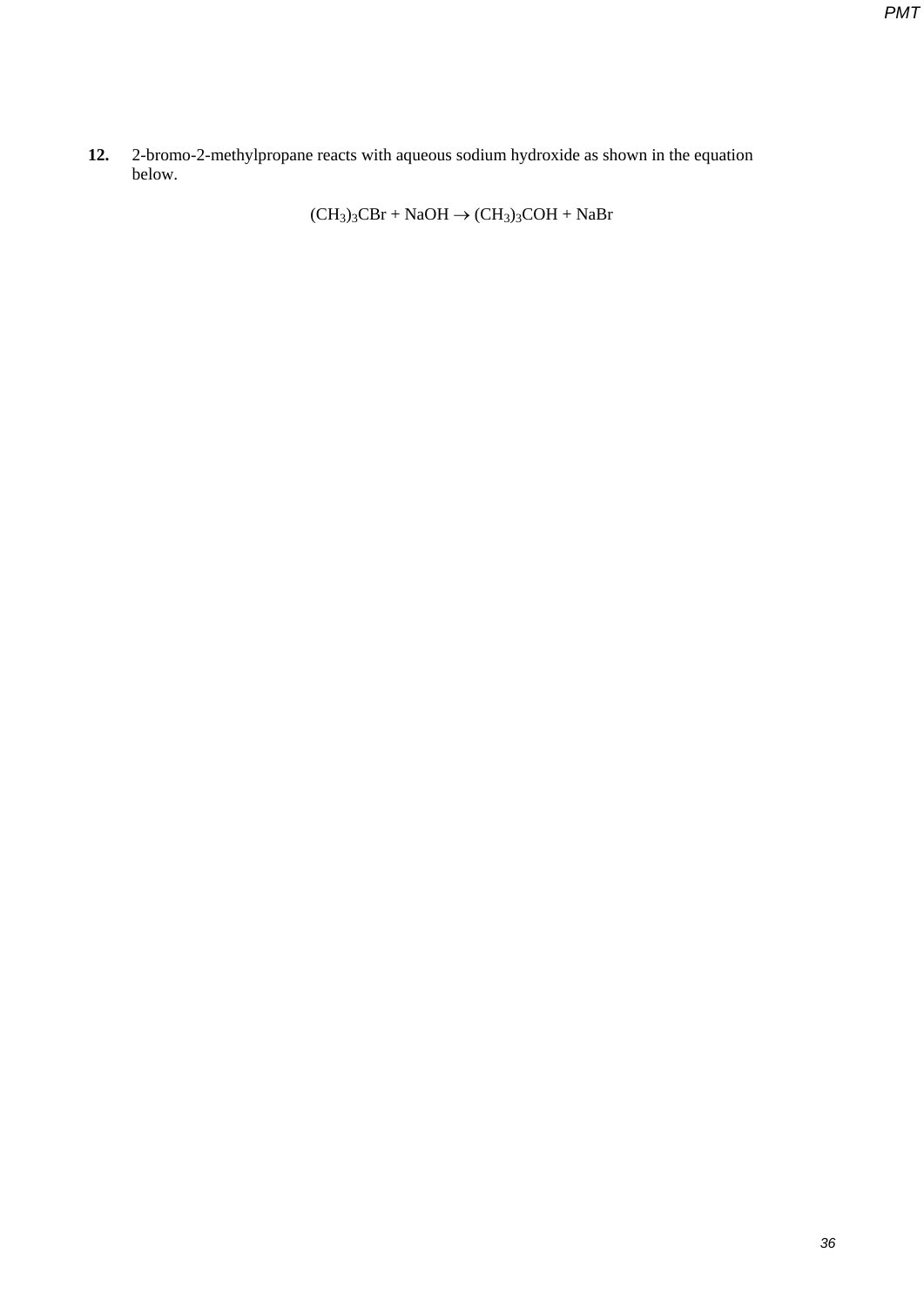| Initial concentration of<br>$(CH_3)_3$ CBr<br>/mol dm <sup><math>-3</math></sup> | Initial concentration of<br>NaOH<br>/mol $dm^{-3}$ | Initial rate of reaction<br>/mol dm <sup>-3</sup> $s^{-1}$ |
|----------------------------------------------------------------------------------|----------------------------------------------------|------------------------------------------------------------|
| $5.0 \times 10^{-4}$                                                             | $2.0 \times 10^{-2}$                               | $1.5 \times 10^{-4}$                                       |
| $1.5 \times 10^{-3}$                                                             | $2.0 \times 10^{-2}$                               | $4.5 \times 10^{-4}$                                       |
| $1.5 \times 10^{-3}$                                                             | $4.0 \times 10^{-2}$                               | $4.5 \times 10^{-4}$                                       |

A series of experiments was carried out to investigate the kinetics of this reaction.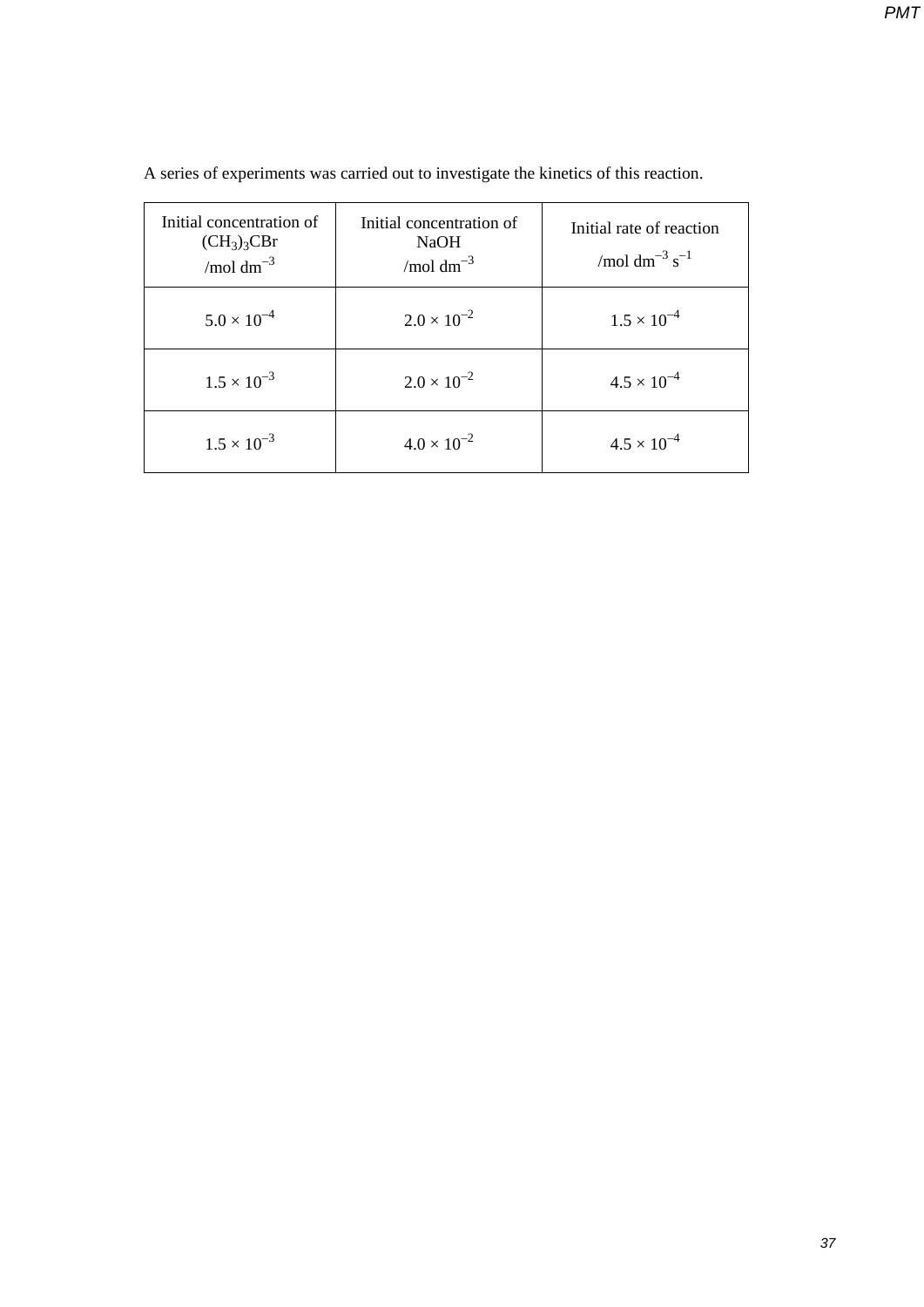| (a) | (i)  | Give the order of the reaction with respect to |     |
|-----|------|------------------------------------------------|-----|
|     |      |                                                |     |
|     |      |                                                | (2) |
|     | (ii) | Write the rate equation for this reaction.     |     |
|     |      |                                                |     |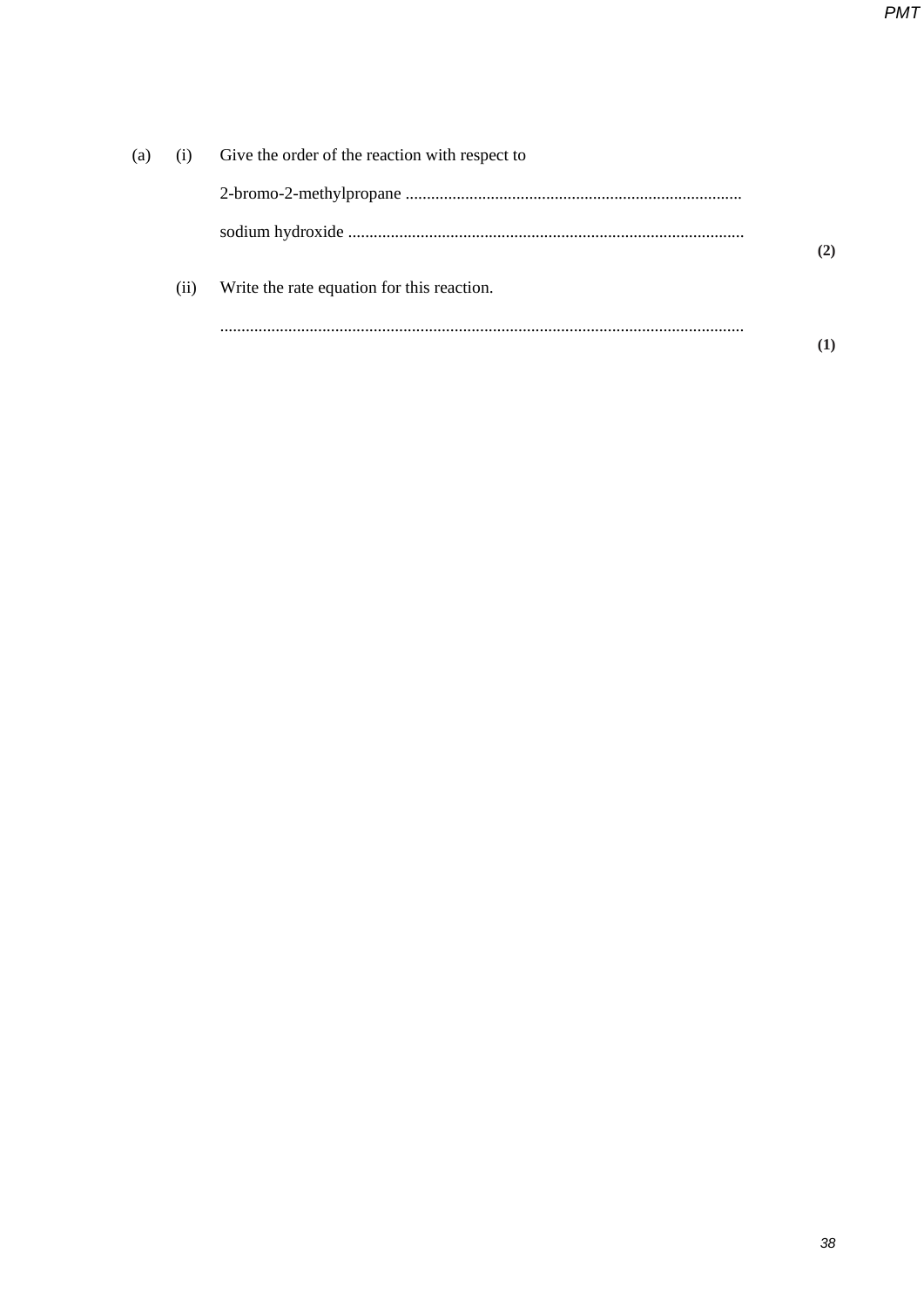(b) Use one set of the data to calculate the rate constant for this reaction. Include the unit of the rate constant in your answer.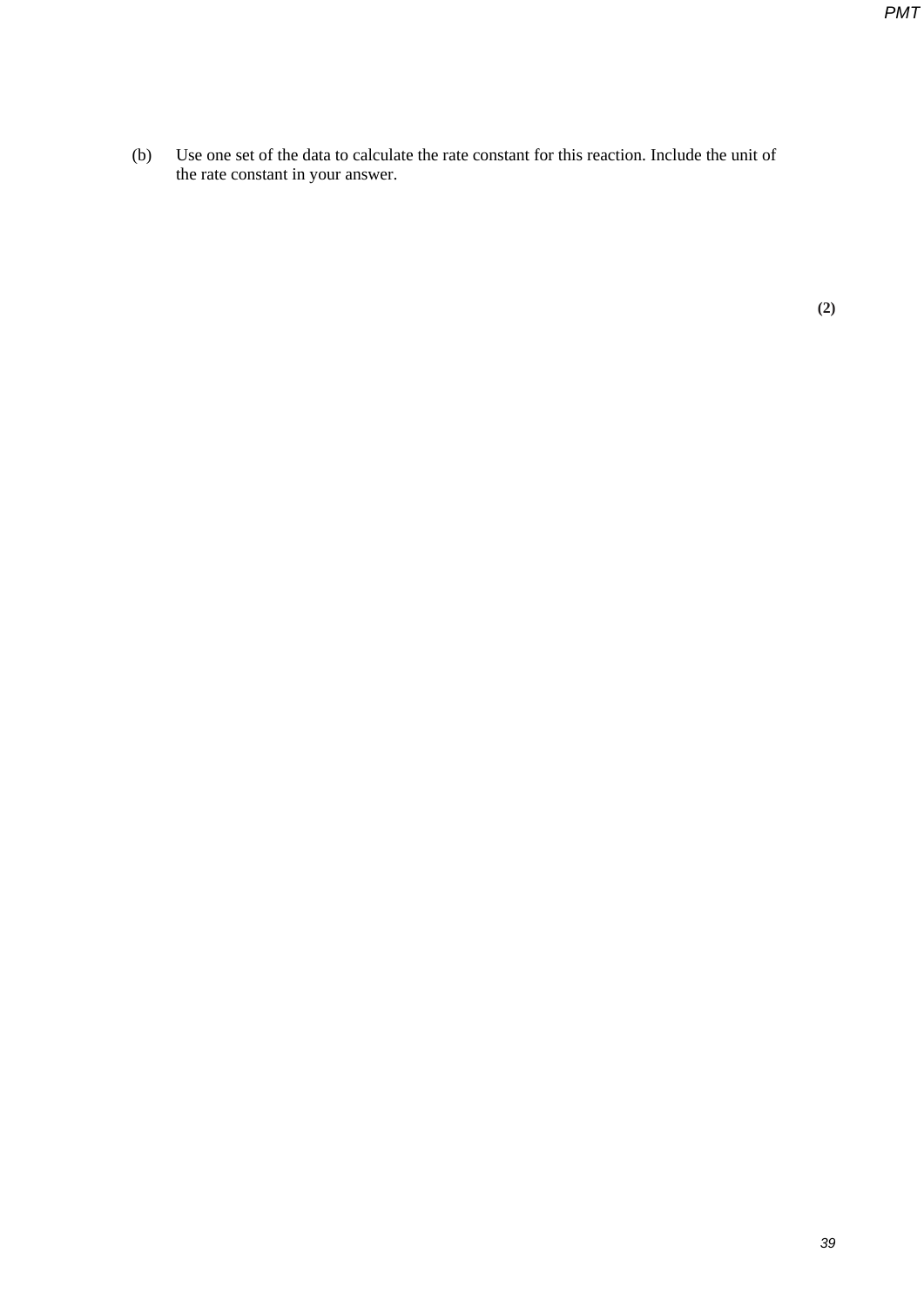(c) The slowest step of the mechanism is the following reaction

 $(CH_3)_3CBr \rightarrow (CH_3)_3C^+ + Br$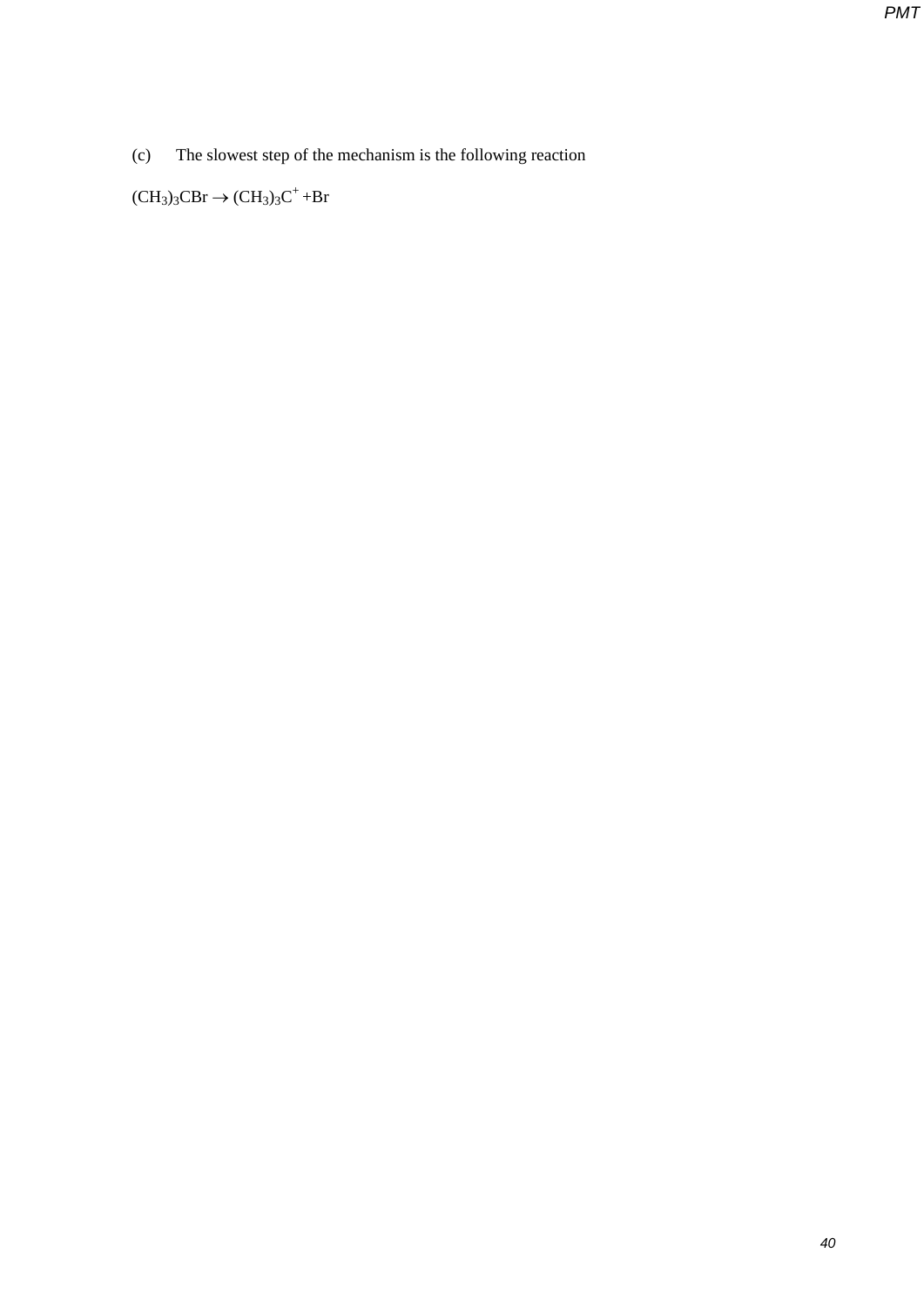Is your rate equation consistent with this information? Explain your answer.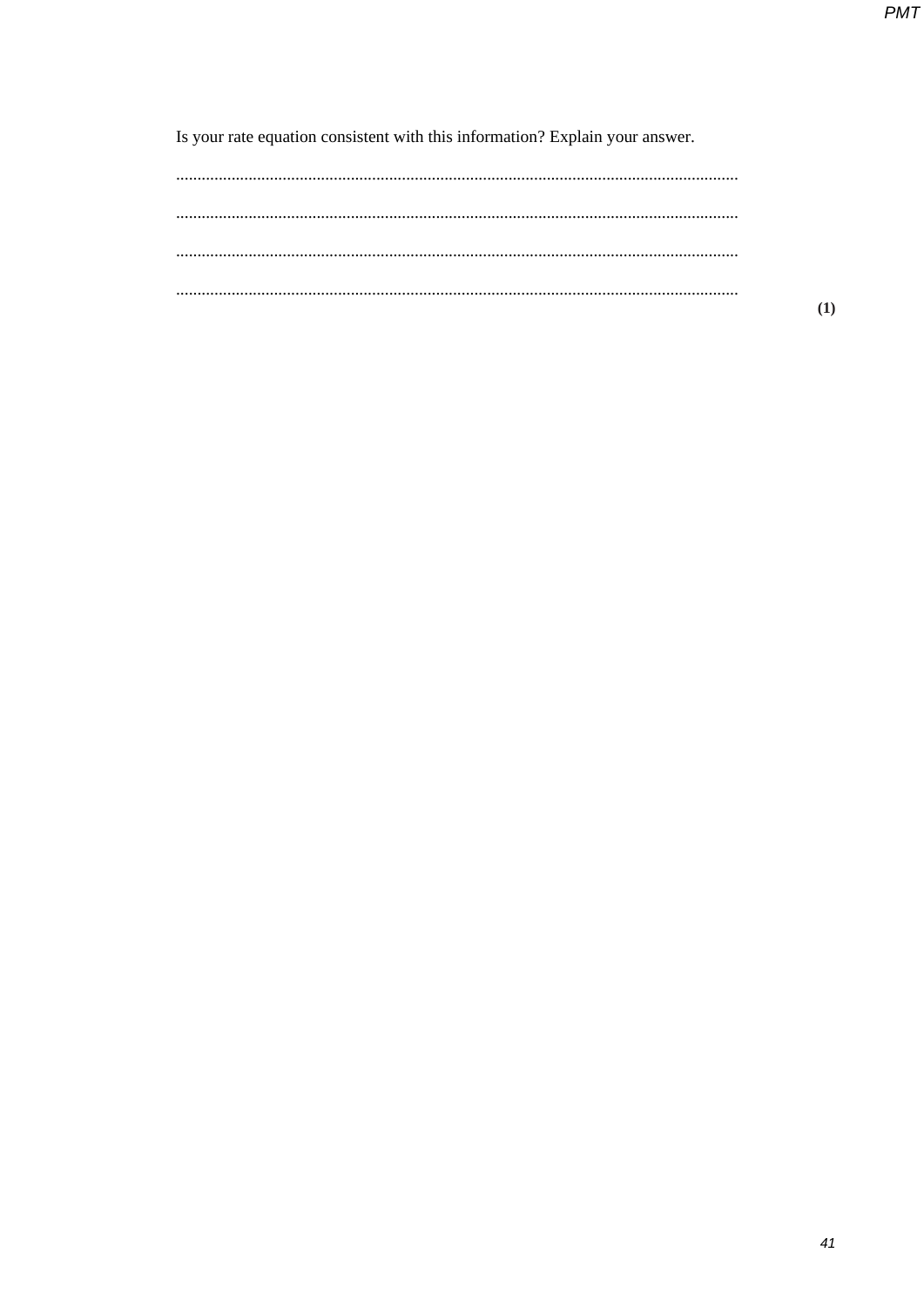| temperature $(T)$<br>/K | 1/temperature $(1/T)$<br>$/K^{-1}$ | rate<br>/mol dm <sup>-3</sup> $s^{-1}$ | $ln(\text{rate})$ |
|-------------------------|------------------------------------|----------------------------------------|-------------------|
| 300                     | $3.33 \times 10^{-3}$              | $3.35 \times 10^{-4}$                  | $-8.00$           |
| 310                     | $3.23 \times 10^{-3}$              | $7.47 \times 10^{-4}$                  | $-7.20$           |
| 320                     | $3.13 \times 10^{-3}$              | $1.66 \times 10^{-3}$                  | $-6.40$           |
| 330                     | $3.03 \times 10^{-3}$              | $4.09 \times 10^{-3}$                  | $-5.50$           |
| 340                     | $2.94 \times 10^{-3}$              | $9.10 \times 10^{-3}$                  | $-4.70$           |
| 350                     |                                    | $1.66 \times 10^{-2}$                  |                   |

(d) In another series of experiments, the rate of the reaction was measured at different temperatures. Complete the missing numbers in the table below.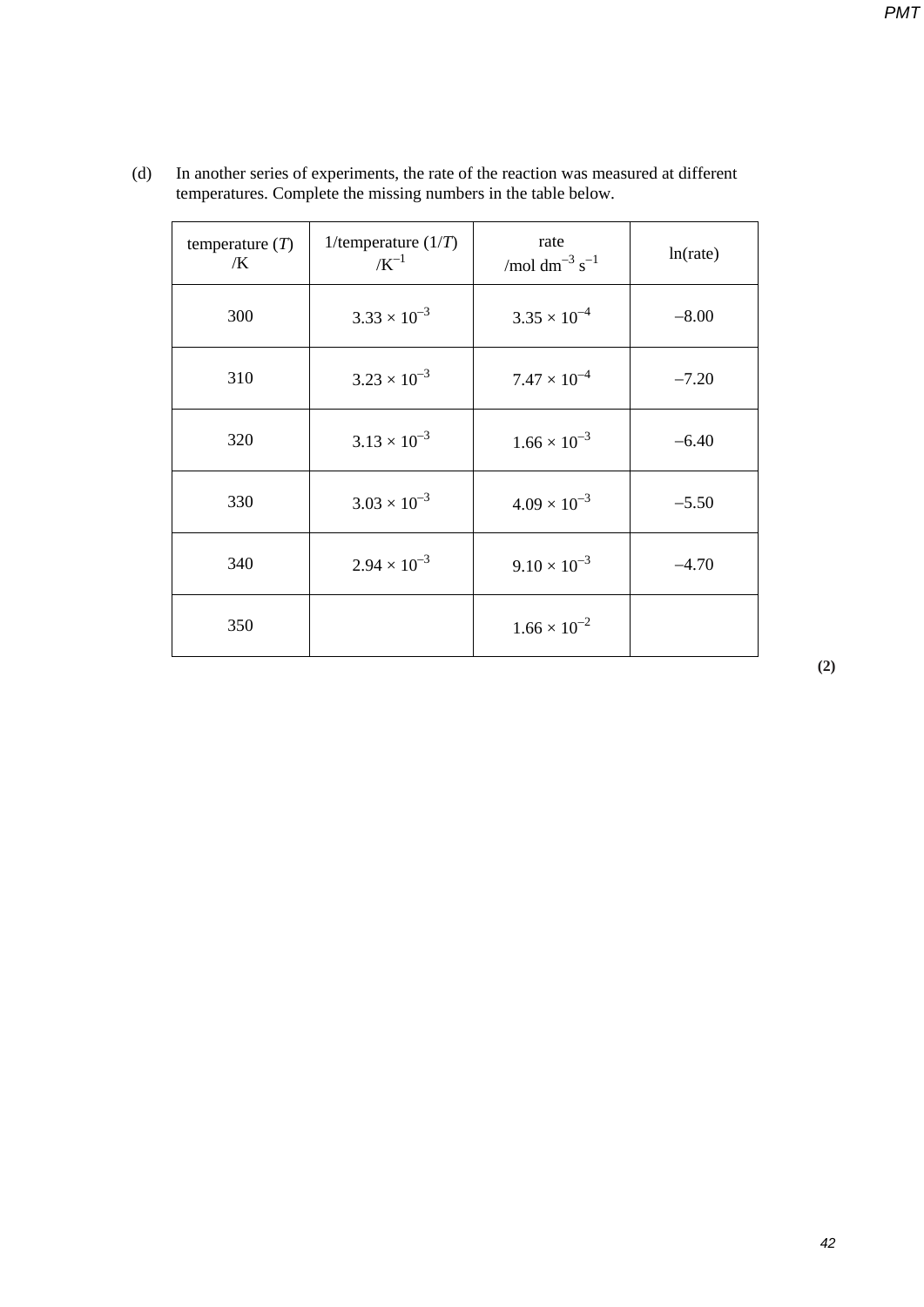(e) On the axes below plot a graph of ln(rate) on the vertical axis against 1/*T* on the horizontal axis.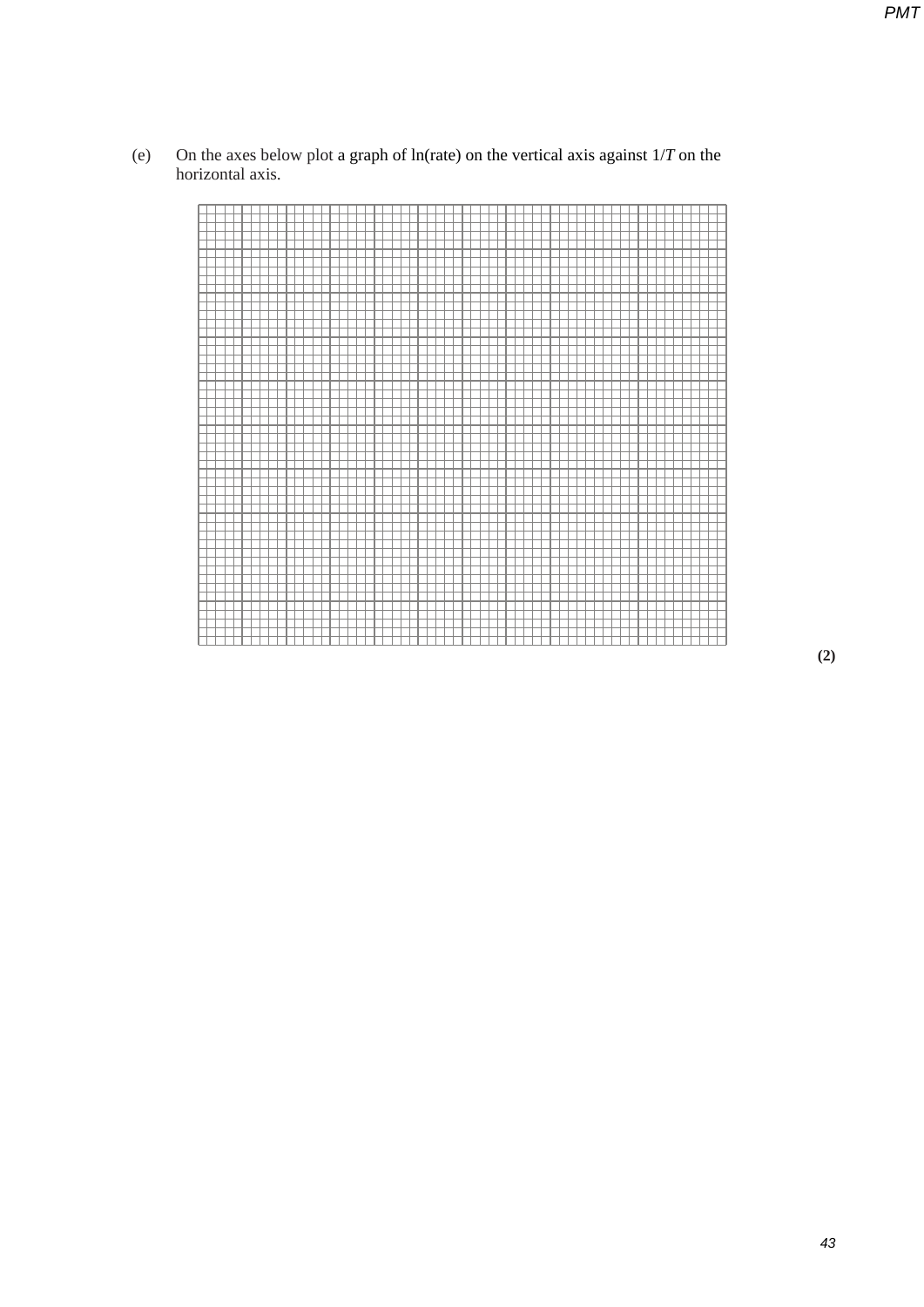# (f) Use the Arrhenius equation

$$
\ln(\text{rate}) = \text{constant} - \frac{E_{\text{A}}}{R} (1/T)
$$

to calculate the value of the activation energy,  $E_A$ , for the reaction.

 $[R = 8.31 \text{ J K}^{-1} \text{ mol}^{-1}].$ 

Show your working clearly and give your answer to 2 significant figures.

**(2) (Total 12 marks)**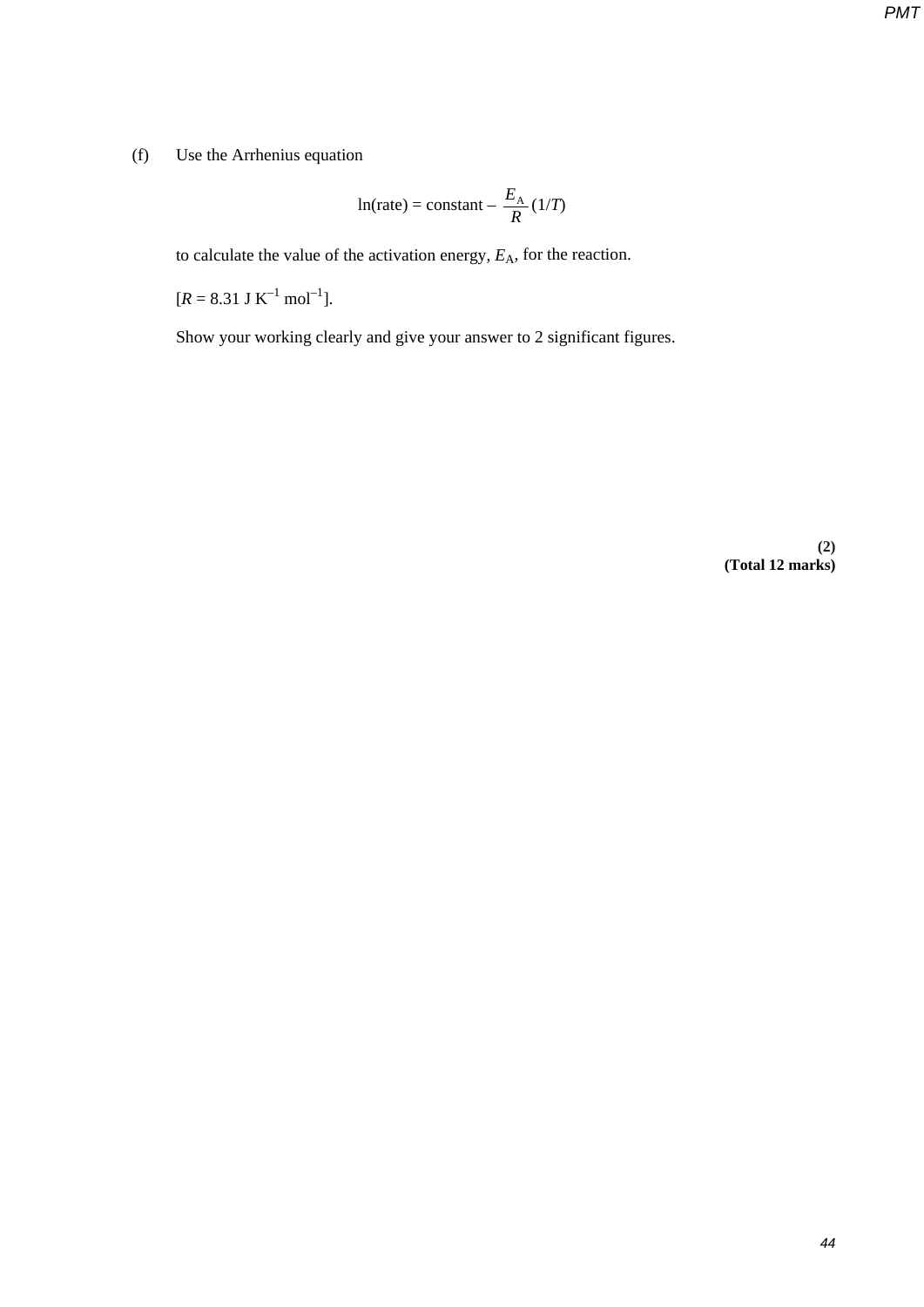**13.** This question is about the kinetics of the reaction between 2-bromo-2-methylpropane and sodium hydroxide in a suitable solvent.

 $(CH_3)_3CBr + NaOH \rightarrow (CH_3)_3COH + NaBr$ 

Equal volumes of  $0.200$  mol dm<sup>-3</sup> solutions of the two reactants were mixed together and maintained at a constant temperature of 30  $^{\circ}$ C. The concentration of hydroxide ions was determined at different times. The results are shown in the table below.

| $[OH^-]$<br>/mol $dm^{-3}$ | Time<br>$\sqrt{s}$ |
|----------------------------|--------------------|
| 0.100                      | 0                  |
| 0.071                      | 120                |
| 0.052                      | 240                |
| 0.035                      | 360                |
| 0.024                      | 480                |
| 0.018                      | 600                |

(a) Describe how the concentration of hydroxide ions could be determined during the reaction.

...................................................................................................................................... ...................................................................................................................................... ...................................................................................................................................... ...................................................................................................................................... ...................................................................................................................................... ......................................................................................................................................

*PMT*

**(3)**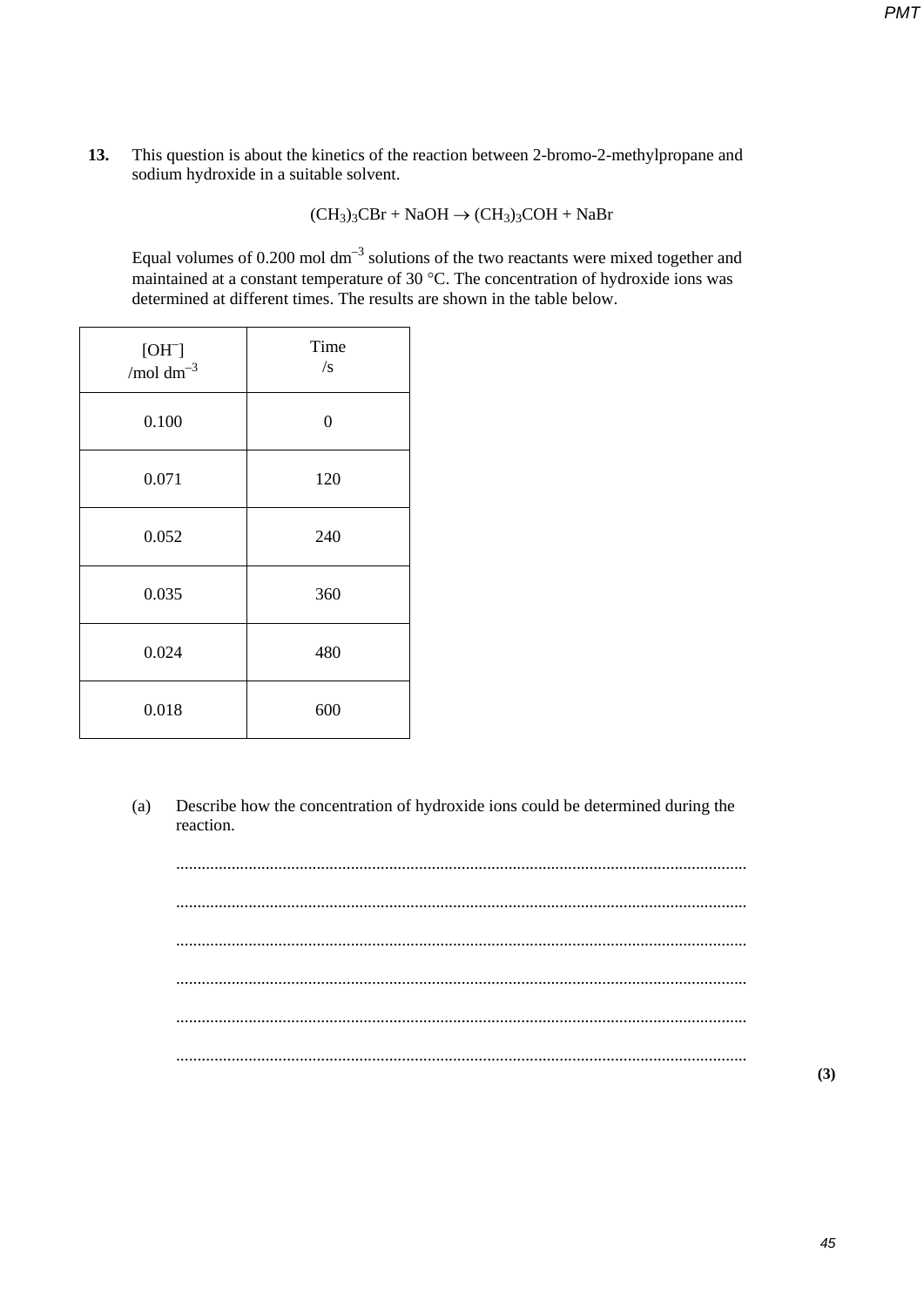(b) (i) Plot a graph of hydroxide ion concentration (vertical axis) against time (horizontal axis) on the grid below.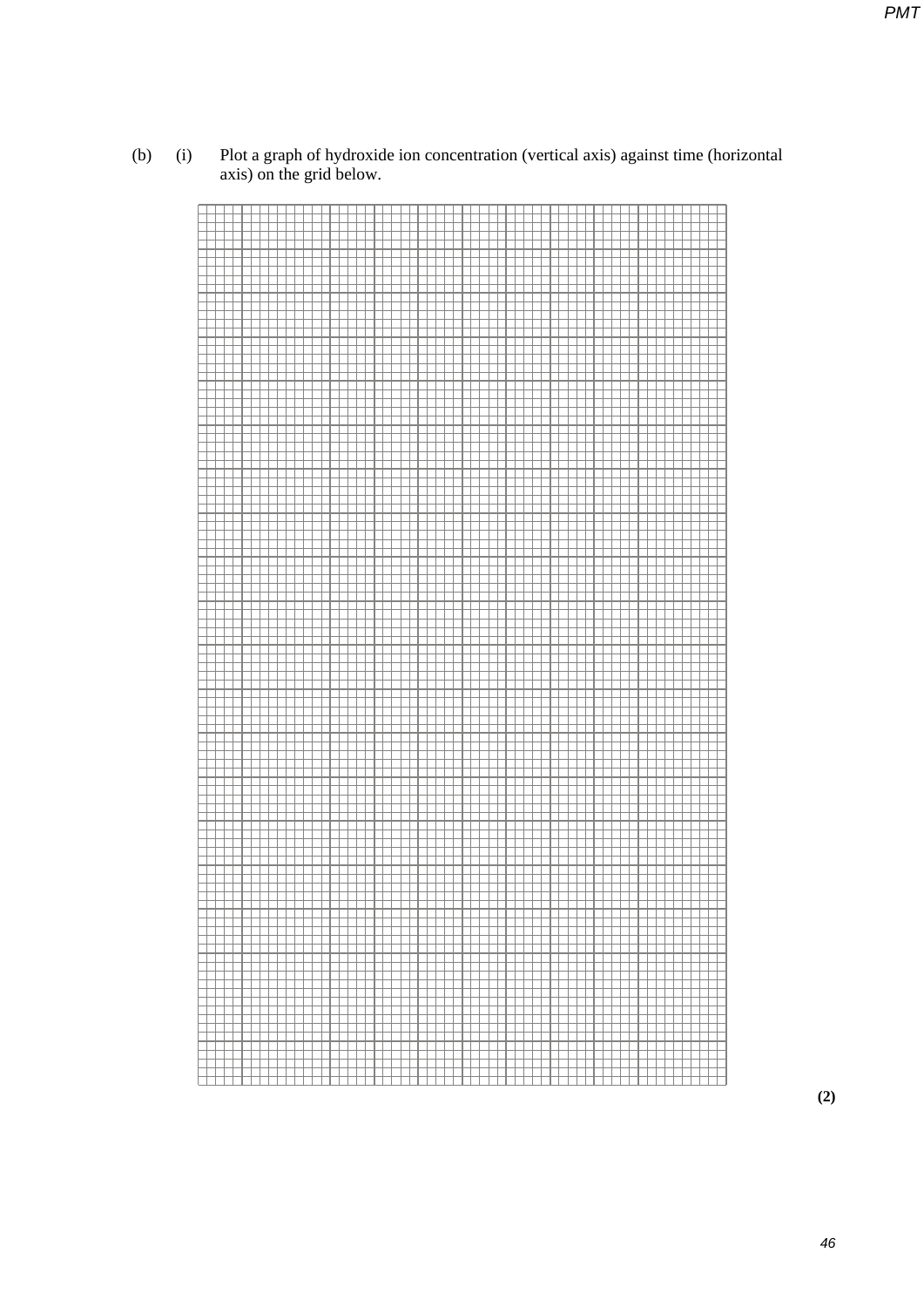|     | (ii)  | Mark on your graph TWO consecutive half-lives. Measure their values and write<br>them below.         |     |
|-----|-------|------------------------------------------------------------------------------------------------------|-----|
|     |       |                                                                                                      |     |
|     |       |                                                                                                      | (1) |
|     | (iii) | What is the order of the reaction? Explain how you used your half-lives to arrive at<br>your answer. |     |
|     |       |                                                                                                      |     |
|     |       |                                                                                                      | (1) |
|     | (iv)  | Explain why your answer to (iii) is an overall order.                                                |     |
|     |       |                                                                                                      | (1) |
|     | (v)   | Suggest a rate equation for this reaction.                                                           |     |
|     |       | $Rate =$                                                                                             | (1) |
| (c) | (i)   | What mechanism is likely to be operating in this reaction? Justify your answer.                      |     |
|     |       |                                                                                                      |     |
|     |       |                                                                                                      |     |
|     |       |                                                                                                      | (2) |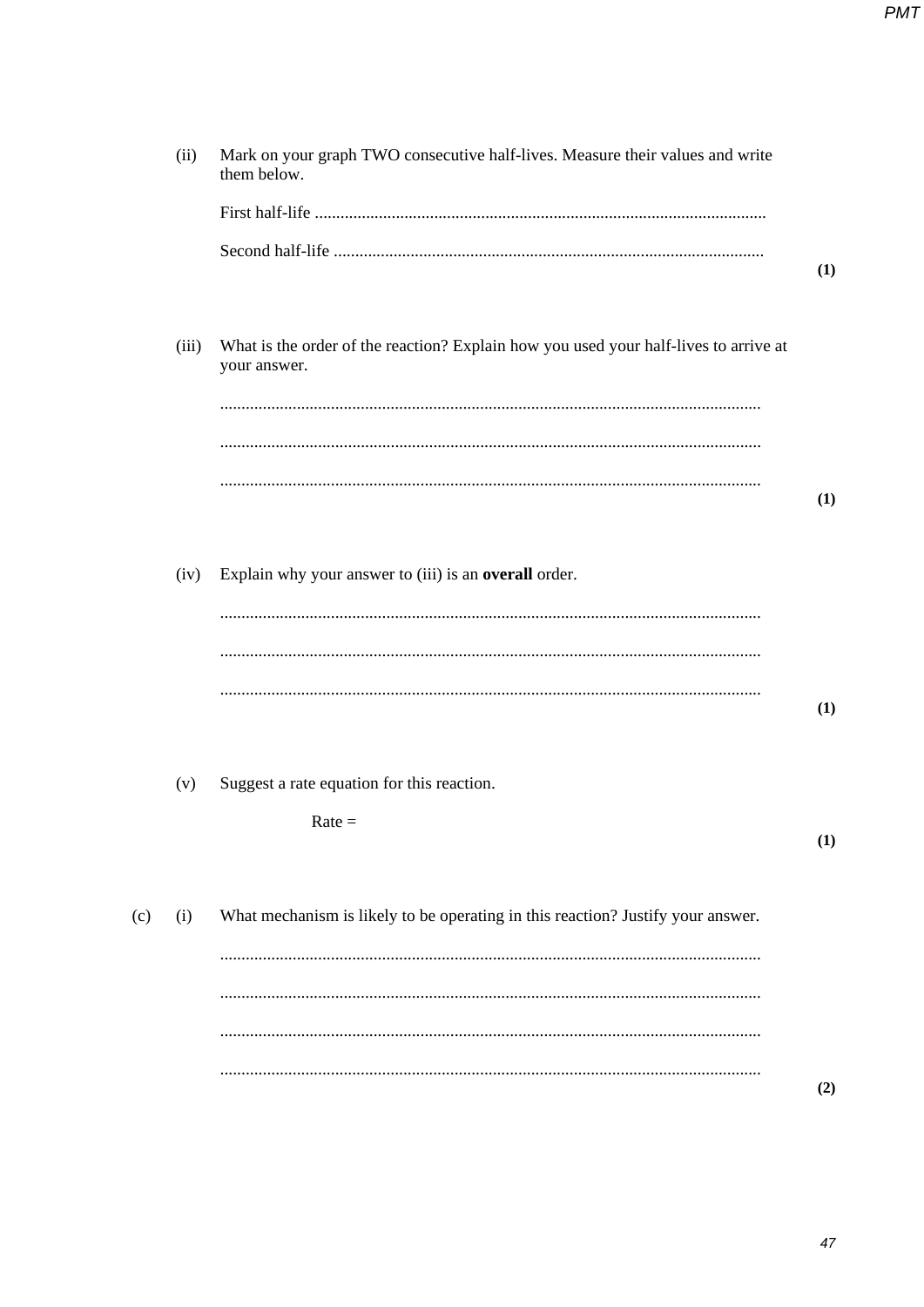(ii) Write equations to show the steps involved in your chosen mechanism for this reaction.

> **(2) (Total 13 marks)**

## **14.** (a) Define the terms

(i) Overall order of reaction ............................................................................................................................ ............................................................................................................................

**(1)**

#### (ii) Rate constant

(b) In a kinetic study of the reaction

$$
CH_3I + OH^- \rightarrow CH_3OH + I^-
$$

At a certain temperature the following data were obtained:

| Experiment | [CH <sub>3</sub> I]<br>/mol dm <sup>-3</sup> | [OH <sup>-</sup> ]<br>/mol dm <sup>-3</sup> | Initial rate<br>/mol dm <sup>-3</sup> $s^{-1}$ |
|------------|----------------------------------------------|---------------------------------------------|------------------------------------------------|
|            | 0.1                                          |                                             | $1 \times 10^{-5}$                             |
|            | 0.2                                          |                                             | $2\times10^{-5}$                               |
|            |                                              | 0.2                                         | $2\times10^{-5}$                               |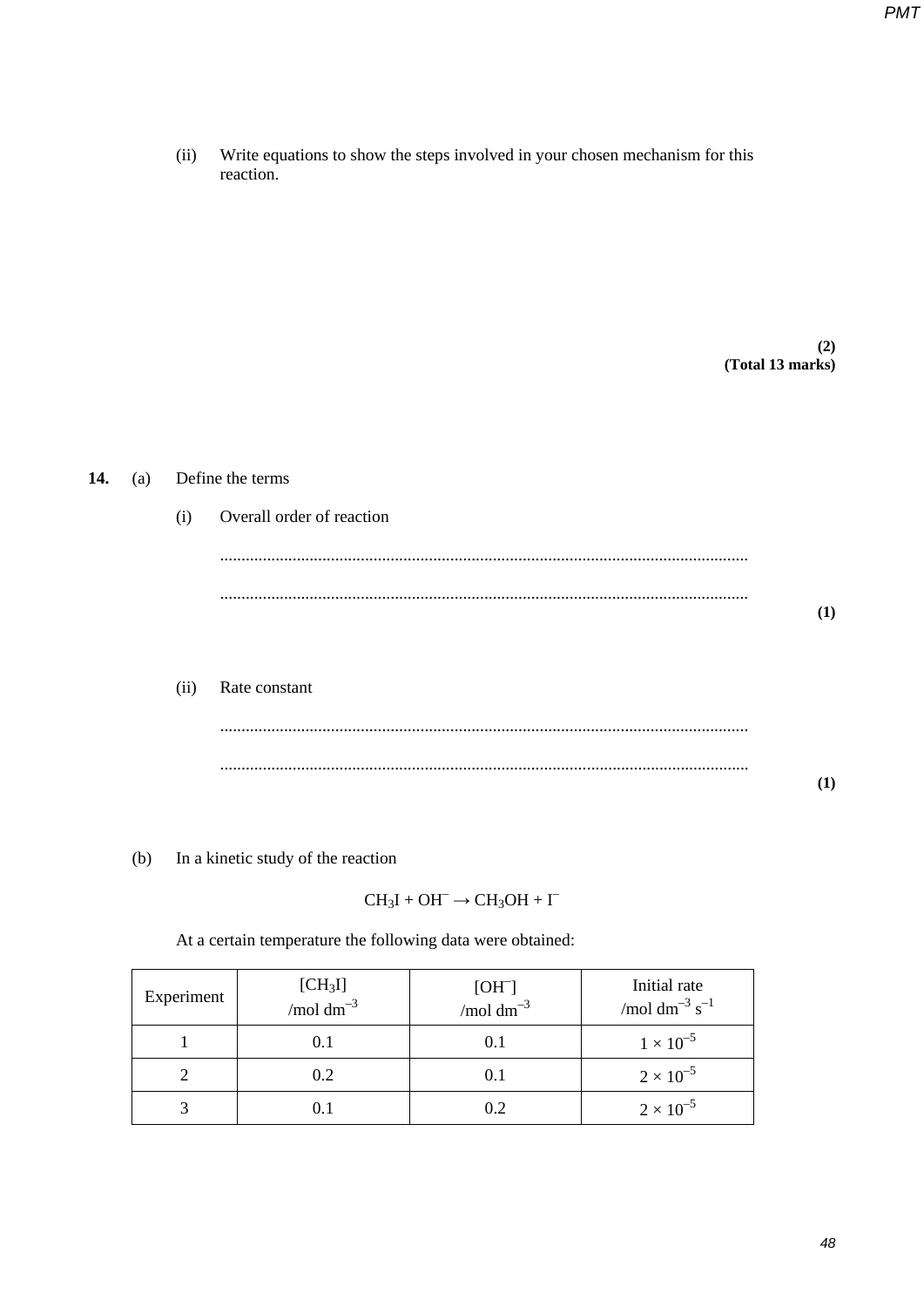| (i)  | State the order of reaction with respect to $CH3I$ and with respect to OH <sup><math>-</math></sup> ions.<br>Give your reasons. |     |
|------|---------------------------------------------------------------------------------------------------------------------------------|-----|
|      |                                                                                                                                 |     |
|      |                                                                                                                                 |     |
|      |                                                                                                                                 |     |
|      |                                                                                                                                 | (2) |
| (ii) | Write the rate equation for the reaction.                                                                                       |     |
|      |                                                                                                                                 | (1) |
|      |                                                                                                                                 |     |

(iii) Calculate the value of the rate constant for this reaction, stating its units.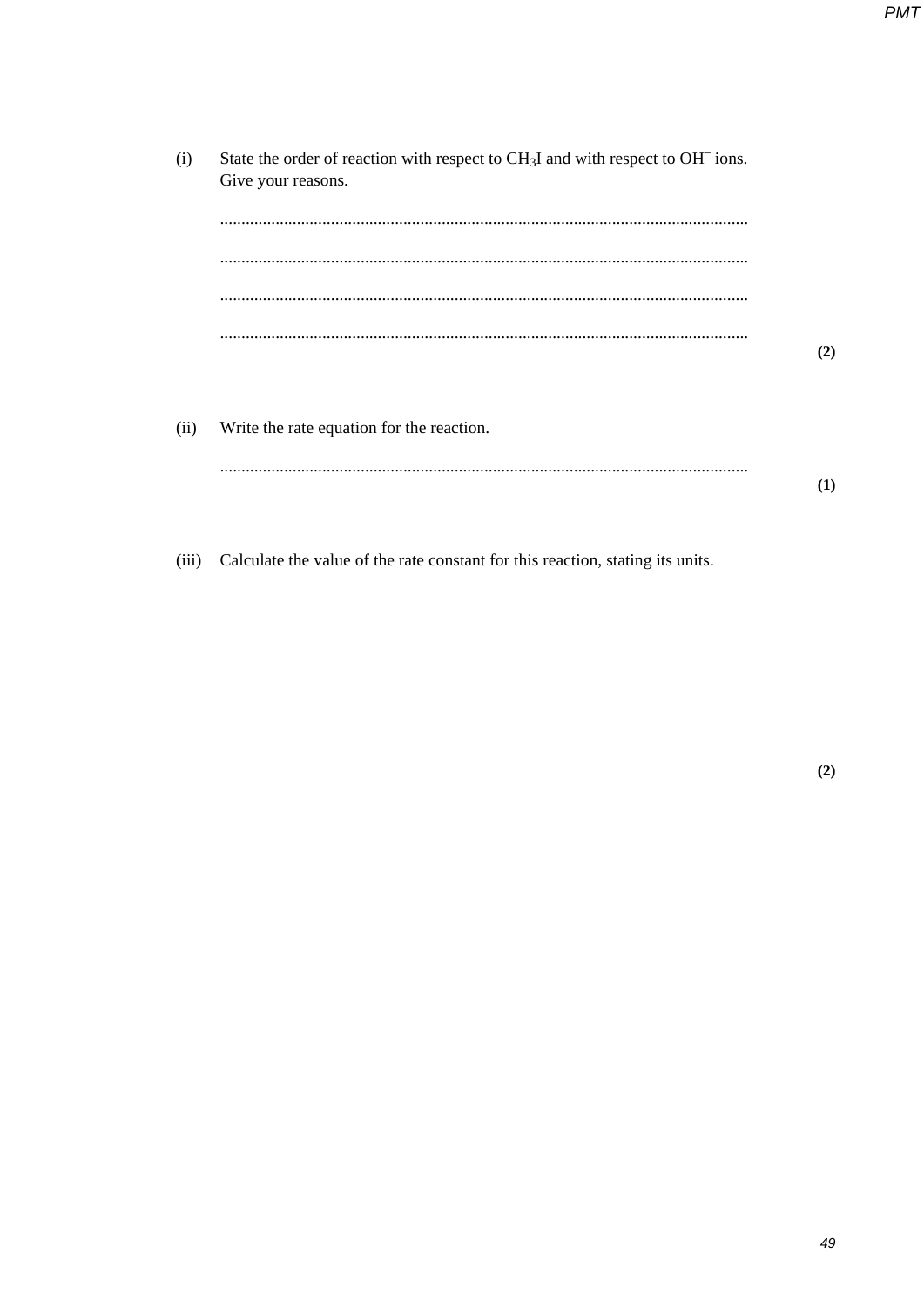*PMT*

### (c) The reaction

### $CH_3CH_2Br + OH^- \rightarrow CH_3CH_2OH + Br^-$

has an  $S_N2$  mechanism that proceeds through a transition state.

(i) Draw the mechanism, showing the structure of the transition state.

**(3)**

(ii) Draw a reaction profile for this exothermic reaction. Show the energy level of the transition state on the profile.

> **(2) (Total 12 marks)**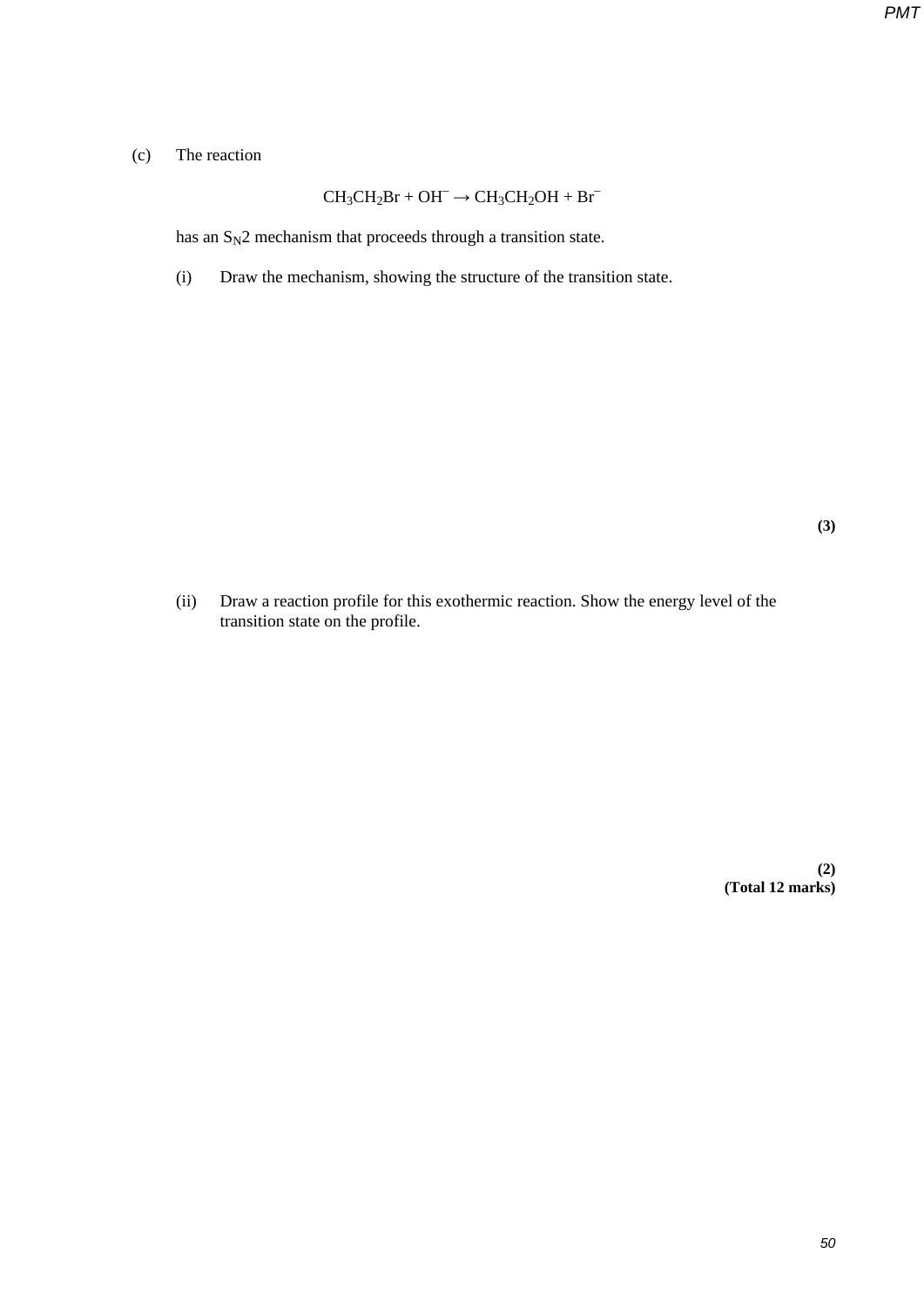**15.** Persulphate ions,  $S_2O_8^{2-}$  slowly oxidise arsenic(III) acid,  $H_3AsO_3$  in aqueous solution according to the equation

$$
S_2O_8^{2-} + H_3AsO_3 + H_2O \rightarrow 2SO_4^{2-} + H_3AsO_4 + 2H^+
$$

- 25 cm<sup>3</sup> of a 1.0 mol dm<sup>-3</sup> solution of potassium persulphate was mixed with 25 cm<sup>3</sup> of a solution of arsenic(III) acid of the same concentration.
- At timed intervals, small potions of the reation mixture were analysed to determine the concentration of persulphate ion,  $[S_2O_8^{2-}]$ .

The results are shown below.

| Time<br>$/$ minutes | $[S_2O_{8-}^2]$<br>/ mol dm <sup>-3</sup> |
|---------------------|-------------------------------------------|
| 0                   | 1.0                                       |
| 5                   | 0.76                                      |
| 10                  | 0.62                                      |
| 15                  | 0.52                                      |
| 20                  | 0.44                                      |
| 30                  | 0.35                                      |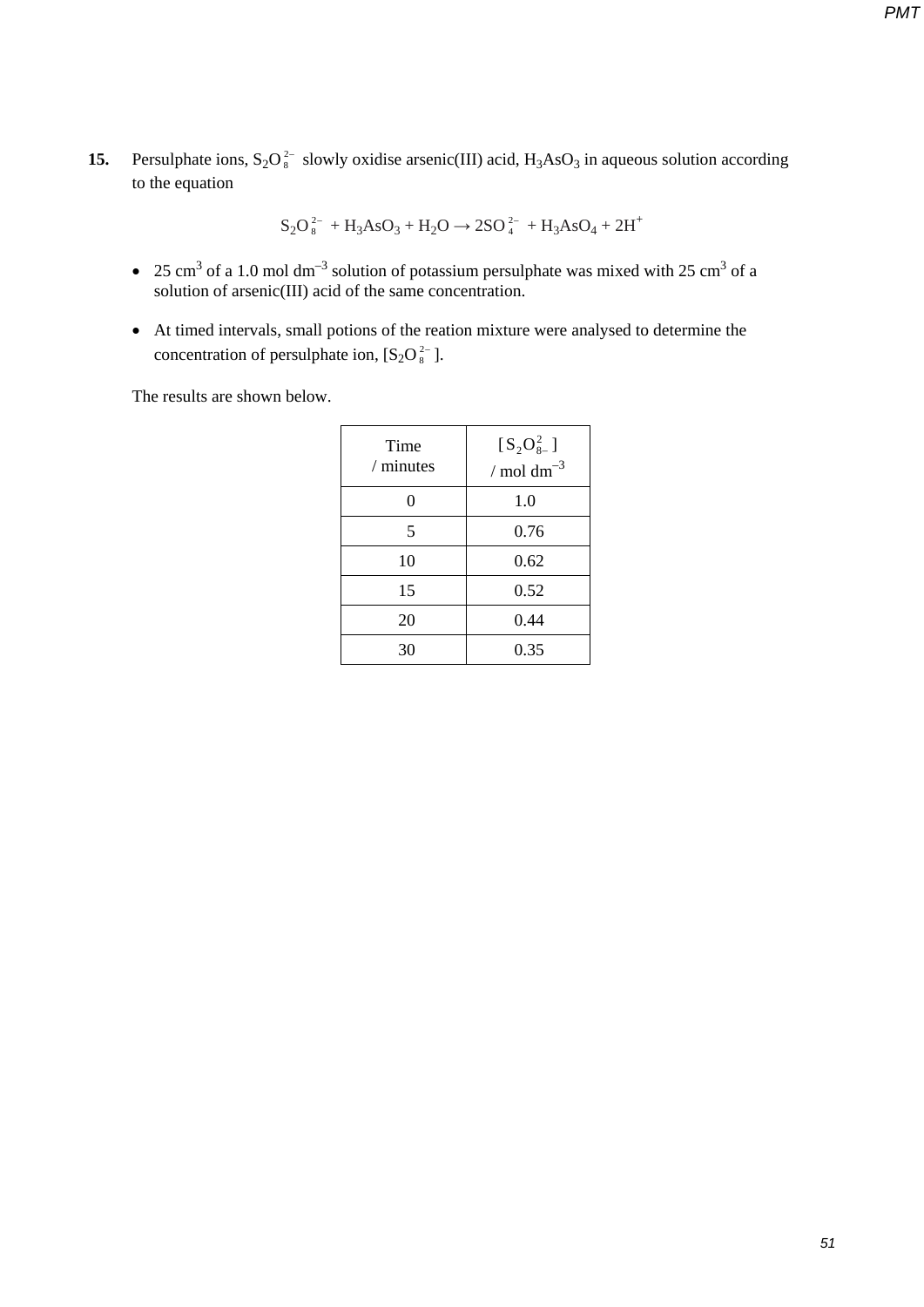

(a) (i) On the grid below, plot a graph of the concentration of persulphate ions against time.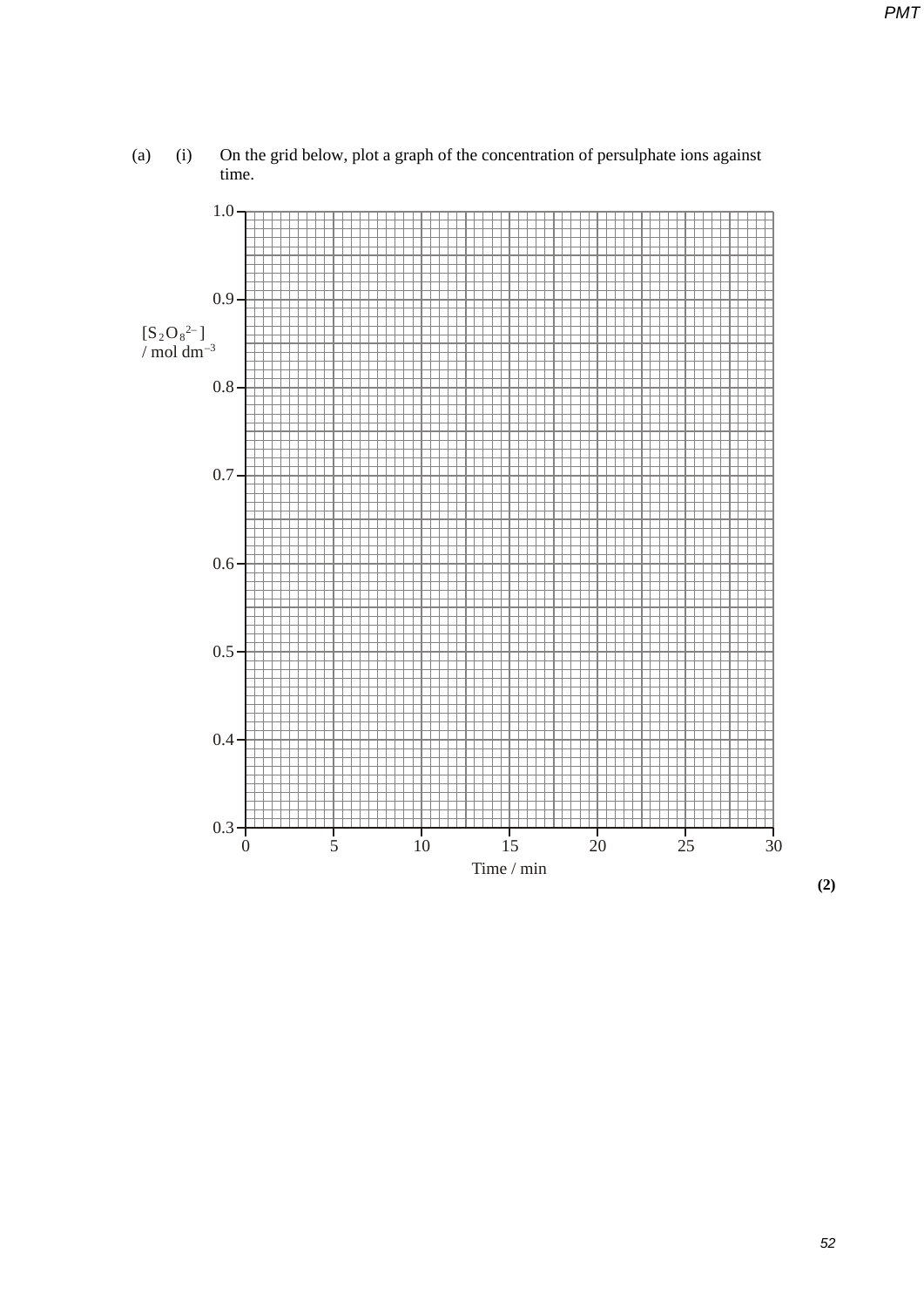(ii) Draw a tangent to the curve at the point where  $[S_2O_8^{2-}] = 0.50$  mol dm<sup>-3</sup> and use it to calculate the slope of the curve at that point. Give your answer to **two** significant figures.

Slope: ..............................

**(4)**

(b) The rate of the reaction at a particular concentration of reactant can be measured from the slope of the graph at that concentration.

The **initial** rate, which is the rate when the concentrations of persulphate ions,  $S_2O_8^{2-}$ , and arsenic(III) acid,  $H_3AsO_3$ , are both 1.0 mol dm<sup>-3</sup>, was found to be 0.060 mol dm<sup>-</sup>  $3 \text{ min}^{-1}$ 

(i) Use your answer to (a)(ii) to show that the ratio of the initial rate to the rate when  $[S_2O_8^{2-}]$  and  $[H_3AsO_3]$  are 0.50 mol dm<sup>-3</sup> is approximately 4:1. Use this ratio to deduce the **overall** order of reaction.

**(3)**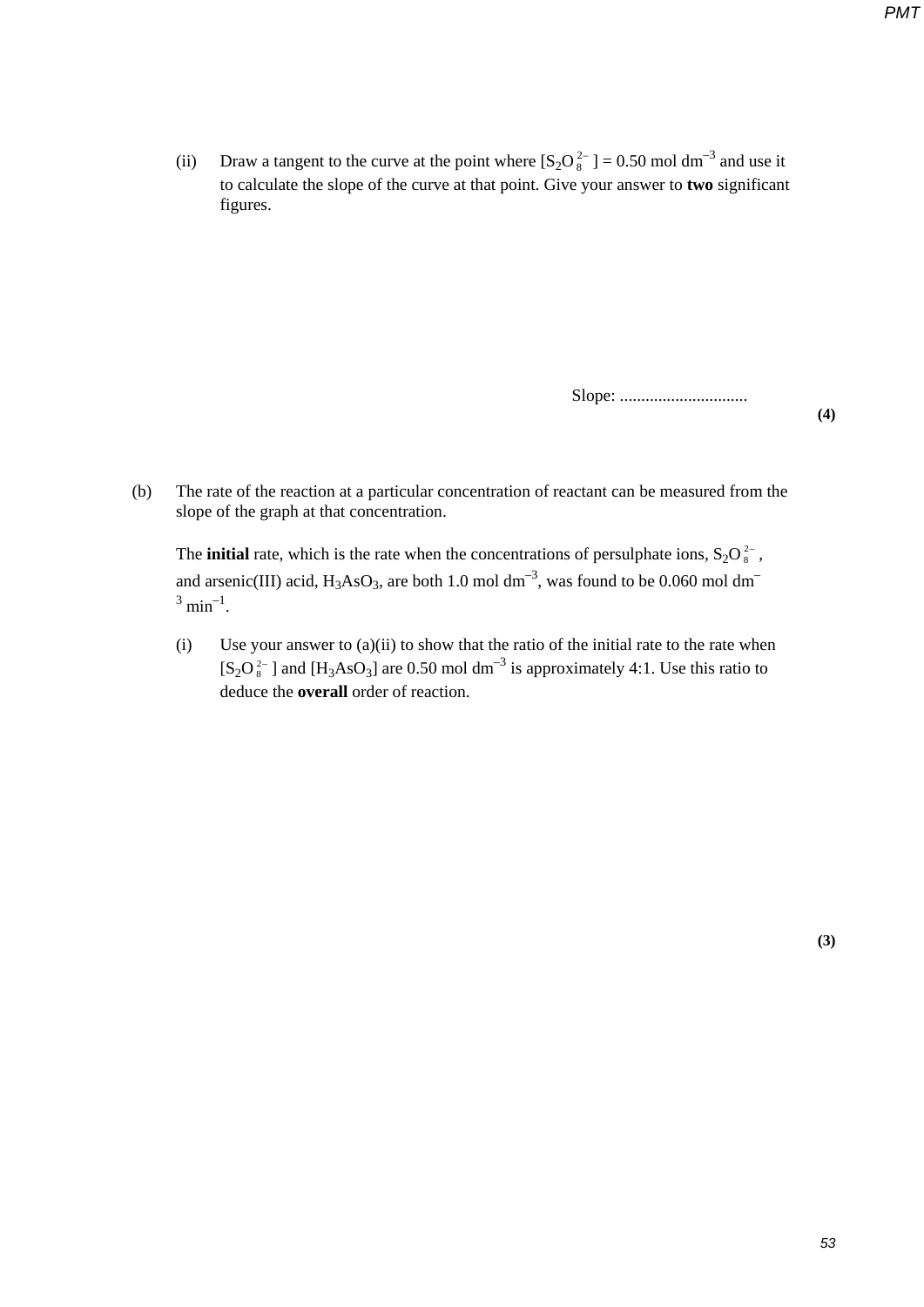Suggest TWO rate equations that agree with the order of the reaction that you have deduced in (i). How could the experiment be adapted to distinguish between these  $(ii)$ two rate equations?

|                  | (5) |
|------------------|-----|
| (Total 14 marks) |     |

The distribution of the energy of particles in a gas at temperature T1 is shown below. 16.  $(a)$ 

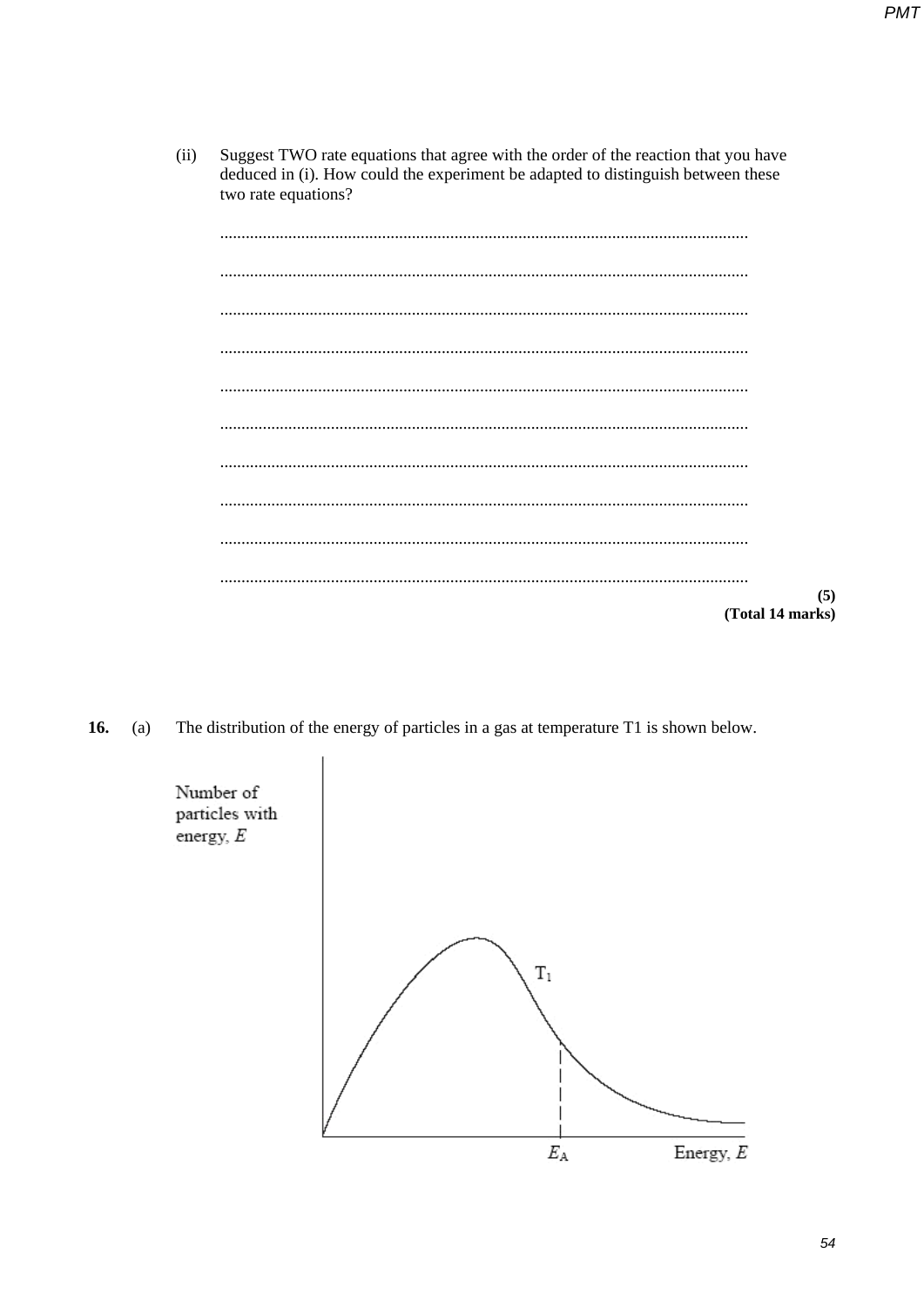**PMT** 

| (i)   | On the diagram above, draw the distribution of energy of particles at a lower<br>temperature, T2.   | (2) |
|-------|-----------------------------------------------------------------------------------------------------|-----|
| (ii)  | Use the diagram to explain why the rate of a reaction increases with an increase in<br>temperature. |     |
|       |                                                                                                     |     |
|       |                                                                                                     |     |
|       |                                                                                                     |     |
|       |                                                                                                     |     |
|       |                                                                                                     |     |
|       |                                                                                                     | (3) |
|       |                                                                                                     |     |
| (iii) | Explain fully why a catalyst increases the rate of a reaction.                                      |     |
|       |                                                                                                     |     |
|       |                                                                                                     |     |
|       |                                                                                                     |     |
|       |                                                                                                     |     |
|       |                                                                                                     |     |
|       |                                                                                                     |     |
|       |                                                                                                     | (2) |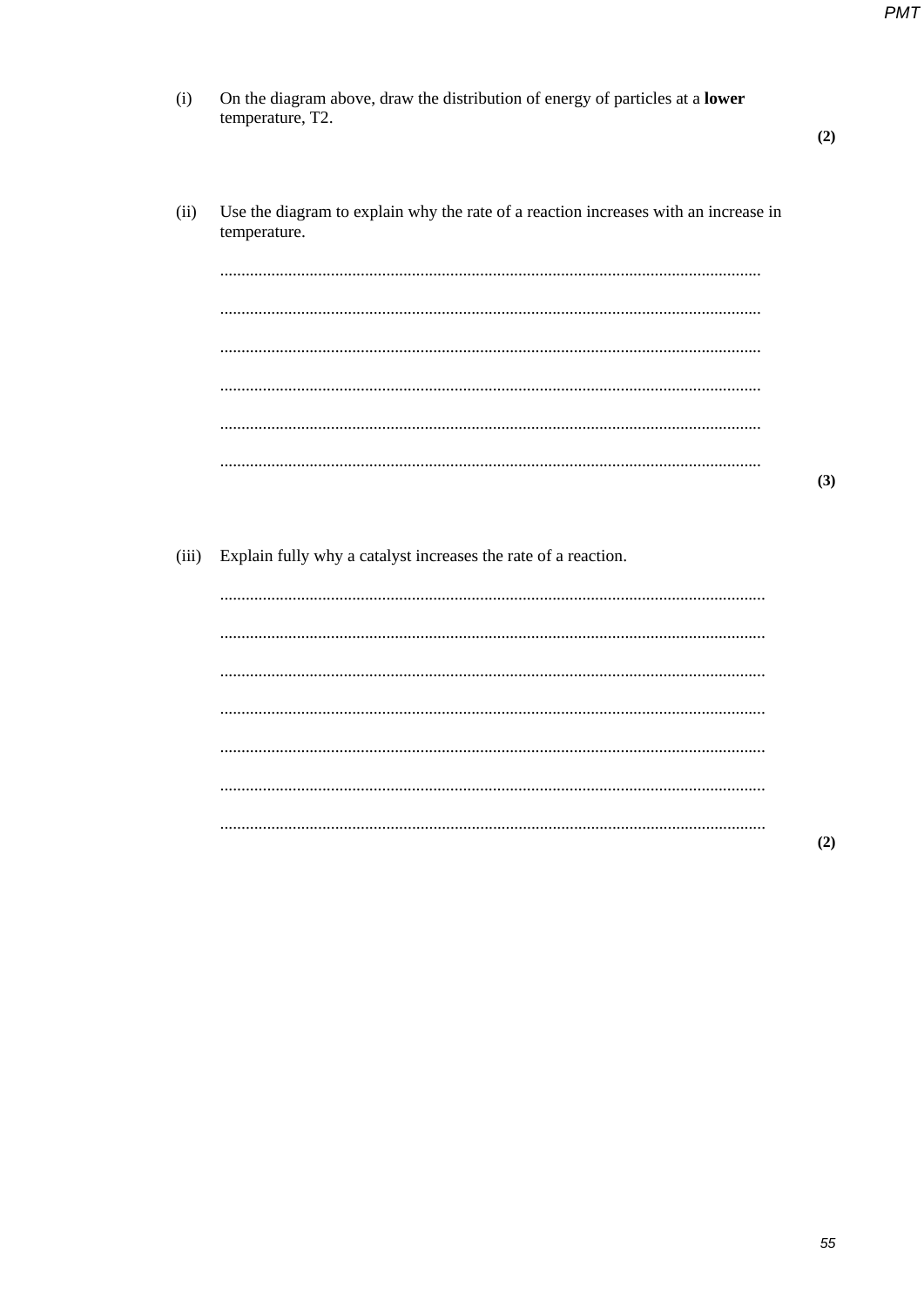The fermentation of glucose is an exothermic reaction and is catalysed by enzymes in  $(b)$ yeast.

 $C_6H_{12}O_6(aq) \rightarrow 2C_2H_5OH(aq) + 2CO_2(g)$ 

The reaction is slow at room temperature.

Describe, with the aid of a diagram, an experiment you could do to follow the  $(i)$ progress of this reaction at different temperatures.

 $(4)$ 

**PMT**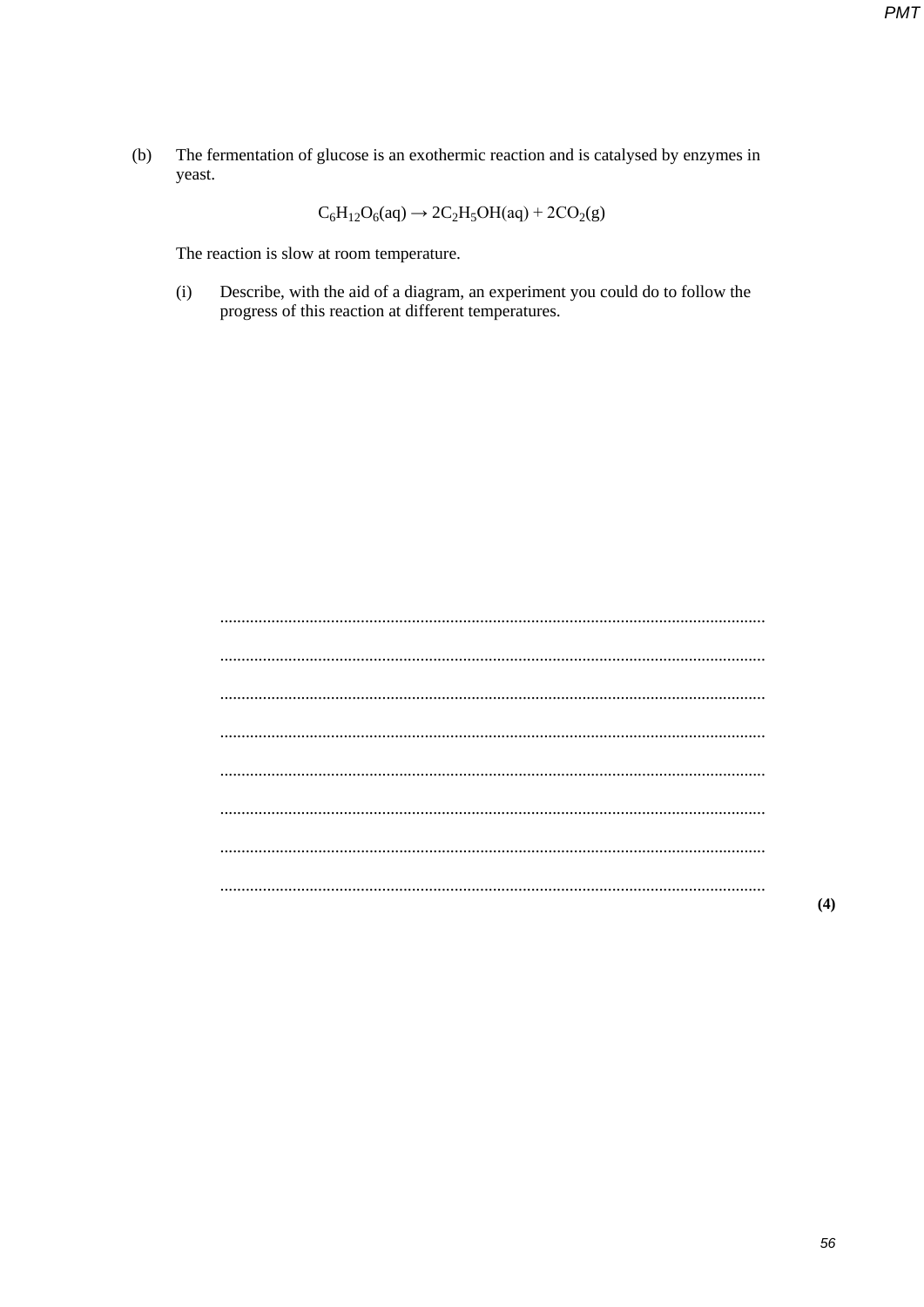

17. 2-bromo-2-methylbutane reacts with aqueous sodium hydroxide in a substitution reaction.

$$
\begin{array}{ccc}\n & \text{CH}_3 & & \text{CH}_3 \\
& \mid & & \mid \\
& \text{C}_2\text{H}_5 \longrightarrow \text{C} \longrightarrow \text{CH}_3 + \text{OH}^- & \text{C}_2\text{H}_5 \longrightarrow \text{C} \longrightarrow \text{CH}_3 + \text{Br}^-\n\end{array}
$$
\n
$$
\begin{array}{ccc}\n & \text{CH}_3 \\
& \mid & \text{O} \\
& \text{Br} & \text{O} \\
& \text{O} \\
& \text{O} \\
& \text{O} \\
& \text{O} \\
& \text{O} \\
& \text{O} \\
& \text{O} \\
& \text{O} \\
& \text{O} \\
& \text{O} \\
& \text{O} \\
& \text{O} \\
& \text{O} \\
& \text{O} \\
& \text{O} \\
& \text{O} \\
& \text{O} \\
& \text{O} \\
& \text{O} \\
& \text{O} \\
& \text{O} \\
& \text{O} \\
& \text{O} \\
& \text{O} \\
& \text{O} \\
& \text{O} \\
& \text{O} \\
& \text{O} \\
& \text{O} \\
& \text{O} \\
& \text{O} \\
& \text{O} \\
& \text{O} \\
& \text{O} \\
& \text{O} \\
& \text{O} \\
& \text{O} \\
& \text{O} \\
& \text{O} \\
& \text{O} \\
& \text{O} \\
& \text{O} \\
& \text{O} \\
& \text{O} \\
& \text{O} \\
& \text{O} \\
& \text{O} \\
& \text{O} \\
& \text{O} \\
& \text{O} \\
& \text{O} \\
& \text{O} \\
& \text{O} \\
& \text{O} \\
& \text{O} \\
& \text{O} \\
& \text{O} \\
& \text{O} \\
& \text{O} \\
& \text{O} \\
& \text{O} \\
& \text{O} \\
& \text{O} \\
& \text{O} \\
&
$$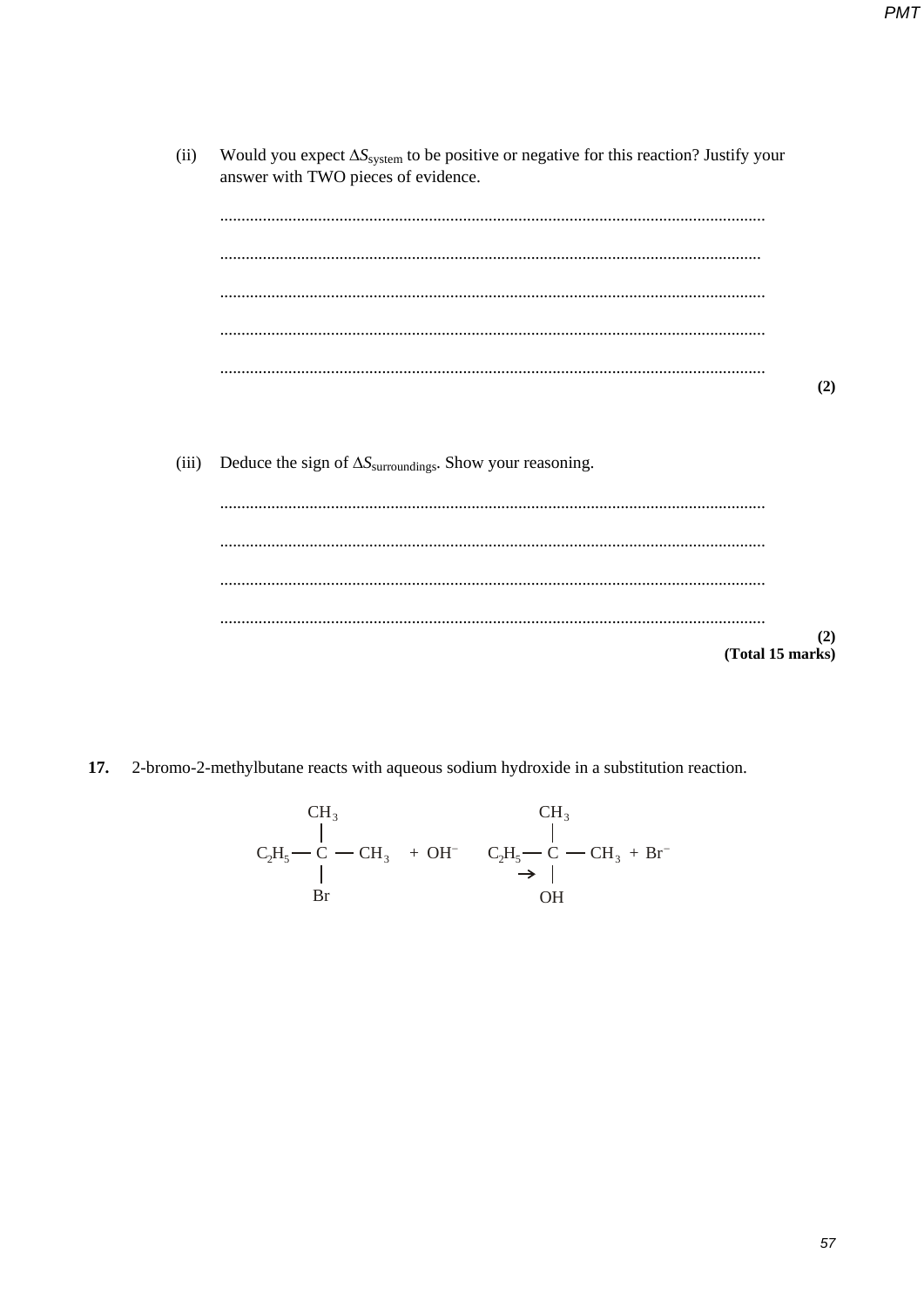(a) The rate of reaction can be followed by measuring the concentration of 2-bromo-2 methylbutane at various times.

In one such experiment, a known amount of 2-bromo-2-methylbutane was added to a **large** excess of aqueous sodium hydroxide. The following results were obtained.

| Time/min | Concentration of 2-bromo-2-methylbutane/mol dm <sup>-3</sup> |
|----------|--------------------------------------------------------------|
|          | 0.96                                                         |
| 10       | 0.61                                                         |
| 20       | 0.38                                                         |
| 30       | 0.24                                                         |
| 40       | 0.15                                                         |
| 50       | 0.10                                                         |

(i) Plot a graph of the concentration of 2-bromo-2-methylbutane on the *y* (vertical) axis against time on the *x* (horizontal) axis.

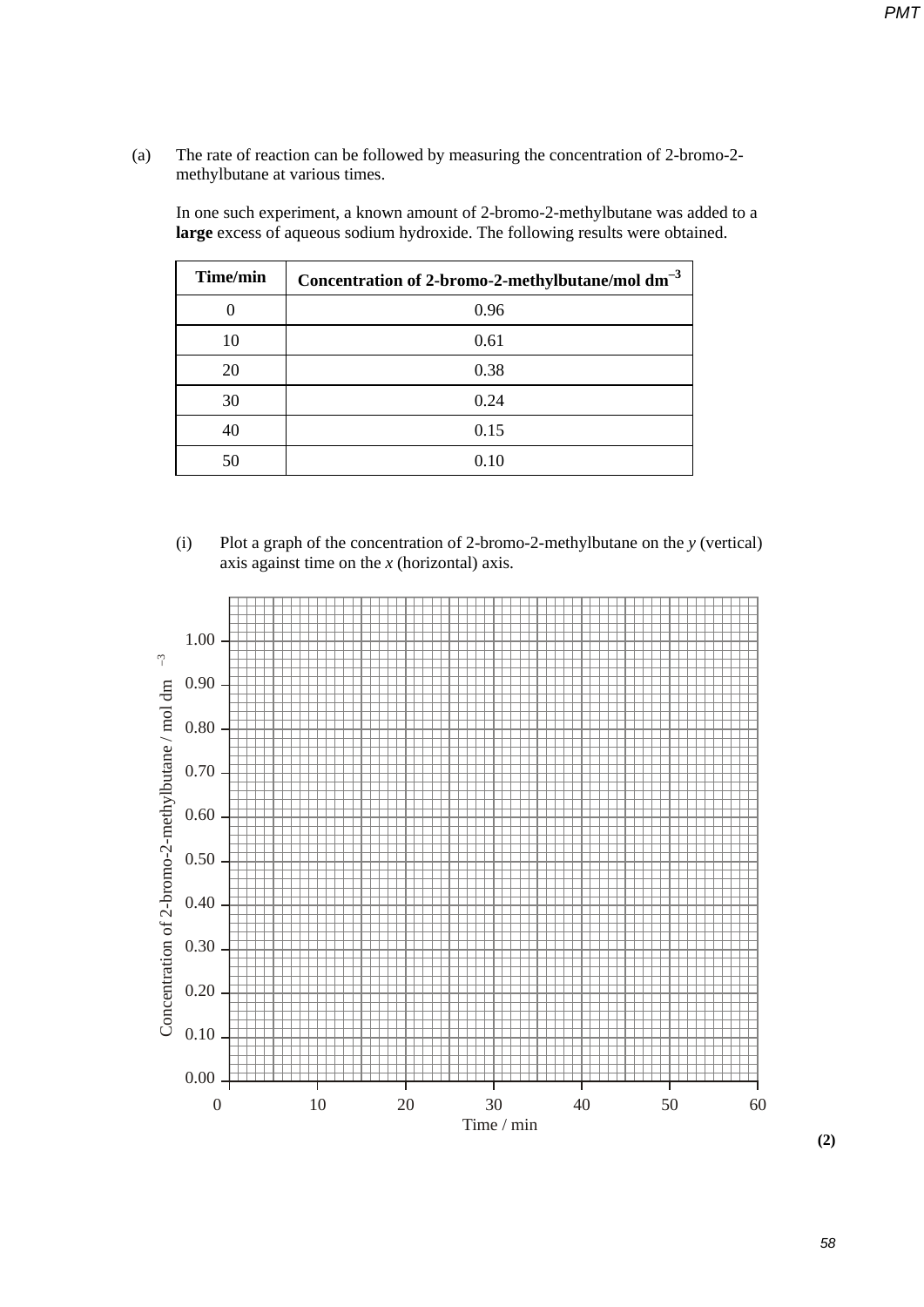| (ii)<br>below. |       | Show TWO successive half-life measurements on your graph and write their values                                                                    |     |
|----------------|-------|----------------------------------------------------------------------------------------------------------------------------------------------------|-----|
|                |       | First half-life                                                                                                                                    |     |
|                |       | Second half-life                                                                                                                                   | (2) |
|                | (iii) | What is the order of reaction with respect to 2-bromo-2-methylbutane?<br>Give a reason for your answer.                                            |     |
|                |       |                                                                                                                                                    |     |
|                |       |                                                                                                                                                    |     |
|                |       |                                                                                                                                                    | (2) |
| (b)            |       | When the reaction is repeated using equal concentrations of 2-bromo-2-methylbutane and<br>aqueous sodium hydroxide, the same results are obtained. |     |
|                | (i)   | What is the order of reaction with respect to hydroxide ions?                                                                                      |     |
|                |       |                                                                                                                                                    | (1) |
|                | (ii)  | Write the rate equation for the reaction.                                                                                                          |     |
|                |       |                                                                                                                                                    | (1) |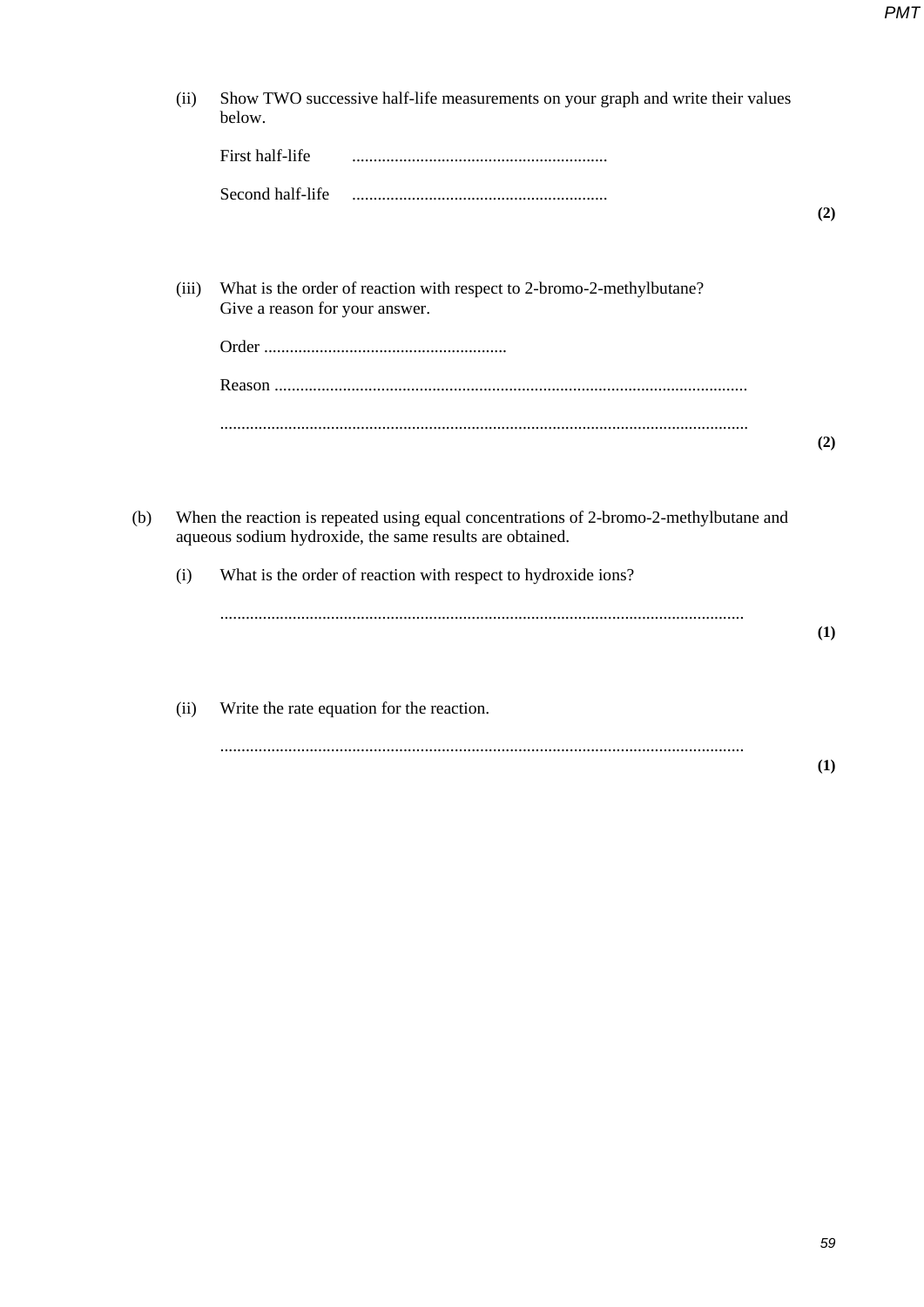(iii) Write a mechanism for the reaction which is consistent with your rate equation.

 $(3)$ 

 $(c)$ The reaction between 2-bromobutane,  $C_2H_5CHBrCH_3$ , and aqueous sodium hydroxide proceeds by the same mechanism as in  $(b)(iii)$ .

Use the mechanism to explain why the reaction of a single optical isomer of 2bromobutane produces a mixture that is no longer optically active.

(Total 14 marks)

 $(3)$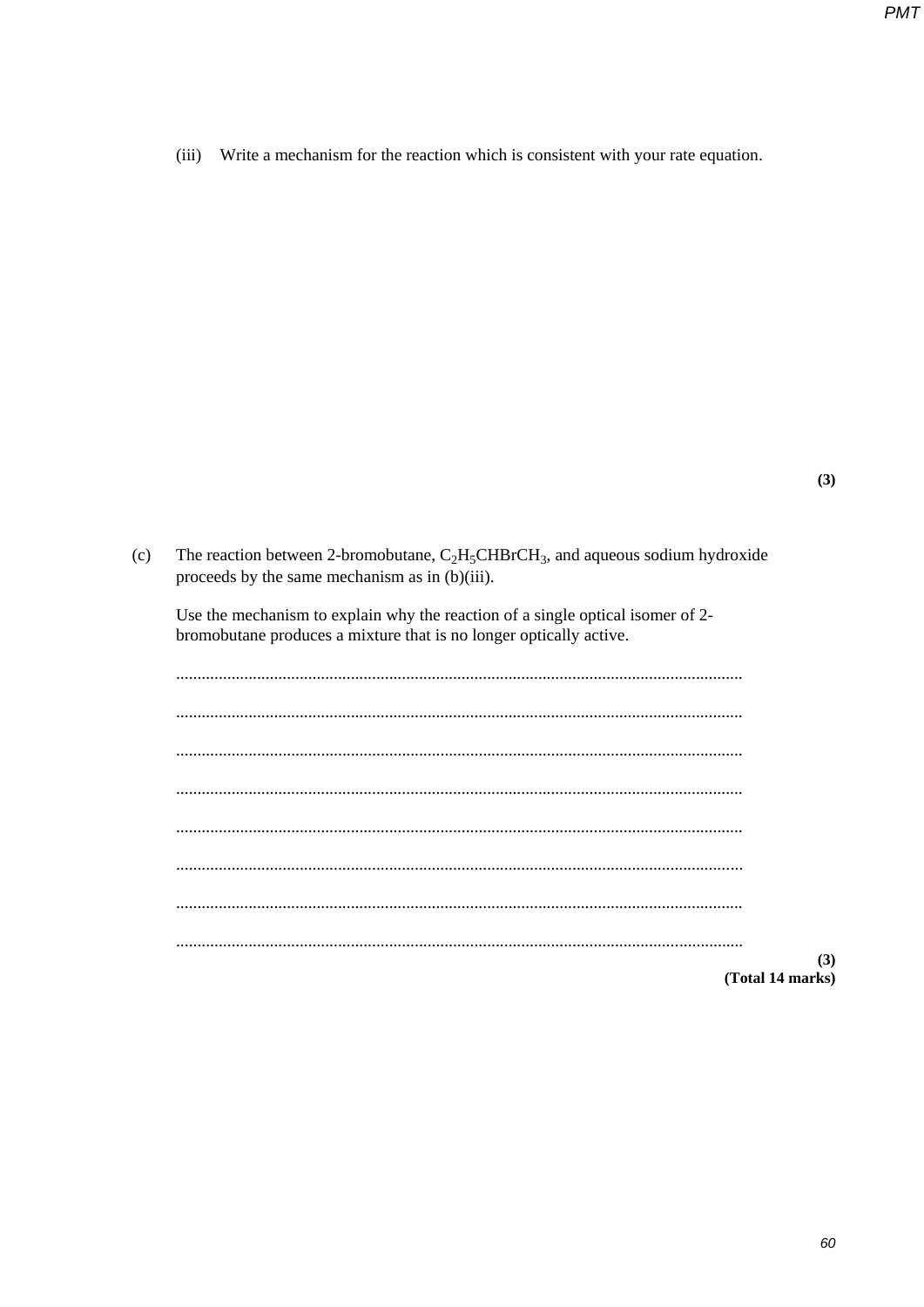One step in the manufacture of nitric acid is the reaction between nitrogen(II) oxide and oxygen 18. to form nitrogen(IV) oxide.

|     |      | $2NO(g) + O_2(g) \implies 2NO_2(g)$ $\Delta H = -114 \text{ kJ mol}^{-1}$                                            |     |
|-----|------|----------------------------------------------------------------------------------------------------------------------|-----|
| (a) | (i)  | Use the equation to suggest the sign of $\Delta S_{\text{system}}$ for the forward reaction. Justify<br>your answer. |     |
|     |      |                                                                                                                      |     |
|     |      |                                                                                                                      |     |
|     |      |                                                                                                                      |     |
|     |      |                                                                                                                      | (2) |
|     |      |                                                                                                                      |     |
|     | (ii) | What is the sign of $\Delta S_{\text{surroundings}}$ for the forward reaction? Justify your answer.                  |     |
|     |      |                                                                                                                      |     |
|     |      |                                                                                                                      |     |
|     |      |                                                                                                                      |     |
|     |      |                                                                                                                      |     |

 $(2)$ 

PMT

Write the expression for  $K_p$  for this reaction.<br>What are the units of  $K_p$  in this reaction?  $(b)$  $(i)$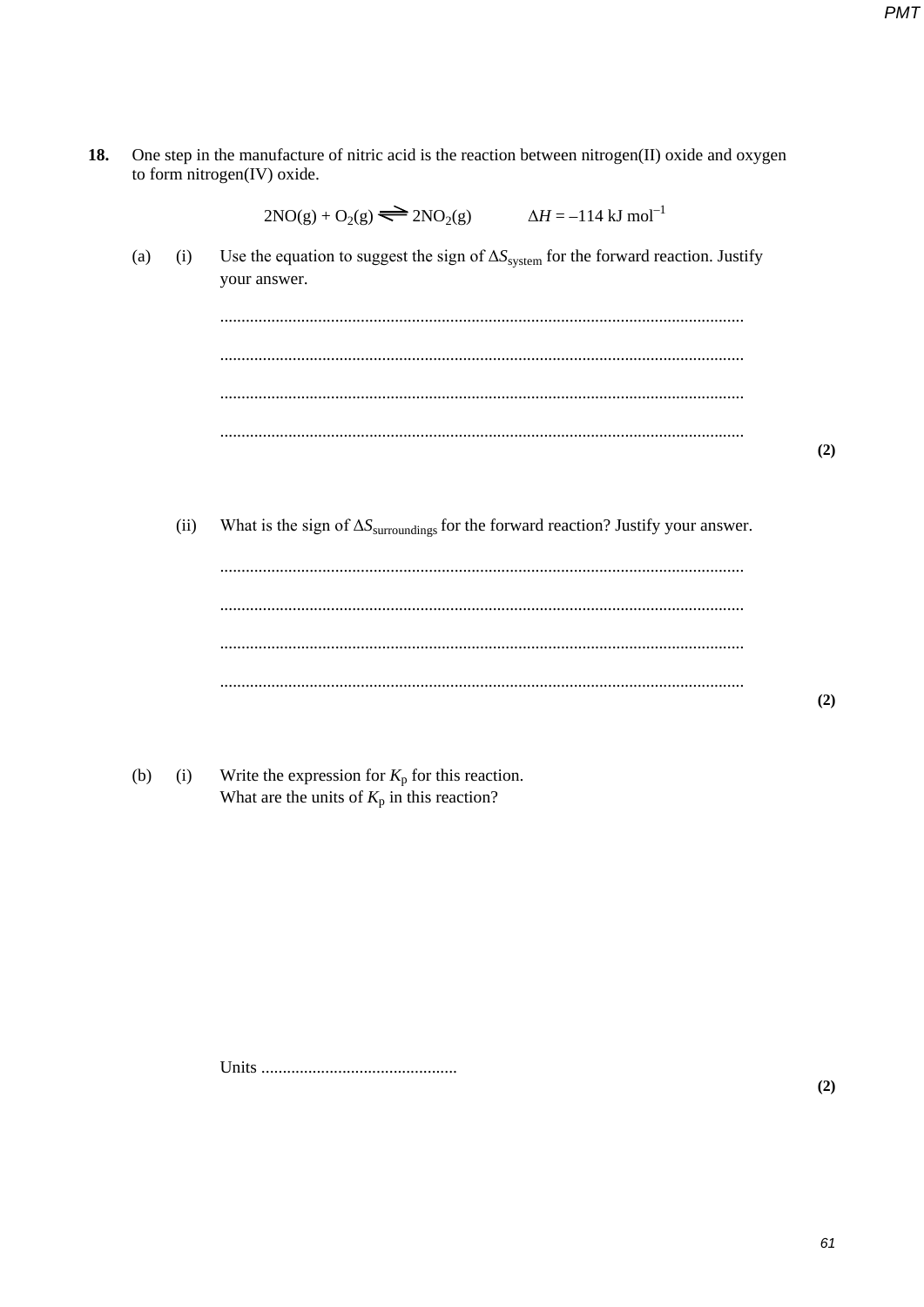|     | (ii) | Suggest how the temperature and pressure could be altered to make nitrogen(IV)<br>oxide more economically. Justify your suggestions by considering both yield and<br>rate. |     |
|-----|------|----------------------------------------------------------------------------------------------------------------------------------------------------------------------------|-----|
|     |      | Temperature                                                                                                                                                                |     |
|     |      |                                                                                                                                                                            |     |
|     |      |                                                                                                                                                                            |     |
|     |      |                                                                                                                                                                            |     |
|     |      |                                                                                                                                                                            |     |
|     |      |                                                                                                                                                                            |     |
|     |      | Pressure                                                                                                                                                                   |     |
|     |      |                                                                                                                                                                            |     |
|     |      |                                                                                                                                                                            |     |
|     |      |                                                                                                                                                                            |     |
|     |      |                                                                                                                                                                            |     |
|     |      |                                                                                                                                                                            | (4) |
|     |      |                                                                                                                                                                            |     |
| (c) | (i)  | What property would allow you to follow the progress of this reaction? Justify your<br>answer.                                                                             |     |
|     |      |                                                                                                                                                                            |     |
|     |      |                                                                                                                                                                            |     |
|     |      |                                                                                                                                                                            |     |
|     |      |                                                                                                                                                                            |     |
|     |      |                                                                                                                                                                            | (2) |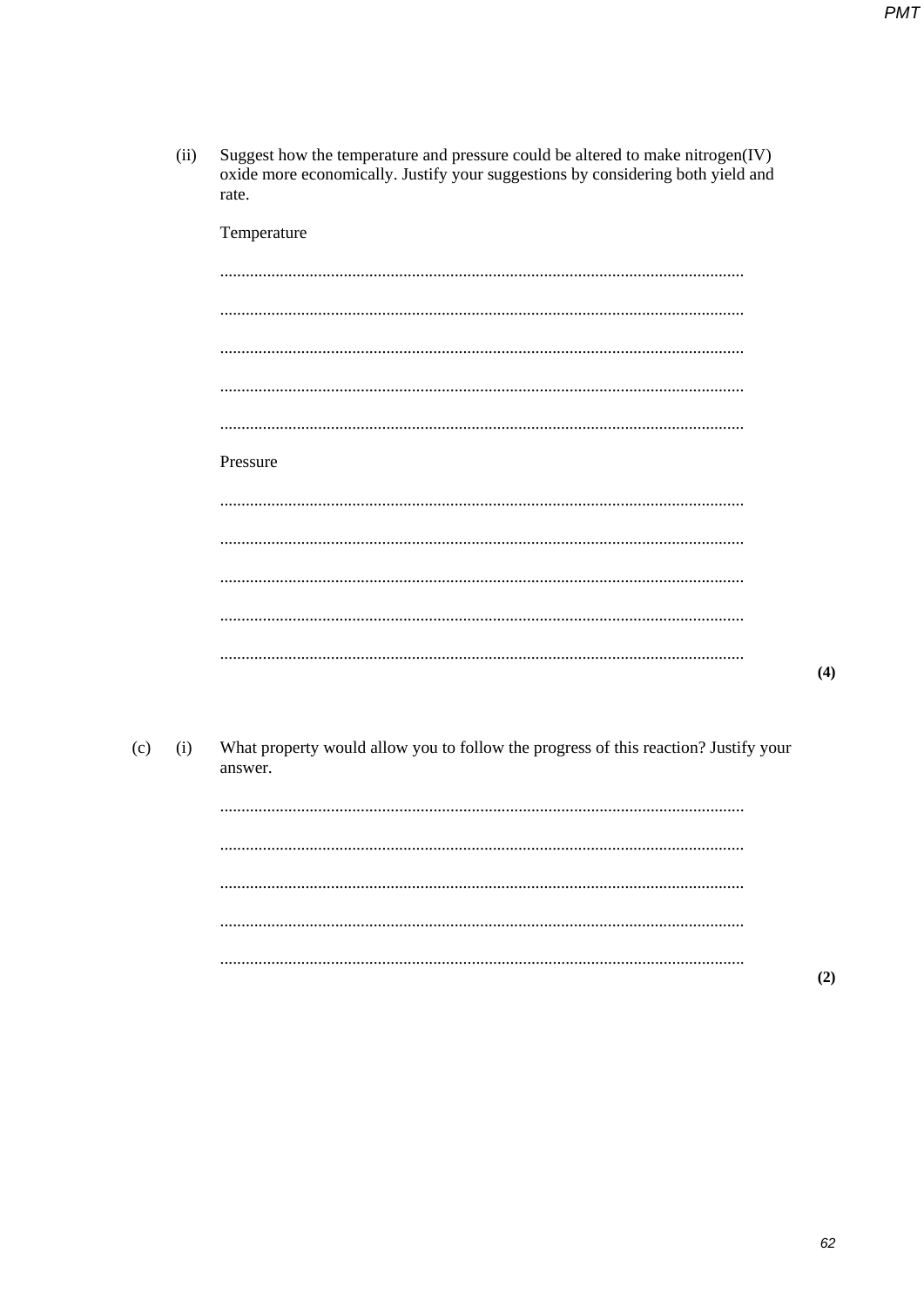| Experiment | [NO(g)]<br>/mol dm <sup>-3</sup> | $[O_2(g)]$<br>/mol $dm^{-3}$ | Initial rate<br>/mol dm <sup>-3</sup> s <sup>-1</sup> |
|------------|----------------------------------|------------------------------|-------------------------------------------------------|
|            | $1.0 \times 10^{-3}$             | $1.0 \times 10^{-3}$         | $8.0 \times 10^{-6}$                                  |
|            | $2.0 \times 10^{-3}$             | $1.0 \times 10^{-3}$         | $3.2 \times 10^{-5}$                                  |
|            | $2.0 \times 10^{-3}$             | $2.0 \times 10^{-3}$         | $6.4 \times 10^{-5}$                                  |

(ii) In a series of experiments, the following results were obtained.

• What is the order of the reaction with respect to  $NO(g)$ ? Justify your answer.

........................................................................................................................... ........................................................................................................................... ...........................................................................................................................

• What is the order of the reaction with respect to  $O_2(g)$ ?

........................................................................................................................... **(1)**

(iii) What is the rate equation for this reaction?

**(1)**

**(2)**

(iv) What is the overall order for this reaction? .................................................................................... **(1)**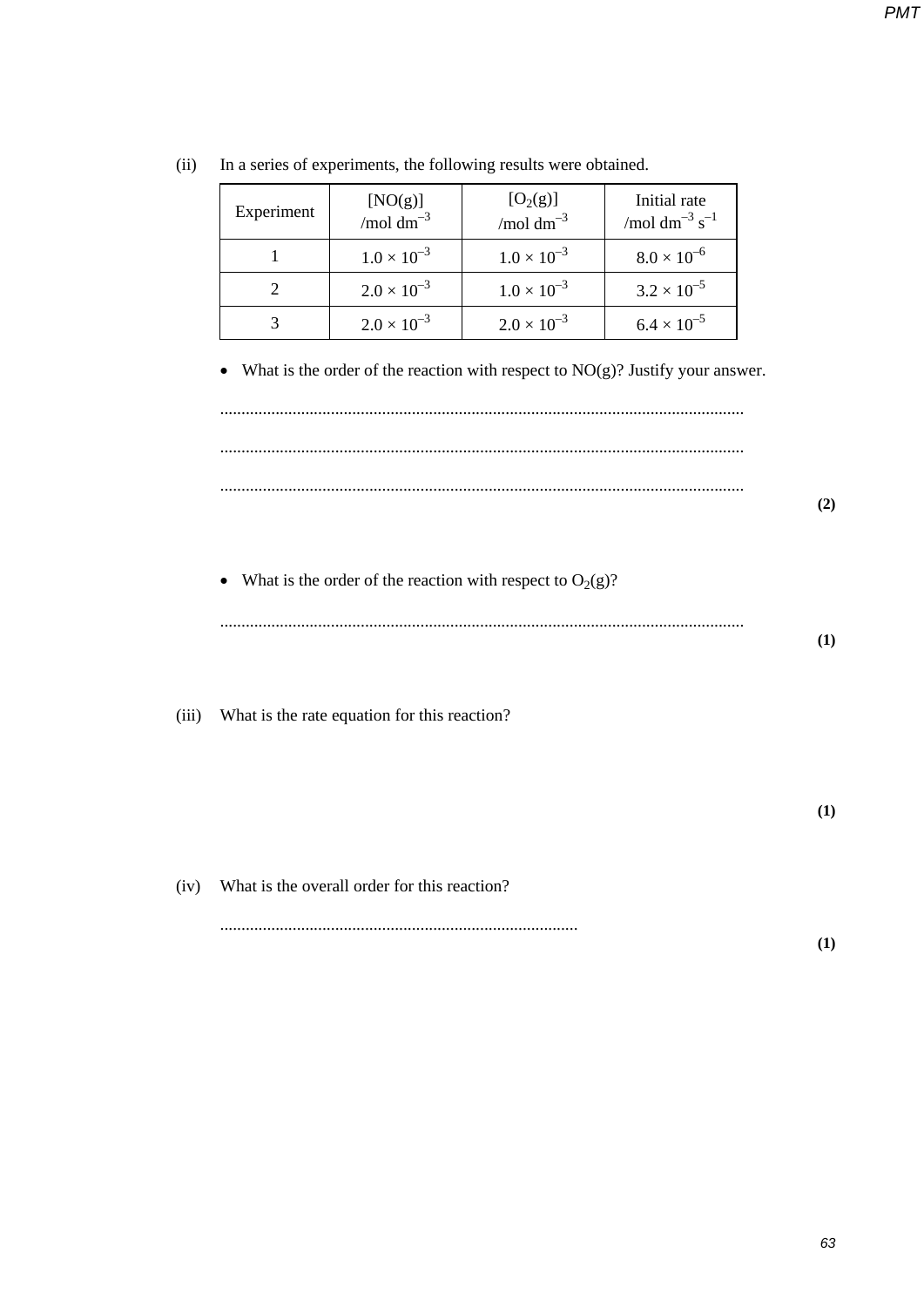$(v)$ Calculate the rate constant,  $k$ , for this reaction. Include units with your answer.

Suggest why this reaction takes place quickly at room temperature and pressure.  $(d)$ 

 $(1)$  $(Total 20 marks)$ 

| 19. (a) | Explain what is meant by the following terms. |
|---------|-----------------------------------------------|
|         |                                               |
|         |                                               |
|         |                                               |
|         |                                               |
|         |                                               |
|         |                                               |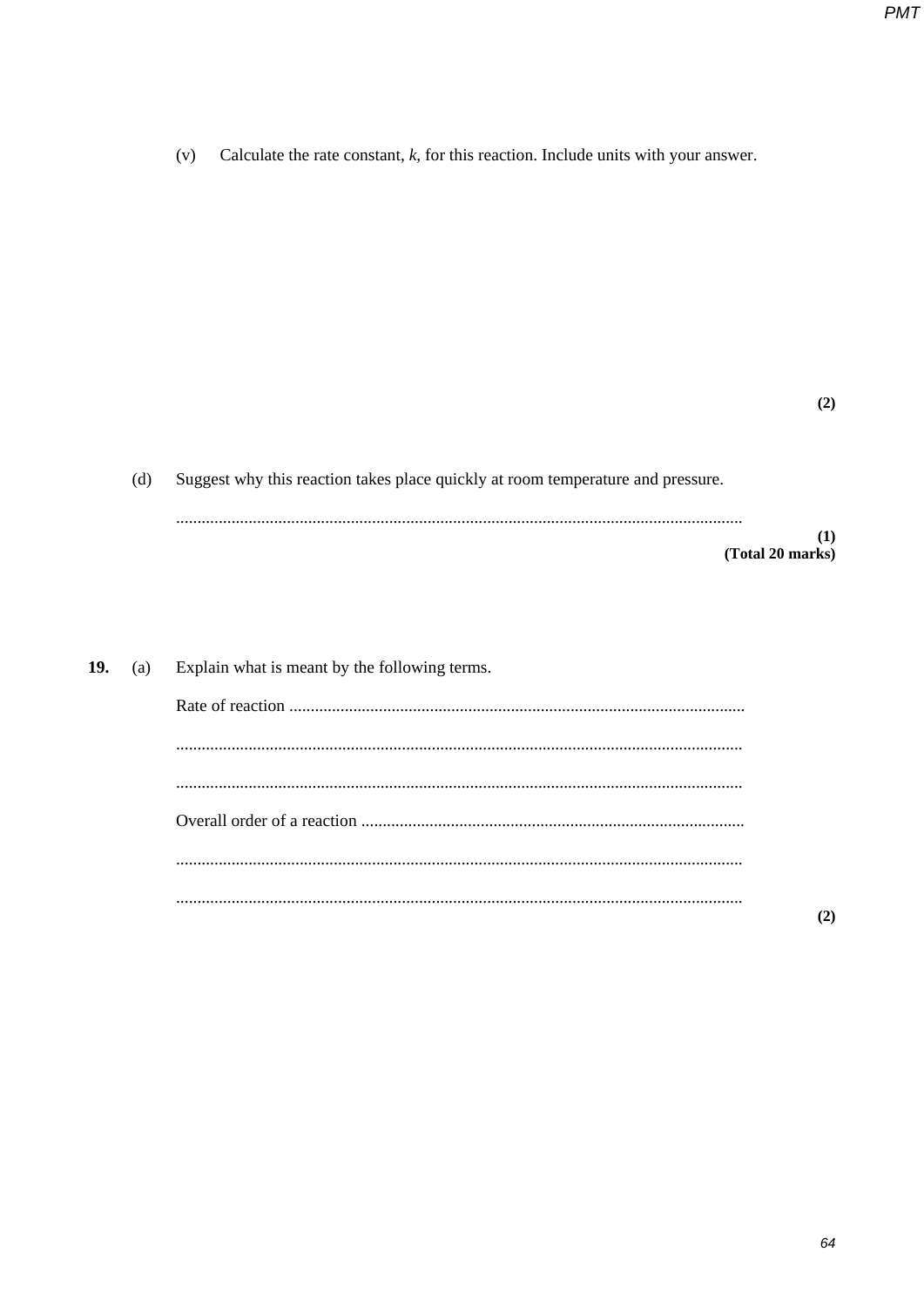*PMT*

(b) Two gases, A and B, react according to the equation

$$
A + 3B \longrightarrow AB_3
$$

A series of experiments carried out at 298 K gave the following results.

| Experiment | Initial<br>concentration of<br>A | Initial<br>concentration of         | Initial rate of<br>reaction                     |
|------------|----------------------------------|-------------------------------------|-------------------------------------------------|
|            | / mol dm <sup>-3</sup>           | / mol dm <sup><math>-3</math></sup> | $\gamma$ mol dm <sup>-3</sup> min <sup>-1</sup> |
|            | 0.100                            | 0.100                               | 0.00200                                         |
|            | 0.100                            | 0.200                               | 0.00798                                         |
|            | 0.200                            | 0.100                               | 0.00399                                         |

(i) State the order of reaction with respect to each of the reactants. Justify your answer.

...........................................................................................................................

(ii) Write the rate equation for the reaction between A and B.

**(3)**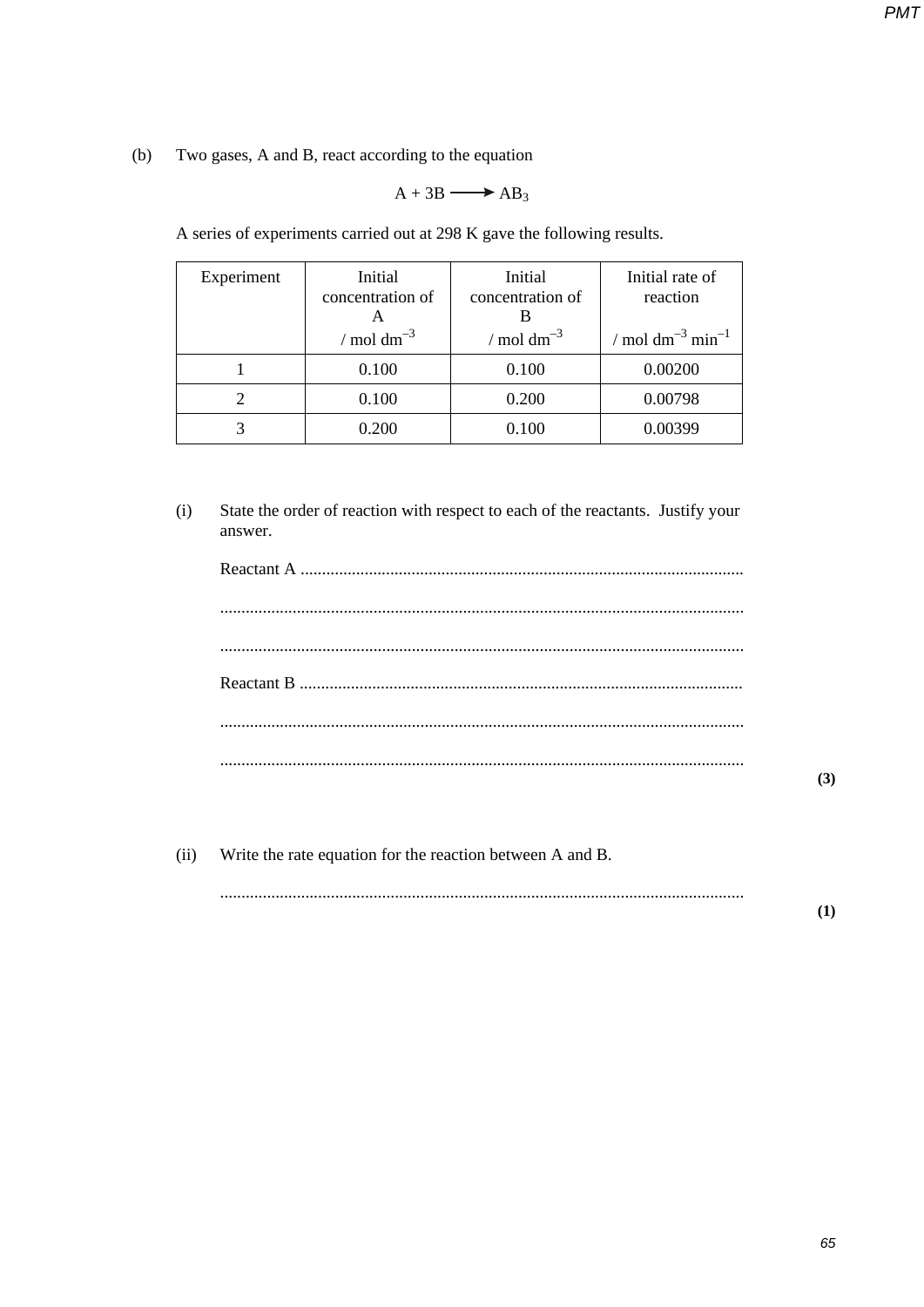(iii) Use the experimental data from **Experiment 1** to calculate the rate constant, including units.

**(2)**

(iv) Suggest a possible mechanism for the reaction between A and B, leading to the formation of AB3. Identify the rate-determining step.

**(3)**

(c) The rae constant, *k*, for the reaction in (b) was measured at different temperatures.

The following data were obtained.

| $\log_{10} k$ | $\frac{1}{T}$ /K <sup>-1</sup> |
|---------------|--------------------------------|
| $-2.70$       | 0.00303                        |
| $-3.39$       | 0.00315                        |
| $-4.09$       | 0.00327                        |
| -4.43         | 0.00333                        |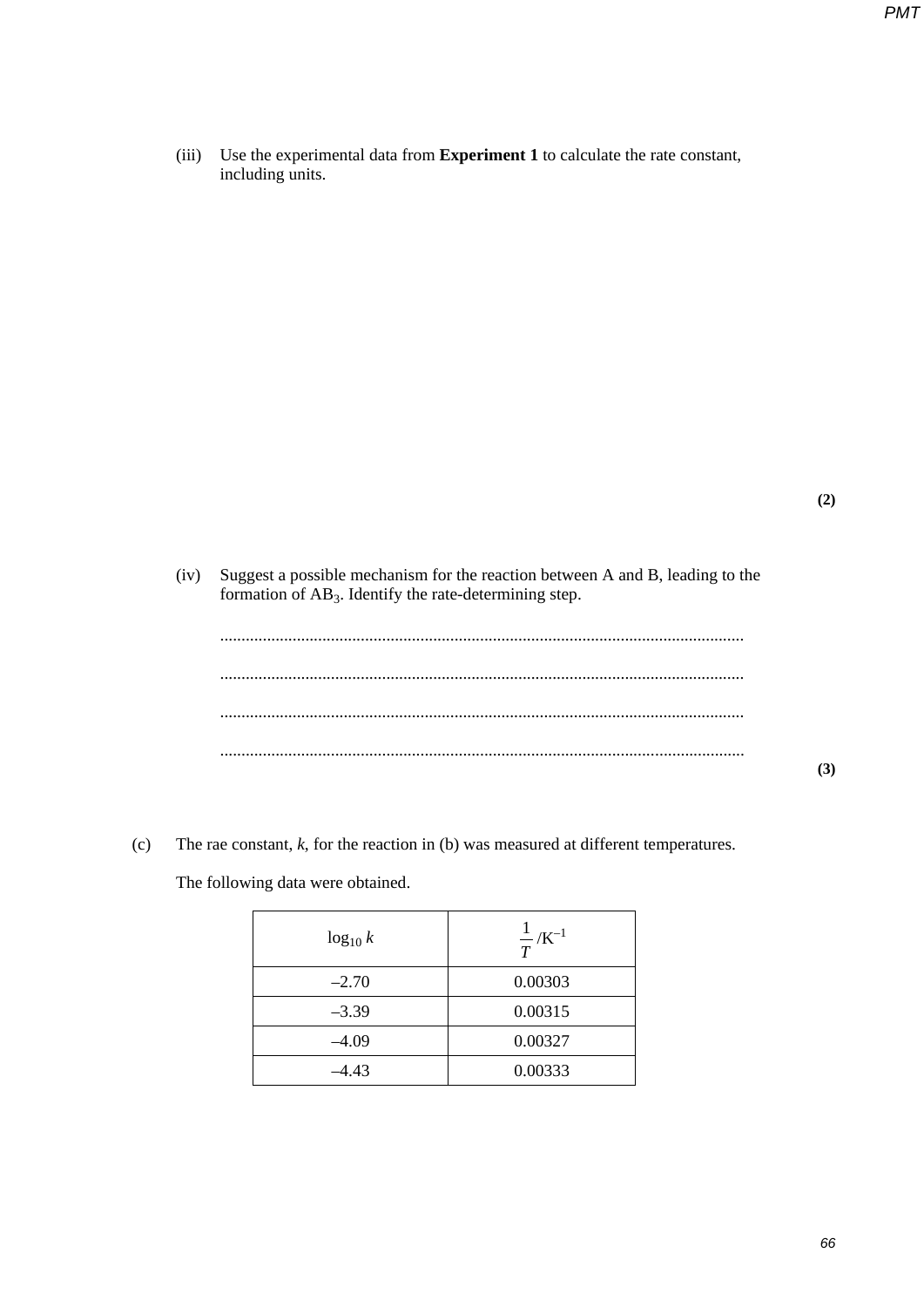

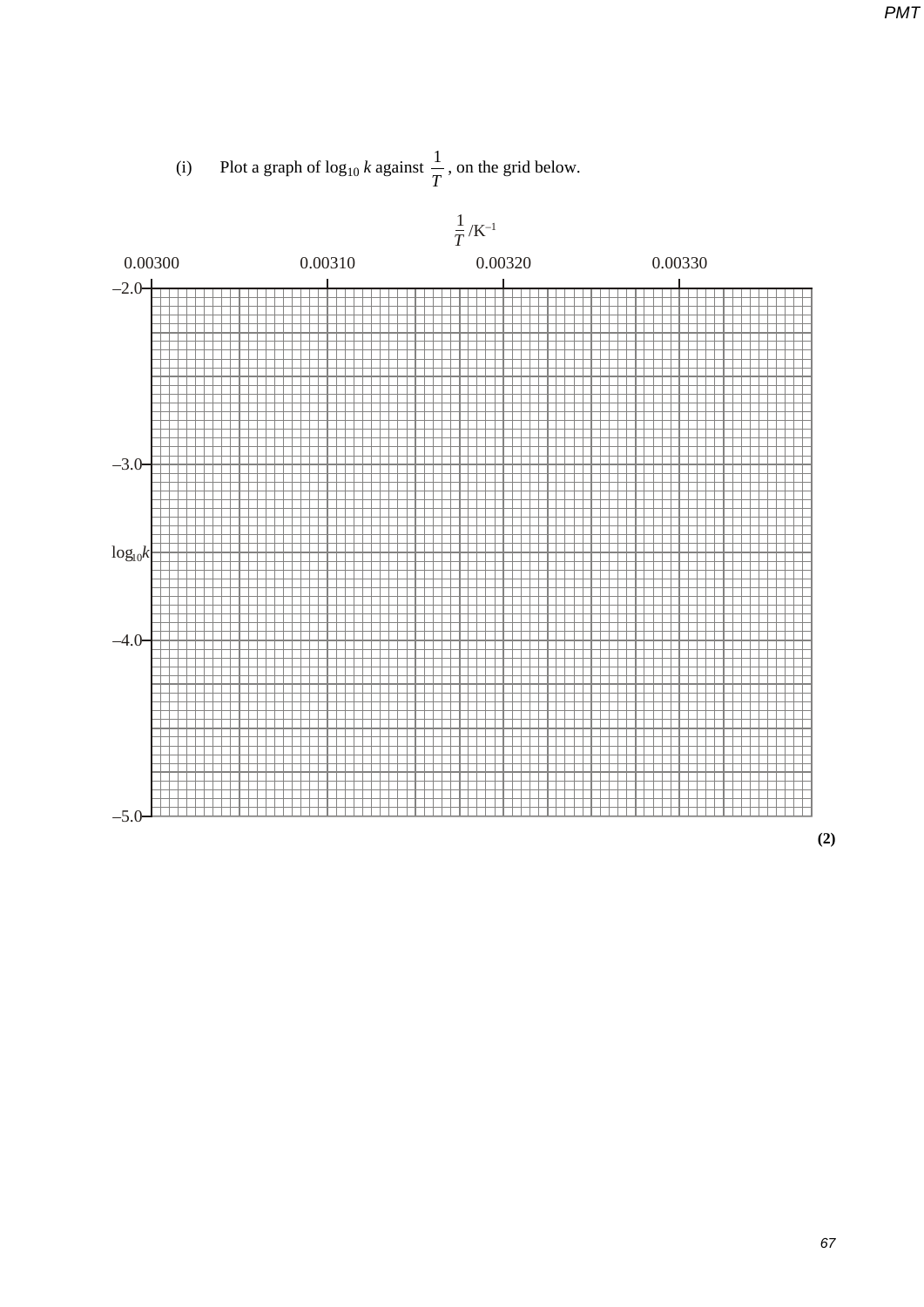(ii) The Arrhenius equation can be written

 $\log_{10} k = \text{constant} - \frac{E_a}{2.20 R} \left| \frac{1}{T} \right|$ J  $\left(\frac{1}{\pi}\right)$  $-\frac{E_{\rm a}}{2.30R}\left(\frac{1}{T}\right)$ 2.30 a

where  $R = 8.31$  J mol<sup>-1</sup> K<sup>-1</sup>.

A graph of  $\log_{10} k$  against  $\frac{1}{T}$  has a gradient of  $\frac{-E_a}{2.30R}$ 2.30  $-\frac{E_a}{20 R}$ .

Calculate the gradient of the graph and hence calculate the value of activation energy, *E*a.

> **(2) (Total 15 marks)**

**20.** This question is about the reaction between calcium carbonate and hydrochloric acid.

 $CaCO<sub>3</sub>(s) + 2HCl(aq) \rightarrow CaCl<sub>2</sub>(aq) + CO<sub>2</sub>(g) + H<sub>2</sub>O(l)$ 

One method of studying the kinetics of this reaction is to measure the volume of carbon dioxide given off at various timed intervals when using an excess of calcium carbonate.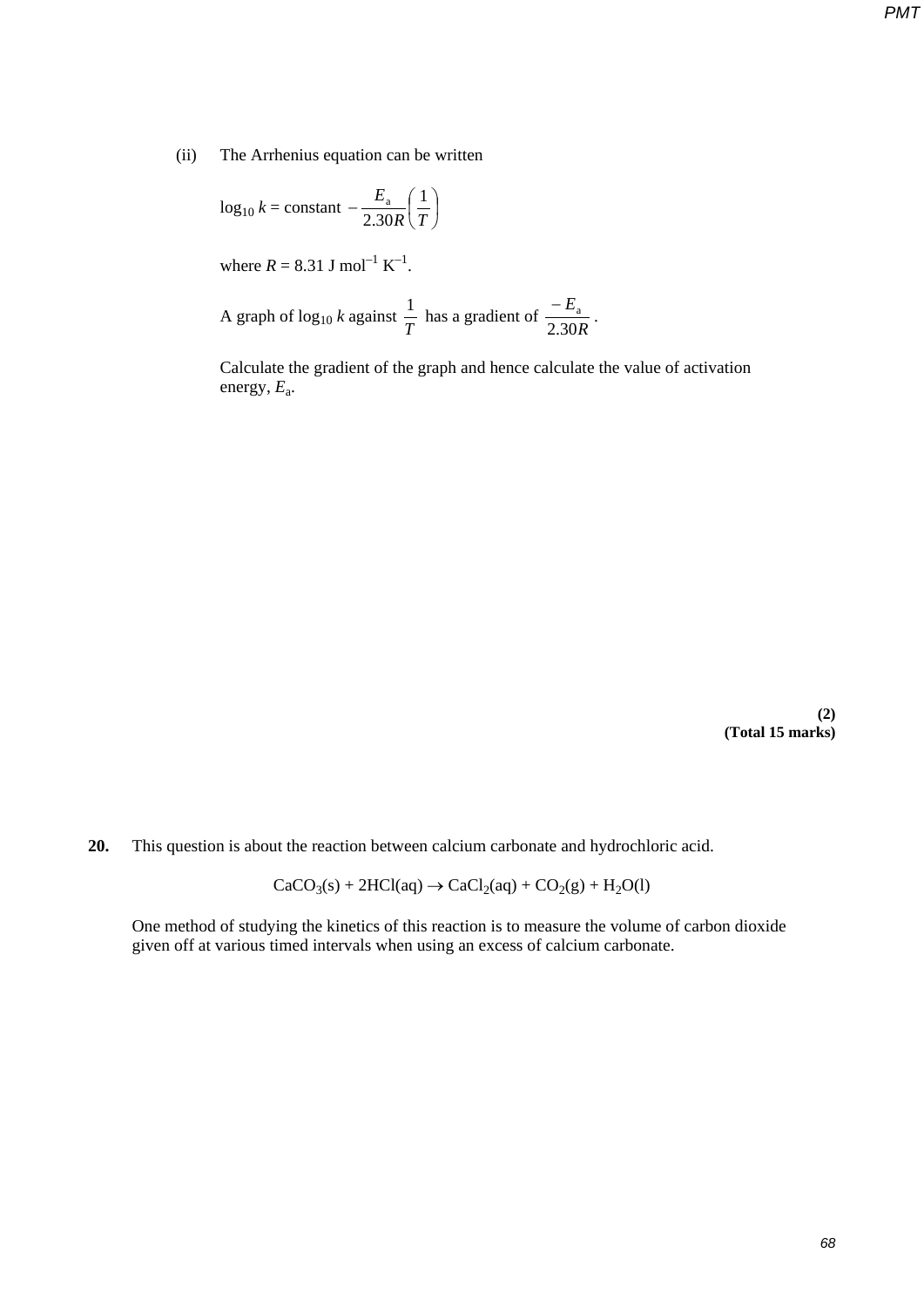Suggest TWO other methods for following this reaction. Explain your choices.  $(a)$ 

 $(2)$ 

Suggest why the volume of carbon dioxide given off in the first few seconds of the  $(b)$ reaction is an unreliable measure of the initial rate of the reaction.

 $(1)$ 

| Time<br>$\sqrt{s}$ | Volume of $CO2$<br>$V_t/cm^3$ | $(V_{final} - V_t)$<br>/ cm <sup>3</sup> |
|--------------------|-------------------------------|------------------------------------------|
| 5                  | 3                             | 85                                       |
| 35                 | 42                            | 46                                       |
| 65                 | 62                            | 26                                       |
| 95                 | 72                            |                                          |
| 125                | 79                            |                                          |
| 155                | 84                            |                                          |
| 185                | 87                            |                                          |

In an experiment, the following results were obtained.  $(c)$ 

> $(i)$ What was the final volume, V<sub>final</sub>?

 $(1)$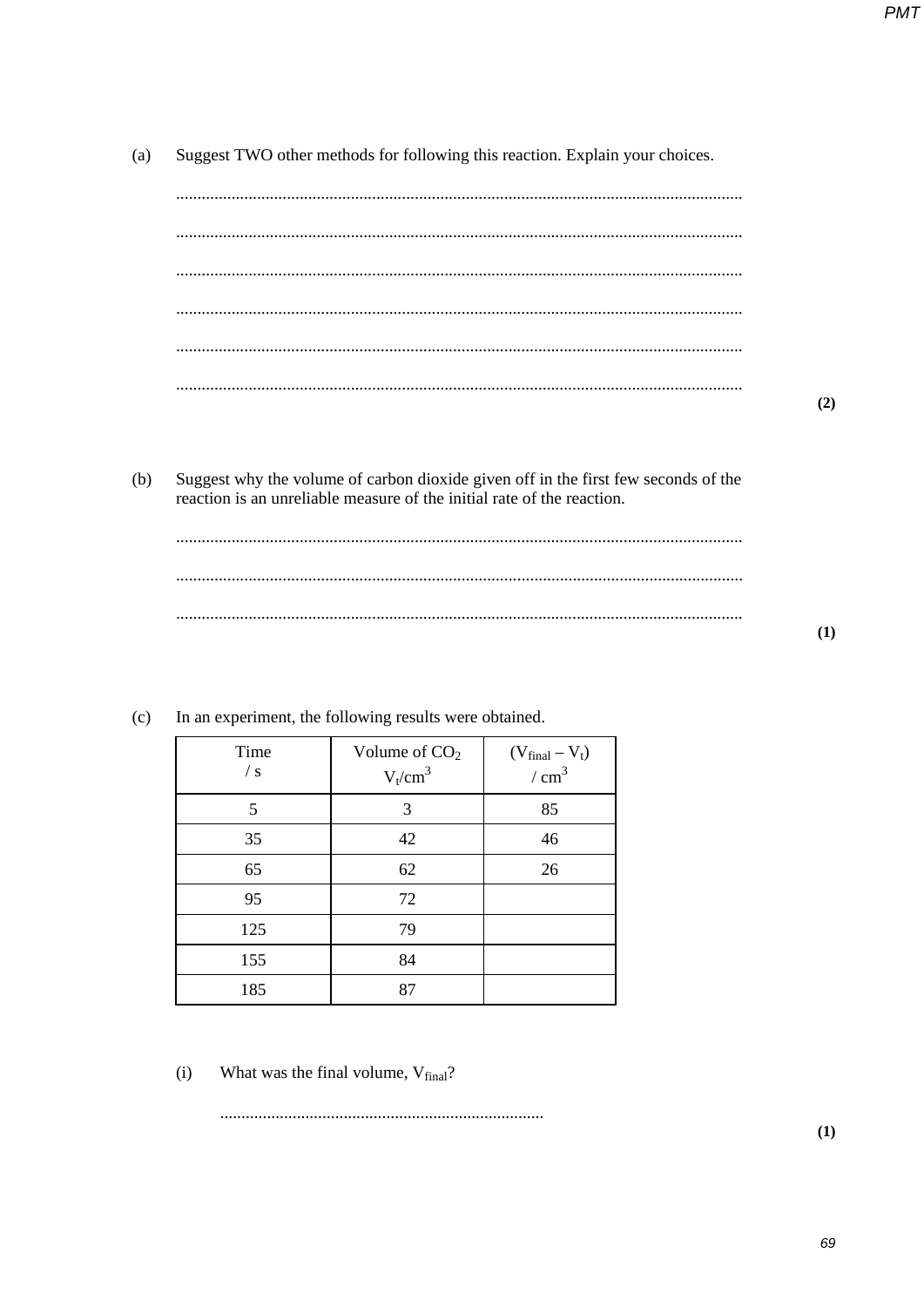*PMT*



0 100 200 time / s

 $0 + 0$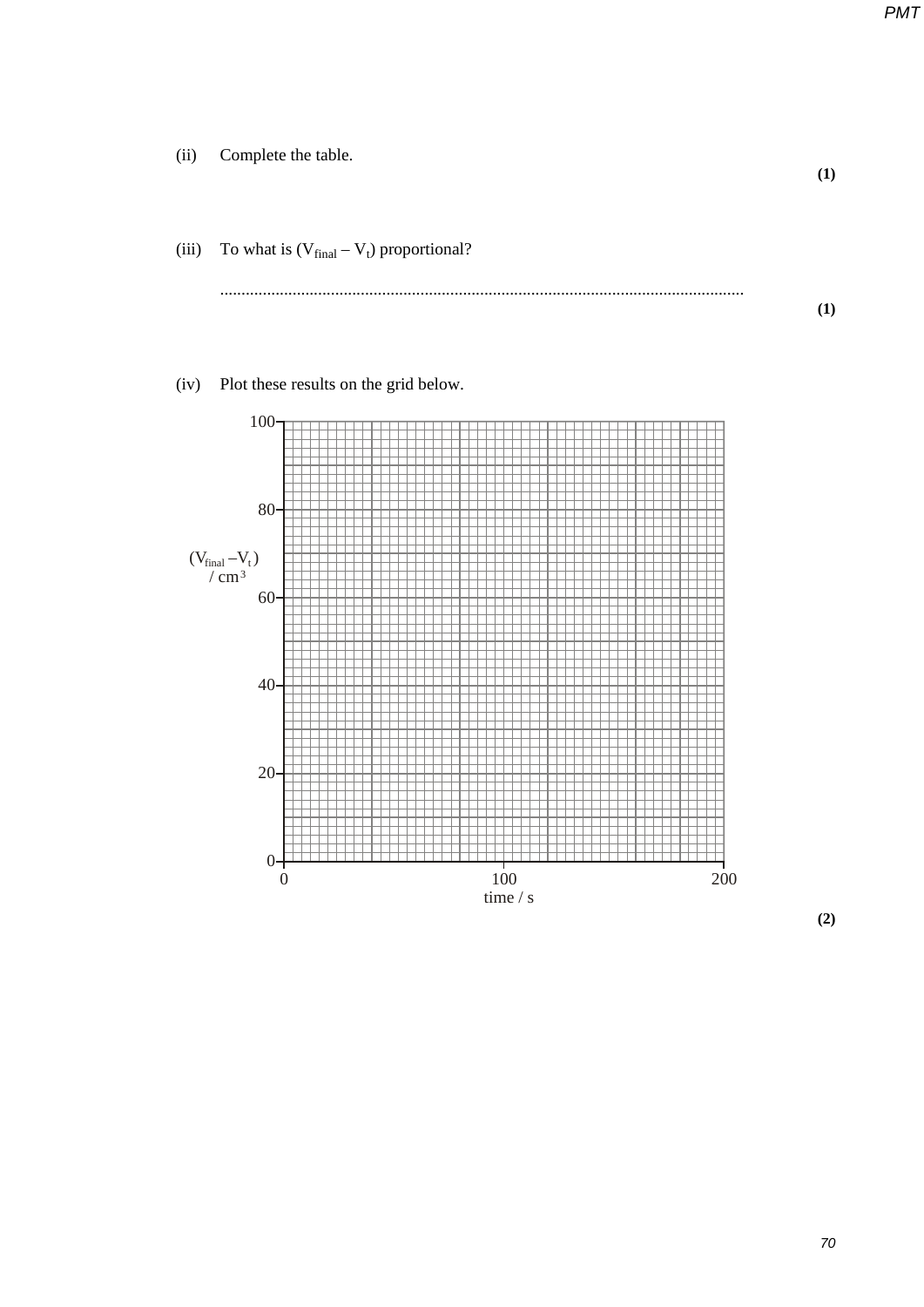On your graph measure and record THREE successive half-lives. Deduce the order of the reaction. Justify your answer.  $(v)$ 

(vi) Give the rate equation for this reaction.

 $(1)$ 

(vii) What are the units of the rate constant?

 $(1)$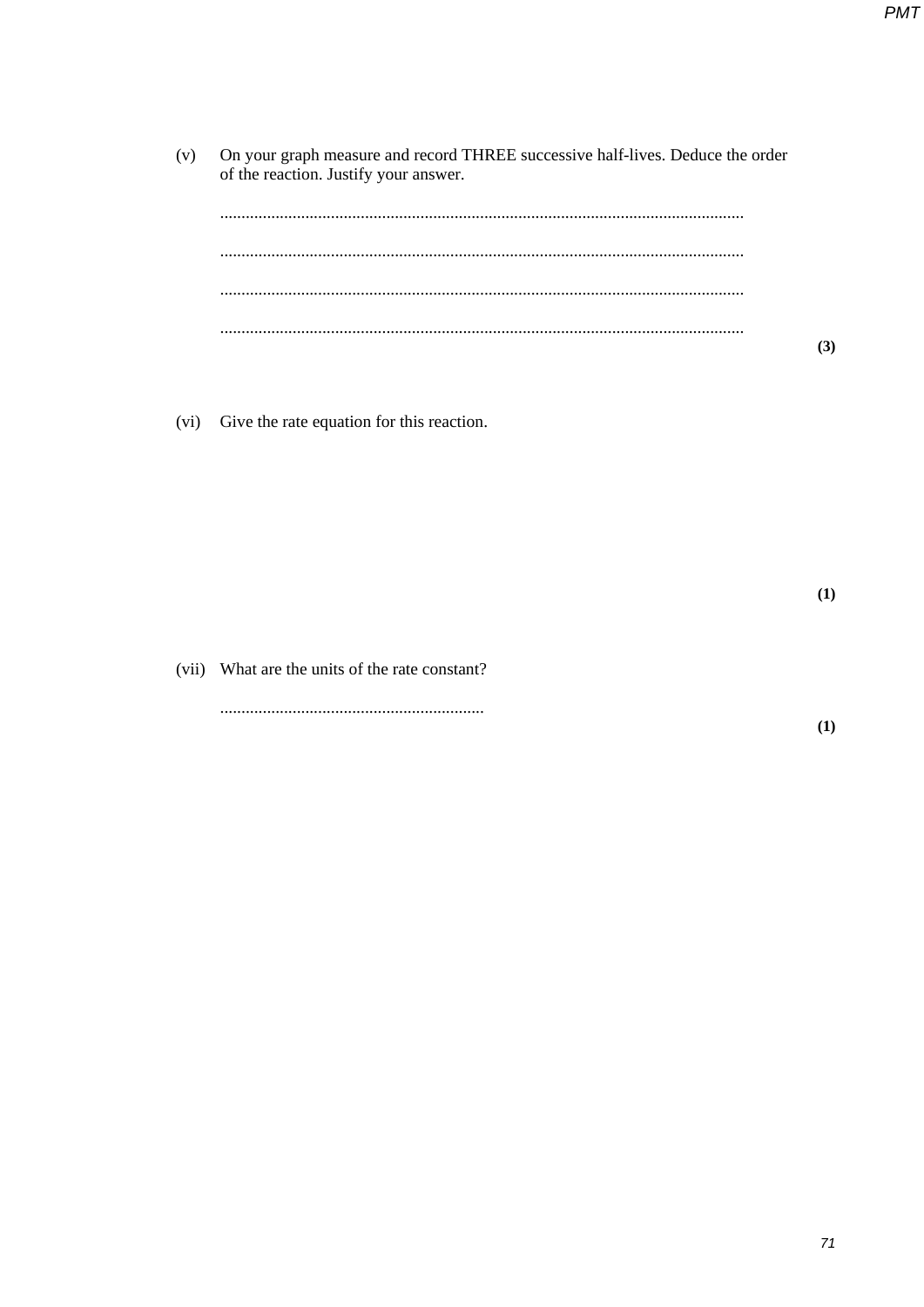(d) What would you expect the signs of ∆*S*<sub>system</sub> and ∆*S*<sub>total</sub> to be for the reaction between calcium carbonate and hydrochloric acid? Justify your answers.

| (4)              |
|------------------|
| (Total 17 marks) |

**21.** The reaction between peroxodisulphate and iodide ions occurs as follows:

 $S_2O_8^{2-}(aq) + 2I^-(aq) \longrightarrow 2SO_4^{2-}(aq) + I_2(aq)$ 

Initial rates for this reaction can be determined by a method known as an 'iodine clock'.

A mixture of potassium iodide, sodium thiosulphate and starch is made up, and a clock started when a solution of potassium peroxodisulphate is added. When enough iodine has been formed to react with all the sodium thiosulphate, the excess iodine suddenly forms a blue-black complex with the starch. At this point the clock is stopped, and the time taken.

(a) In one particular experiment, the volumes of the reactants used were as follows:

| Volume of<br>$K_2S_2O_8(aq)$<br>$\text{cm}^3$ | Volume of<br>KI(aq) / cm <sup>3</sup> | Volume of<br>$Na2S2O3(aq)$<br>$\text{cm}$ <sup>-</sup> | Volume of<br>starch solution /<br>cm <sup>2</sup> | Volume of<br>water $/cm3$ | Time taken |
|-----------------------------------------------|---------------------------------------|--------------------------------------------------------|---------------------------------------------------|---------------------------|------------|
| 10.0                                          | 10.0                                  | 5.0                                                    |                                                   | 14.0                      |            |

(i) The concentration of the sodium thiosulphate used was  $0.010$  mol dm<sup>-3</sup>. Calculate the number of moles of thiosulphate ions,  $S_2O_3^{2-}$ , in the mixture.

**(4)**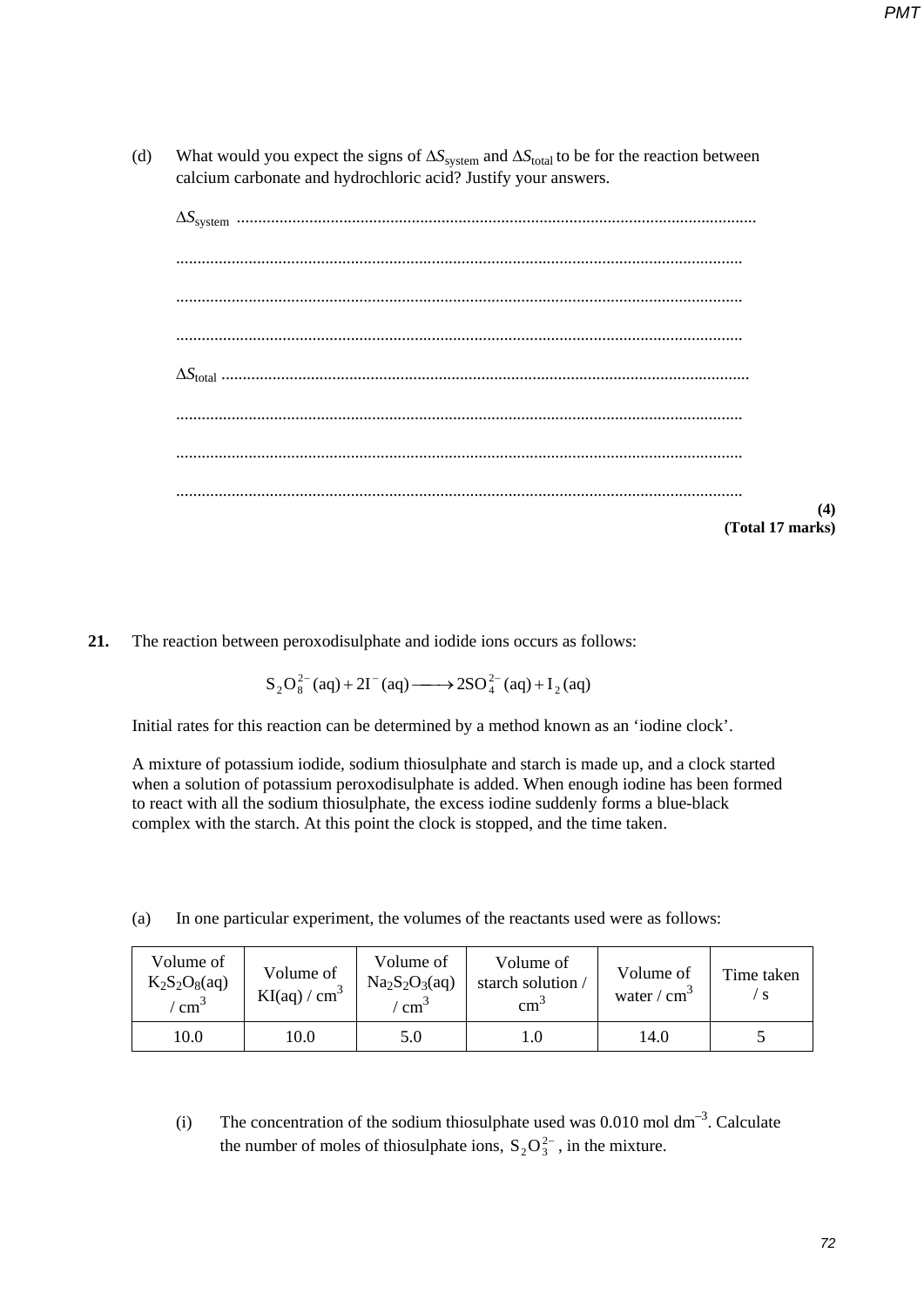(ii) Iodine reacts with thiosulphate ions as shown below:

$$
I_2(aq) + 2S_2O_3^{2-}(aq) \longrightarrow 2I^-(aq) + S_4O_6^{2-}(aq)
$$

Calculate the number of moles of iodine which had reacted when the clock was stopped.

**(1)**

(iii) Calculate the rate of formation of iodine in mol dm<sup>-3</sup> s<sup>-1</sup>.

**(2)**

(b) Further experiments were carried out and the results are shown below.

| Experiment | $[S_2O_8^{2-} (aq)] / \text{mol dm}^{-3}$ | $[I^-(aq)] / \text{mol dm}^{-3}$ | Rate / mol dm <sup>-3</sup> s <sup>-1</sup> |
|------------|-------------------------------------------|----------------------------------|---------------------------------------------|
|            | 0.0100                                    | 0.0200                           | $2.74 \times 10^{-5}$                       |
|            | 0.0100                                    | 0.0400                           | $5.47 \times 10^{-5}$                       |
|            | 0.0300                                    | 0.0800                           | $3.28 \times 10^{-4}$                       |

(i) What is the order of reaction with respect to iodide ions,  $\Gamma$ ?

........................................................................................................................... **(1)**

(ii) Deduce the order of reaction with respect to peroxodisulphate ions,  $S_2O_8^{2-}$ . Show how you arrived at your answer.

........................................................................................................................... ...........................................................................................................................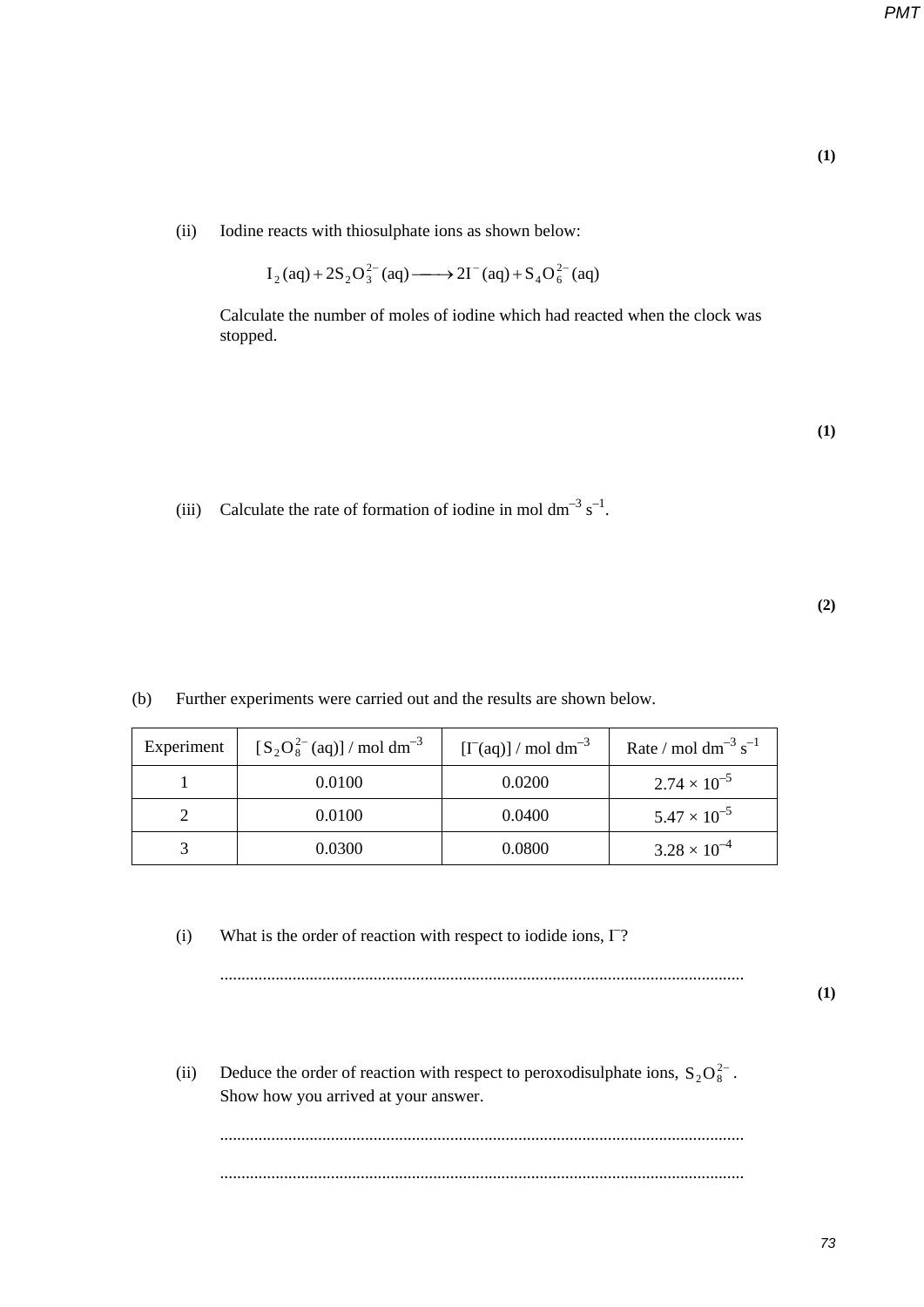(iii) Use your answers to (i) and (ii) to write an overall rate equation for the reaction.

**(1)**

(iv) Use the data from **experiment 1** to calculate the rate constant for this reaction. Give the units for the rate constant.

> **(2) (Total 9 marks)**

**22.** Two gases, **A** and **B**, react according to the equation

$$
A(g) + 2B(g) \to AB_2(g)
$$

A series of kinetics experiments performed at constant temperature gave the following results:

| Experiment | Initial concentration of<br>$\bf{A}$ /mol dm <sup>-3</sup> | Initial concentration of<br>$\mathbf{B}$ /mol dm <sup>-3</sup> | Initial rate<br>/mol dm <sup>-3</sup> s <sup>-1</sup> |
|------------|------------------------------------------------------------|----------------------------------------------------------------|-------------------------------------------------------|
|            | 0.0500                                                     | 0.100                                                          | $1.00 \times 10^{-4}$                                 |
|            | 0.0500                                                     | 0.200                                                          | $3.92 \times 10^{-4}$                                 |
|            | 0.1000                                                     | 0.100                                                          | $1.95 \times 10^{-4}$                                 |

(a) (i) Calculate, showing your working, the order of reaction with respect to **A** and to **B**.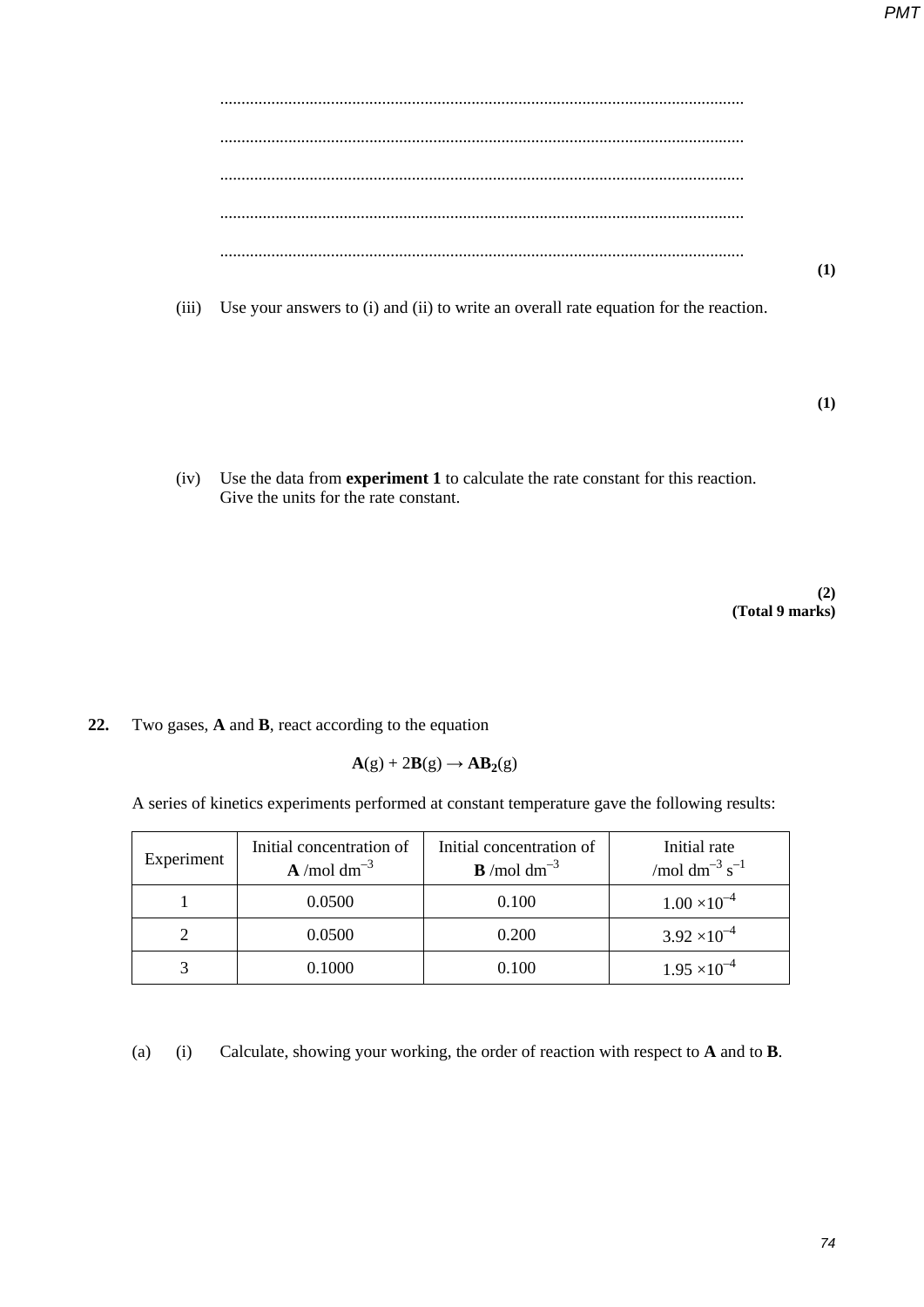|       |                                                                                                 | (3) |
|-------|-------------------------------------------------------------------------------------------------|-----|
| (ii)  | Write the rate equation for the reaction.                                                       |     |
|       |                                                                                                 | (1) |
| (iii) | Calculate the rate constant, $k$ , for the reaction in <b>experiment 3</b> , stating its units. | (2) |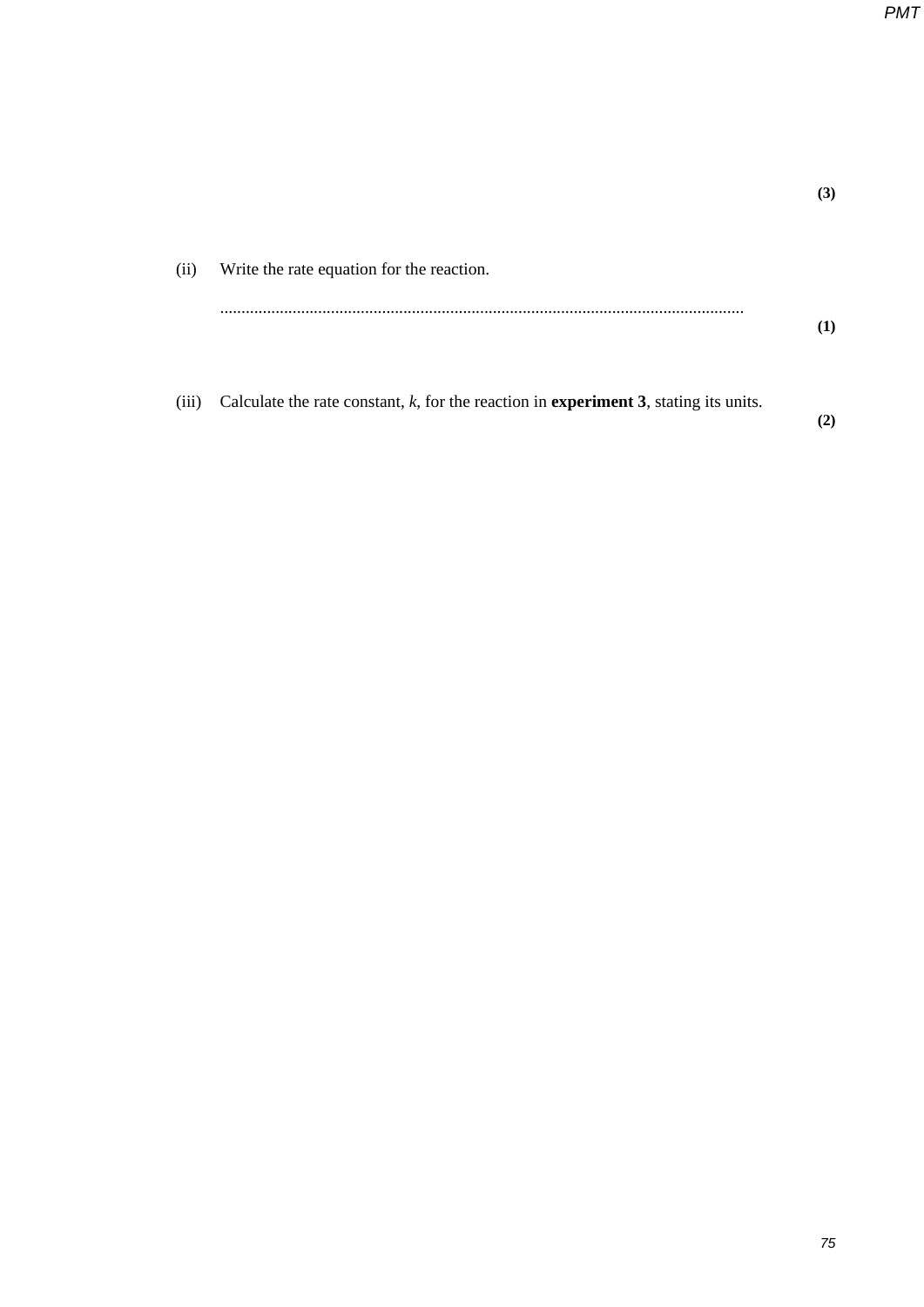| (b) | (i)  | Explain, in terms of collision theory, why the rate of reaction increases with an<br>increase in temperature.                         |     |
|-----|------|---------------------------------------------------------------------------------------------------------------------------------------|-----|
|     |      |                                                                                                                                       |     |
|     |      |                                                                                                                                       |     |
|     |      |                                                                                                                                       |     |
|     |      |                                                                                                                                       |     |
|     |      |                                                                                                                                       |     |
|     |      |                                                                                                                                       |     |
|     |      |                                                                                                                                       | (3) |
|     | (ii) | Suggest, with an explanation, the least number of steps which is likely to exist in<br>the mechanism of the reaction between A and B. |     |
|     |      |                                                                                                                                       |     |
|     |      |                                                                                                                                       |     |
|     |      |                                                                                                                                       |     |
|     |      |                                                                                                                                       |     |
|     |      |                                                                                                                                       | (2) |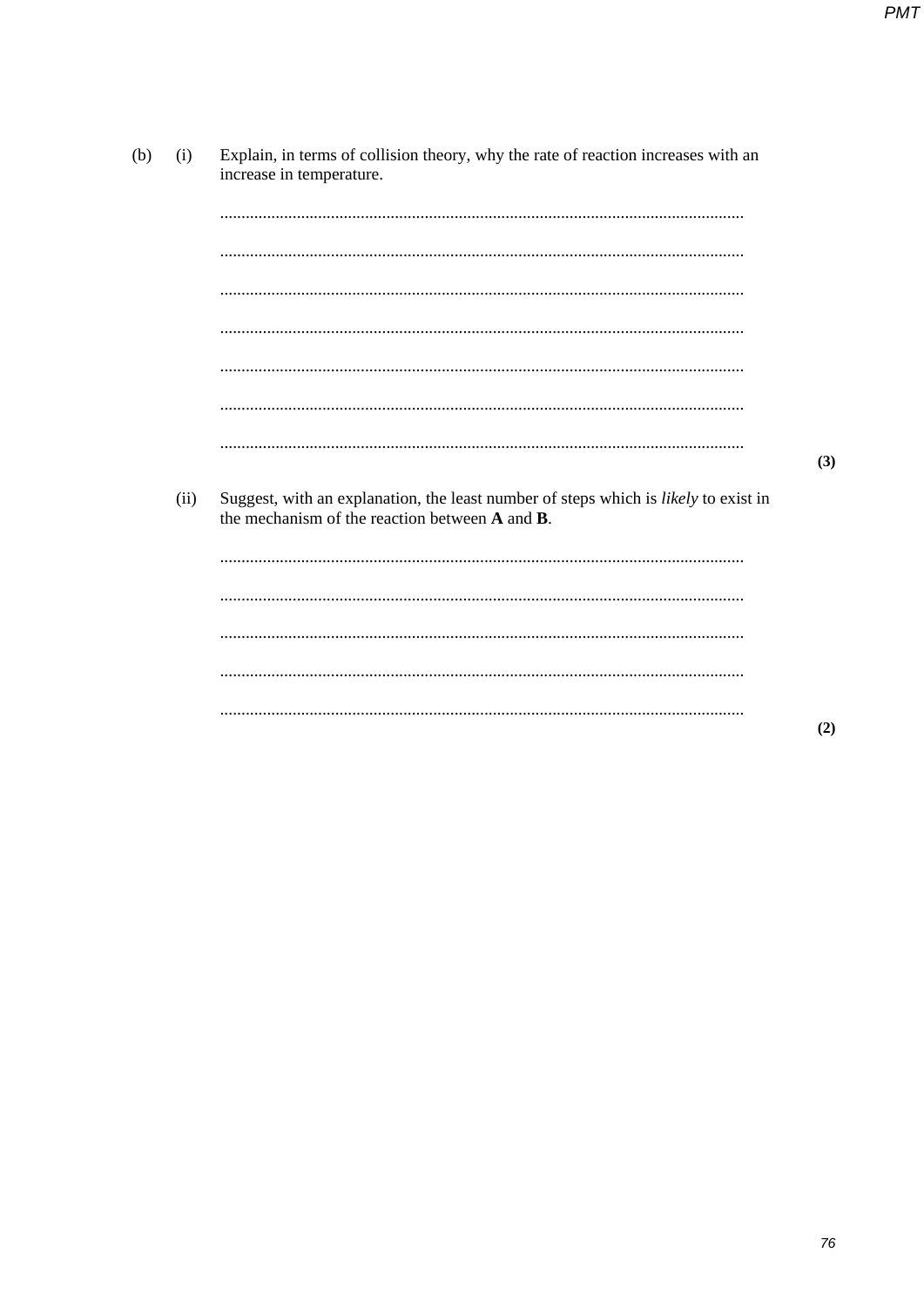(c) The variation of the rate constant, *k*, with change in temperature is given by the Arrhenius equation:

$$
\ln k = \left(\frac{-E_a}{R}\right)\frac{1}{T} + \ln A
$$

where *A* is a constant.

In a series of experiments performed at various temperatures  $T$  to determine the rate constant, *k*, for the decomposition of a gas **X**, a graph of ln *k* against 1/*T* gave a straight



*77*

*PMT*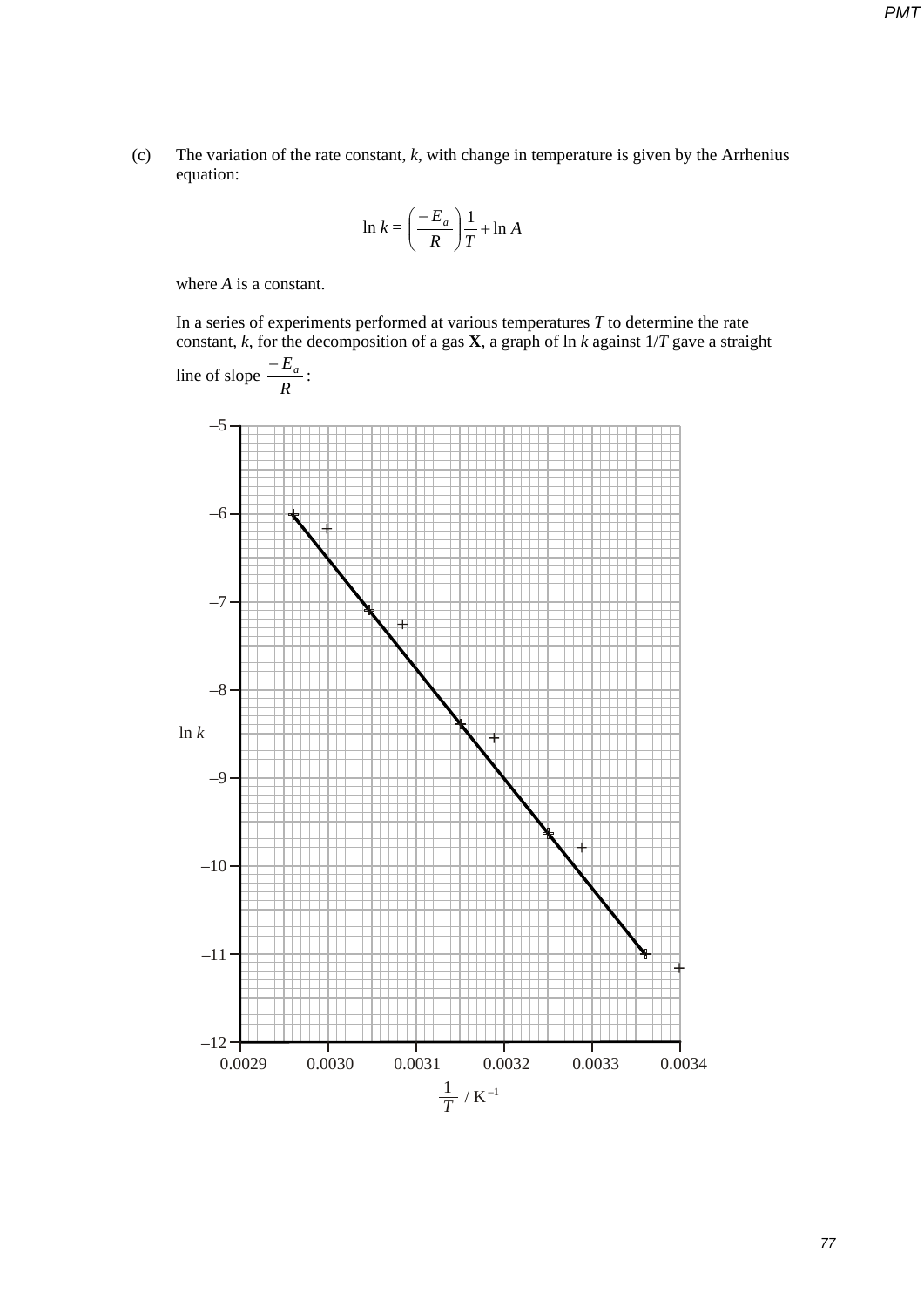Use the graph to calculate the value of the activation energy, in  $kJ$  mol<sup>-1</sup>, for the decomposition of **X**. The value of the gas constant  $R = 8.31$  J K<sup>-1</sup> mol<sup>-1</sup>.

> **(4) (Total 15 marks)**

**23.** In the presence of hydrogen ions,  $H^+$ , glucose,  $C_6H_{12}O_6$ , can be oxidised by a solution of potassium manganate(VII), KMnO<sub>4</sub>, which is purple in colour.

A series of experiments was carried out to determine the rate of reaction and the results are shown below.

| Experiment    | Initial<br>concentration<br>of $C_6H_{12}O_6$<br>/ mol dm <sup>-3</sup> | Initial<br>concentration<br>of $KMnO4$<br>/ mol dm <sup>-3</sup> | Initial<br>concentration<br>$of H+$<br>/ mol $dm^{-3}$ | Rate of<br>reaction<br>/ mol dm <sup>-3</sup> s <sup>-1</sup> |
|---------------|-------------------------------------------------------------------------|------------------------------------------------------------------|--------------------------------------------------------|---------------------------------------------------------------|
|               | 1.0                                                                     | 0.01                                                             | 0.5                                                    | $2.0 \times 10^{-5}$                                          |
| $\mathcal{D}$ | 1.0                                                                     | 0.005                                                            | 0.5                                                    | $1.0 \times 10^{-5}$                                          |
| 3             | 0.5                                                                     | 0.005                                                            | 0.5                                                    | $1.0 \times 10^{-5}$                                          |
|               | 1.0                                                                     | 0.02                                                             | 1.0                                                    | $8.0 \times 10^{-5}$                                          |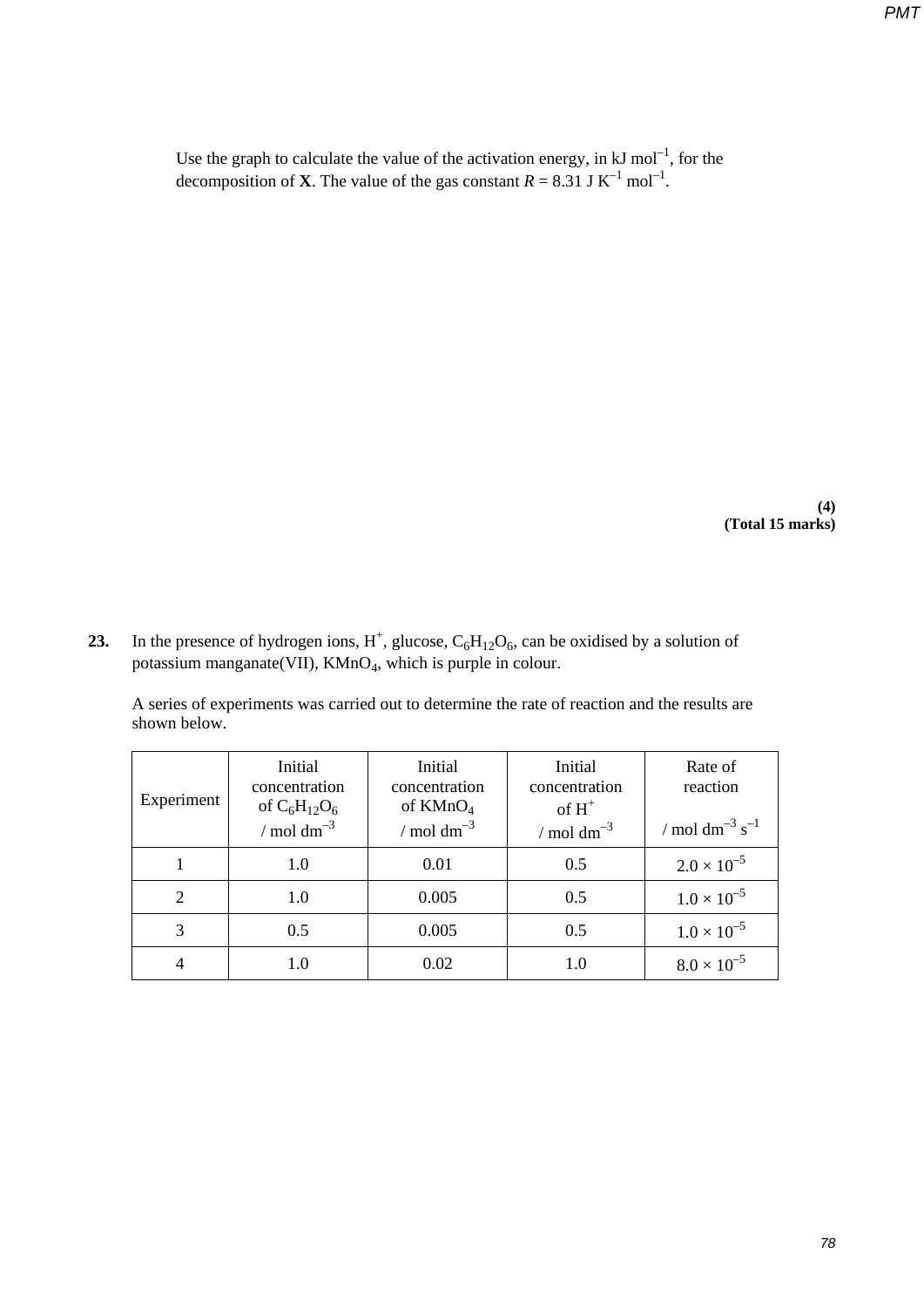|     |      |                                                                                                                                                                | (2) |
|-----|------|----------------------------------------------------------------------------------------------------------------------------------------------------------------|-----|
| (b) | (i)  | Give the order of reaction with respect to each reactant. In the case of potassium<br>manganate(VII) and hydrogen ions explain how you arrived at your answer. |     |
|     |      |                                                                                                                                                                |     |
|     |      |                                                                                                                                                                |     |
|     |      |                                                                                                                                                                |     |
|     |      |                                                                                                                                                                |     |
|     |      |                                                                                                                                                                |     |
|     |      |                                                                                                                                                                |     |
|     |      |                                                                                                                                                                |     |
|     |      |                                                                                                                                                                |     |
|     |      |                                                                                                                                                                |     |
|     |      |                                                                                                                                                                | (3) |
|     | (ii) | Write the rate equation for this reaction.                                                                                                                     |     |

 $(1)$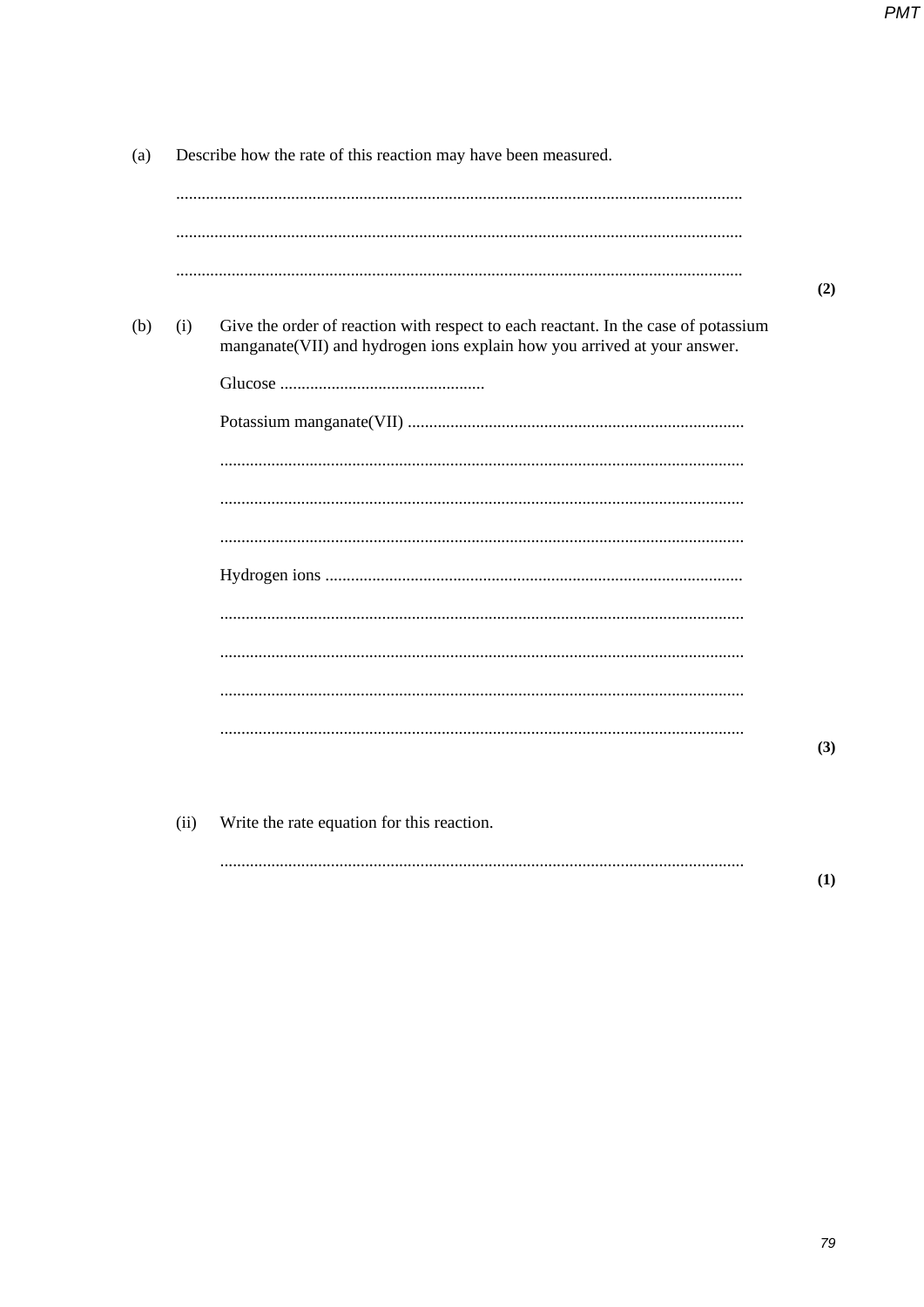(iii) Using the data from **experiment 1**, calculate the rate constant for the reaction. Include the units of the rate constant in your final answer.

(c) Additional experiments were carried out to investigate the effect of temperature on the rate of reaction.

| Temperature $(T)$<br>/ $\rm K$ | $1/$ temperature $(1/T)$<br>/ $K^{-1}$ | Rate constant         | In (rate constant) |
|--------------------------------|----------------------------------------|-----------------------|--------------------|
| 295                            | $3.39 \times 10^{-3}$                  | $2.88 \times 10^{-3}$ | $-5.85$            |
| 305                            | $3.28 \times 10^{-3}$                  | $1.01 \times 10^{-2}$ | $-4.60$            |
| 311                            |                                        | $1.83 \times 10^{-2}$ |                    |
| 320                            | $3.13 \times 10^{-3}$                  | $4.98 \times 10^{-2}$ | $-3.00$            |
| 333                            | $3.00 \times 10^{-3}$                  | $2.02 \times 10^{-1}$ | $-1.60$            |

(i) Complete the missing data in the table below.

**(1)**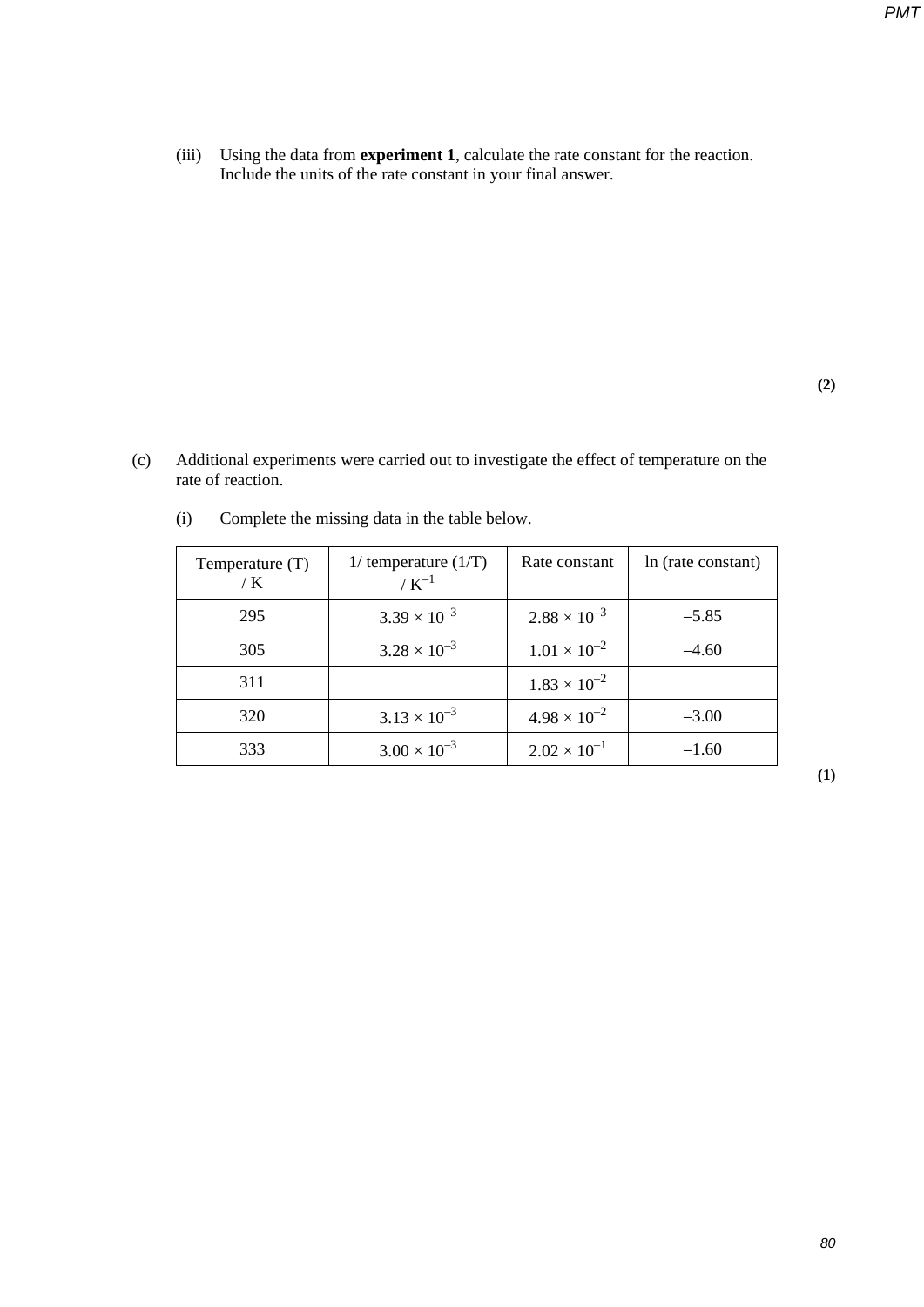- 
- (ii) Plot a graph of ln (rate constant) on the vertical axis against 1/T on the horizontal axis using the axes below.

**(2)**

(iii) Use the Arrhenius equation ln (rate) =  $\frac{-E_A}{R} \times \frac{1}{T}$ R  $\frac{-E_A}{E_A} \times \frac{1}{T}$  + constant, together with your graph to calculate a value of the activation energy,  $E_A$ , for this reaction. Show all steps in your working. Include units in your final answer, which should be given to **two** significant figures. [Gas constant,  $R = 8.31$  J  $K^{-1}$  mol<sup>-1</sup>]

> **(2) (Total 13 marks)**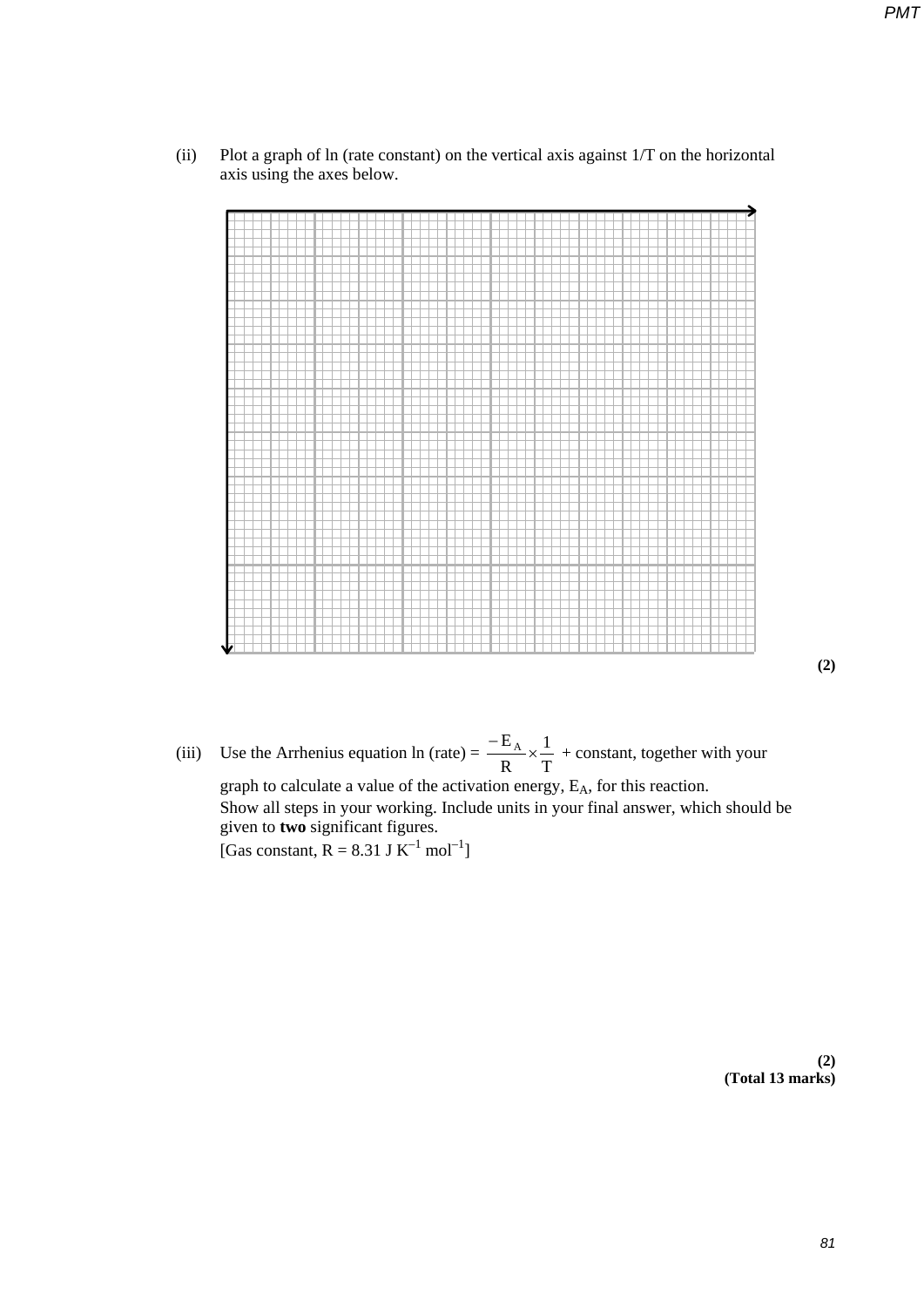**24.** The principal reaction occurring when 2-bromo-2-methylpropane reacts with aqueous sodium hydroxide is as follows:

 $CH_3C(CH_3)CH_3 + NaOH \longrightarrow CH_3C(CH_3)CH_3 + NaBr$ Br OH

Several experiments were carried out in order to follow the kinetics of this alkaline hydrolysis. A few drops of phenolphthalein were added to a sample of sodium hydroxide, and, after the addition of a measured amount of 2-bromo-2-methylpropane, the mixture was vigorously shaken and a clock was immediately started. The time was taken when the pink colour due to the indicator disappeared.

This experiment was repeated twice using different concentrations of the two reactants. All experiments were carried out at the same temperature.

The results are shown in the table below.

| Experiment | 2-bromo-2-methylpropane<br>/ mol dm <sup><math>^{-3}</math></sup> | Sodium hydroxide<br>/ mol $dm^{-3}$ | Time $\sqrt{s}$ |
|------------|-------------------------------------------------------------------|-------------------------------------|-----------------|
| A          | 0.011                                                             | $8.0 \times 10^{-4}$                |                 |
| B          | 0.022                                                             | $8.0 \times 10^{-4}$                |                 |
|            | 0.022                                                             | $1.2 \times 10^{-3}$                |                 |

(a) (i) Identify the attacking species responsible for this alkaline hydrolysis.

...........................................................................................................................

**(1)**

(ii) Assuming that the final concentration of sodium hydroxide is zero, calculate the average rates of reaction in mol dm<sup>-3</sup> s<sup>-1</sup> for experiments **A** and **B**.

**A** ................. mol dm–3 s–1 **B** ................. mol dm–3 s–1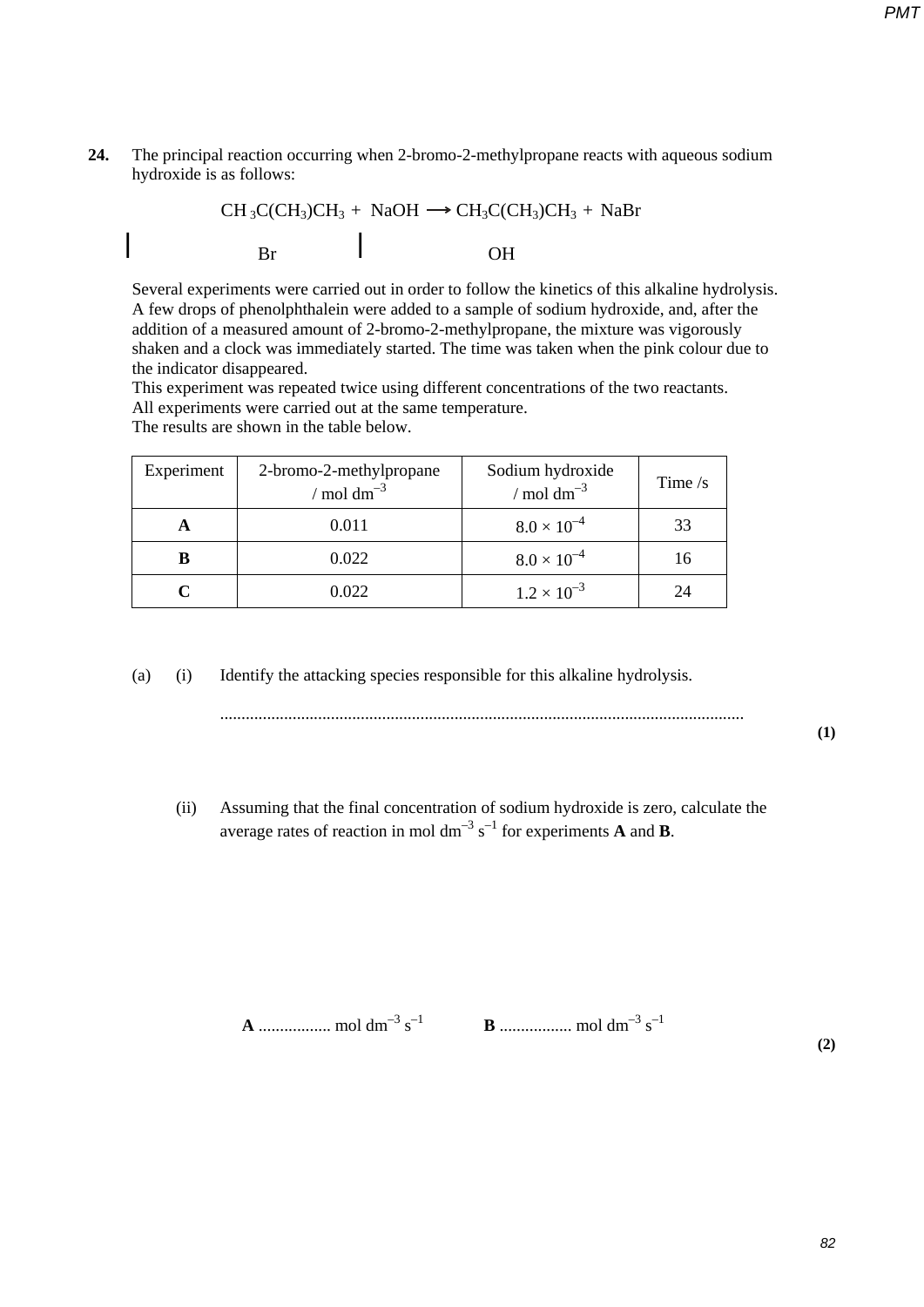| (iii) | Deduce the order of reaction with respect to 2-bromo-2-methylpropane. Justify<br>your answer.                                                  |     |
|-------|------------------------------------------------------------------------------------------------------------------------------------------------|-----|
|       |                                                                                                                                                |     |
|       |                                                                                                                                                |     |
|       |                                                                                                                                                | (1) |
|       |                                                                                                                                                |     |
| (iv)  | By comparing the average rates of reaction between experiments $B$ and $C$ , deduce<br>the order of reaction with respect to sodium hydroxide. |     |
|       |                                                                                                                                                |     |
|       |                                                                                                                                                |     |
|       |                                                                                                                                                | (2) |
| (v)   | Write the rate equation for the reaction.                                                                                                      |     |
|       | $Rate =$                                                                                                                                       | (1) |
|       |                                                                                                                                                |     |

(vi) From your rate equation, suggest how this reaction proceeds by giving a possible mechanism.

 $(3)$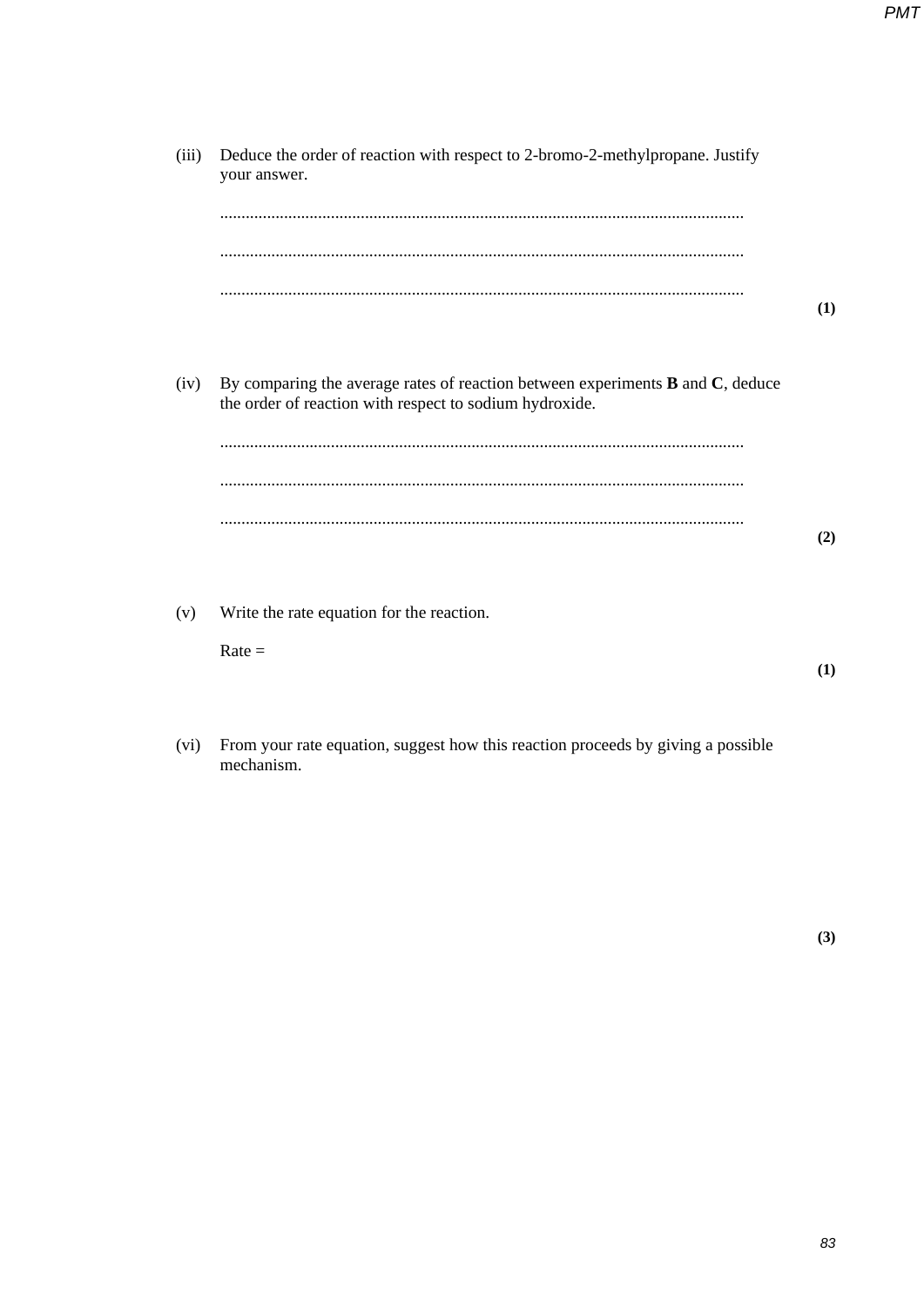(b) Explain briefly why 1-bromobutane, an isomer of 2-bromo-2-methylpropane, reacts by a different mechanism when it is hydrolysed.

..................................................................................................................................... ..................................................................................................................................... ..................................................................................................................................... ..................................................................................................................................... ..................................................................................................................................... **(2) (Total 12 marks)**

**25.** This question concerns the reaction between nitrogen monoxide and oxygen:

 $2NO(g) + O_2(g) \rightarrow 2NO_2(g)$ 

(a) In a series of experiments designed to find the rate equation for this reaction, the following data were obtained. In each experiment the partial pressure of oxygen was the same.



Square of the partial pressure of NO/atm2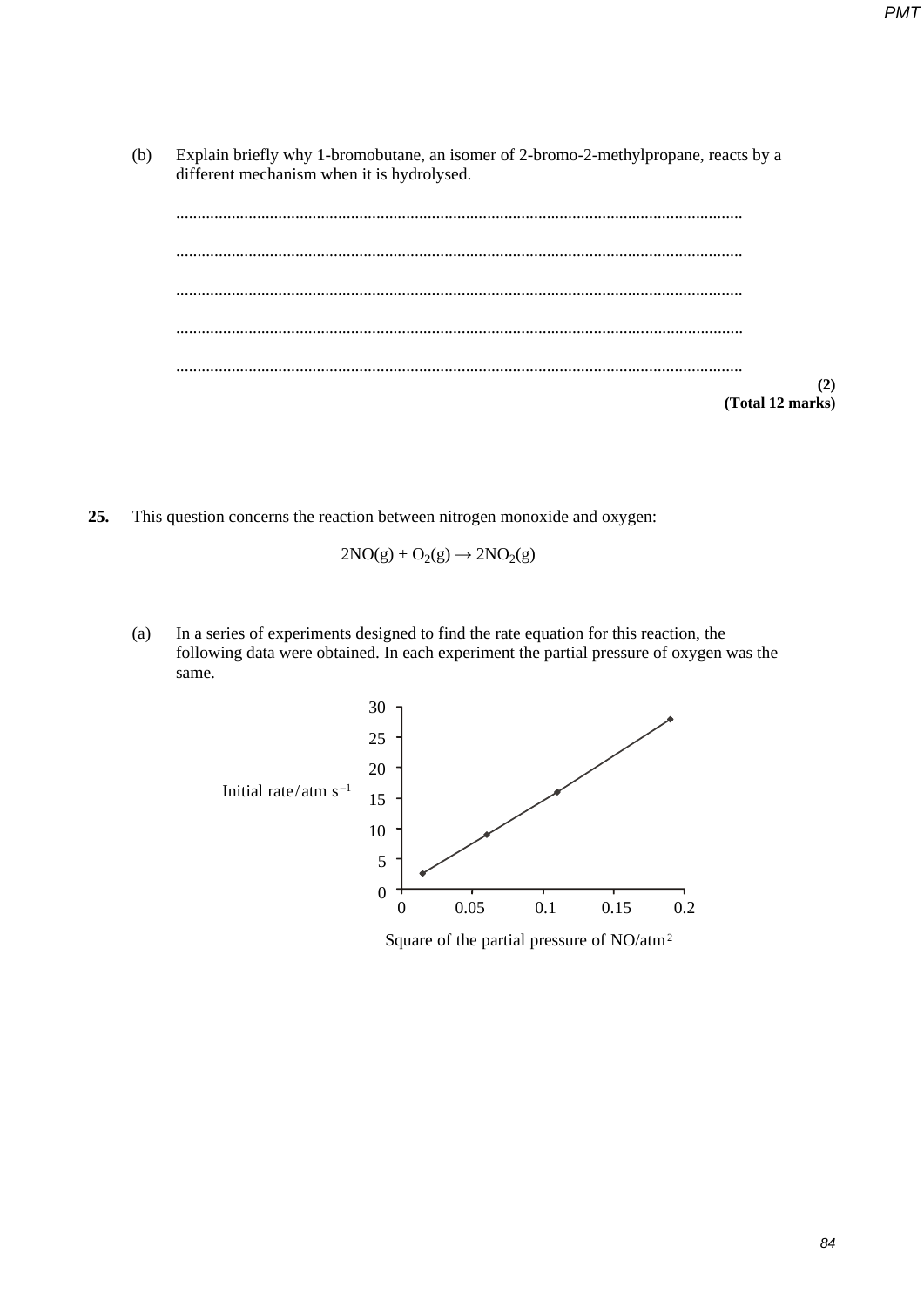| (i)   | What is the order of reaction with respect to nitrogen monoxide?                                                    |     |
|-------|---------------------------------------------------------------------------------------------------------------------|-----|
|       | Justify your answer.                                                                                                |     |
|       |                                                                                                                     |     |
|       |                                                                                                                     |     |
|       |                                                                                                                     | (2) |
|       |                                                                                                                     |     |
| (ii)  | A new series of readings is taken with the partial pressure of oxygen doubled.<br>The gradient of the line doubles. |     |
|       | State, with a reason, the order of reaction with respect to oxygen.                                                 |     |
|       |                                                                                                                     |     |
|       |                                                                                                                     | (1) |
|       |                                                                                                                     |     |
| (iii) | Hence write the rate equation for the reaction.                                                                     |     |
|       |                                                                                                                     |     |
|       |                                                                                                                     | (1) |
| (iv)  | State the units of the rate constant.                                                                               |     |
|       |                                                                                                                     |     |
|       |                                                                                                                     | (1) |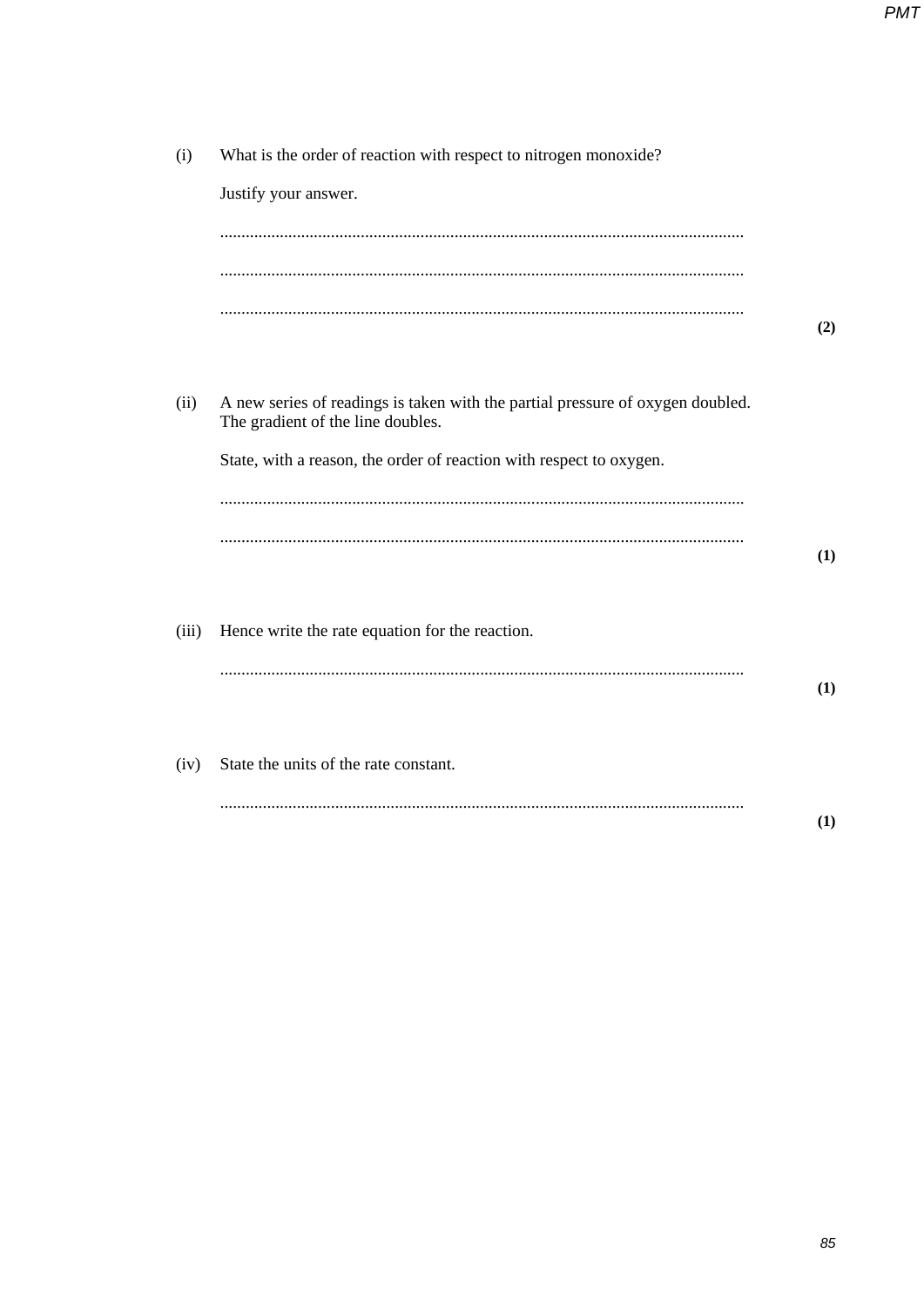(b) The rate of the decomposition of nitrous oxide

$$
2N_2O(g) \rightarrow 2N_2(g) + O_2(g)
$$

has been studied at different temperatures. The rate constant *k* was determined at each temperature.

The relationship between the rate constant and the temperature *T* is given by the Arrhenius equation:

$$
\ln k = \ln A - \frac{E_{\rm a}}{R} \left( \frac{1}{T} \right)
$$

where  $E_a$  is the activation energy for the reaction,  $R$  is the gas constant, and  $k$  is the rate constant at temperature *T*.

(i) Given values of *k* at different temperatures *T*, what graph would you plot and how would you use it to determine the activation energy?



(ii) A plot of the data gave a straight line with gradient  $-2.95 \times 10^4 \text{ K}^{-1}$ .

Find the activation energy for the reaction, in kJ mol–1, to **three** significant figures.

[The value of *R* is 8.314 J  $K^{-1}$  mol<sup>-1</sup>]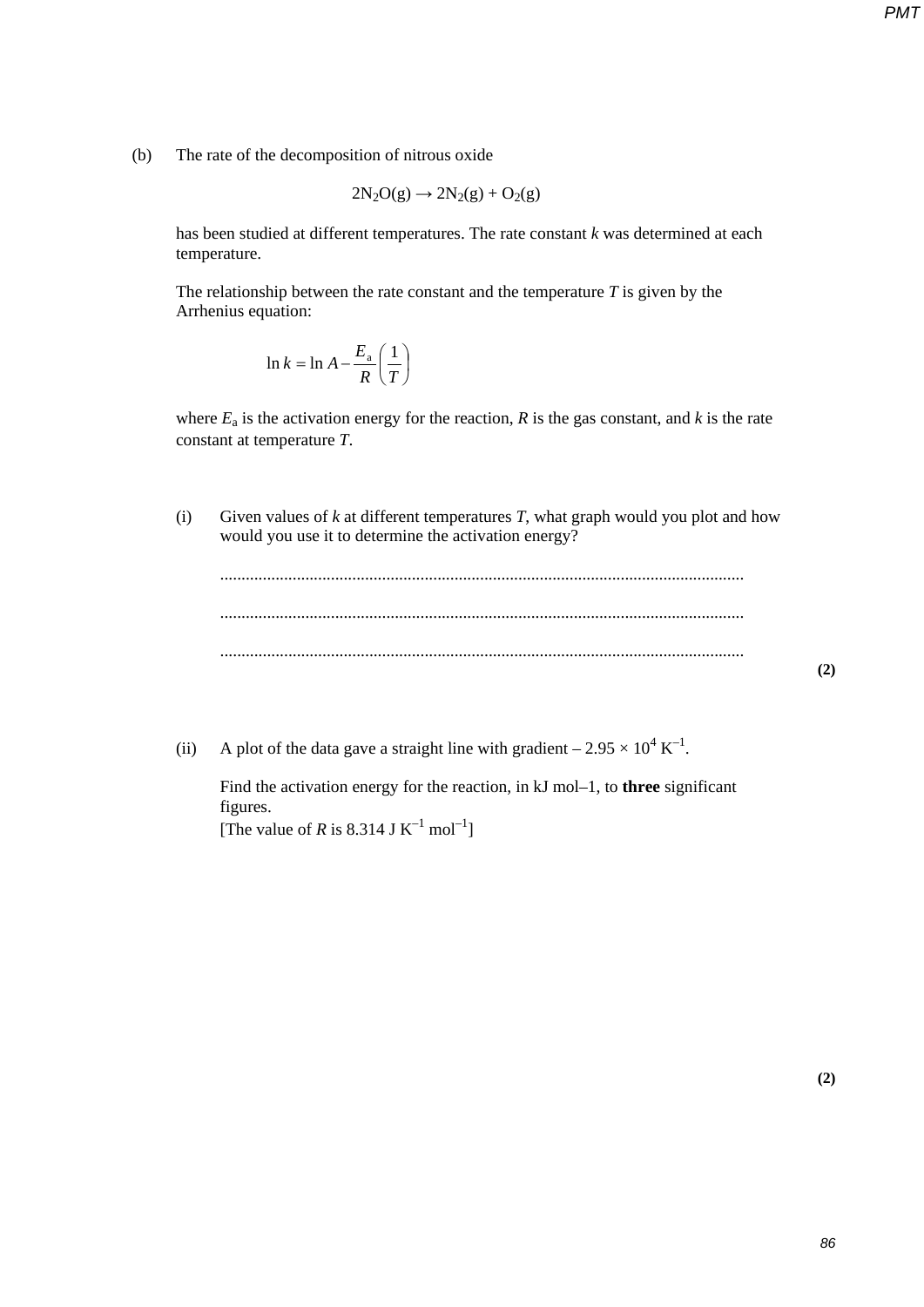(iii) What is the oxidation number of nitrogen in nitrous oxide,  $N_2O$ ?

Put a cross  $(\boxtimes)$  in the box of the correct answer. If you change your mind about an answer, put a line through the box  $(\mathbf{\mathbf{\AA}})$  and then mark your new answer with a cross  $(\overline{\mathbb{Z}})$ .

| A           | $+2$ | $\boldsymbol{\mathsf{X}}$ |
|-------------|------|---------------------------|
| B           | $+1$ | $\boldsymbol{\mathsf{X}}$ |
| $\mathbf C$ | $-1$ | $\pmb{\times}$            |
| D           | $-2$ | $\boxtimes$               |

**(1) (Total 10 marks)**

**26.** Cyanide ions react with 2-bromo-2-methylpropane in the following way:

$$
(CH_3)_3CBr + CN^- \rightarrow (CH_3)_3CCN + Br^-
$$

The rate equation for this reaction is

$$
rate = k[(CH3)3CBr]
$$

(i) What information does this rate equation give about the mechanism of this reaction?

..................................................................................................................................... ..................................................................................................................................... ..................................................................................................................................... ..................................................................................................................................... .....................................................................................................................................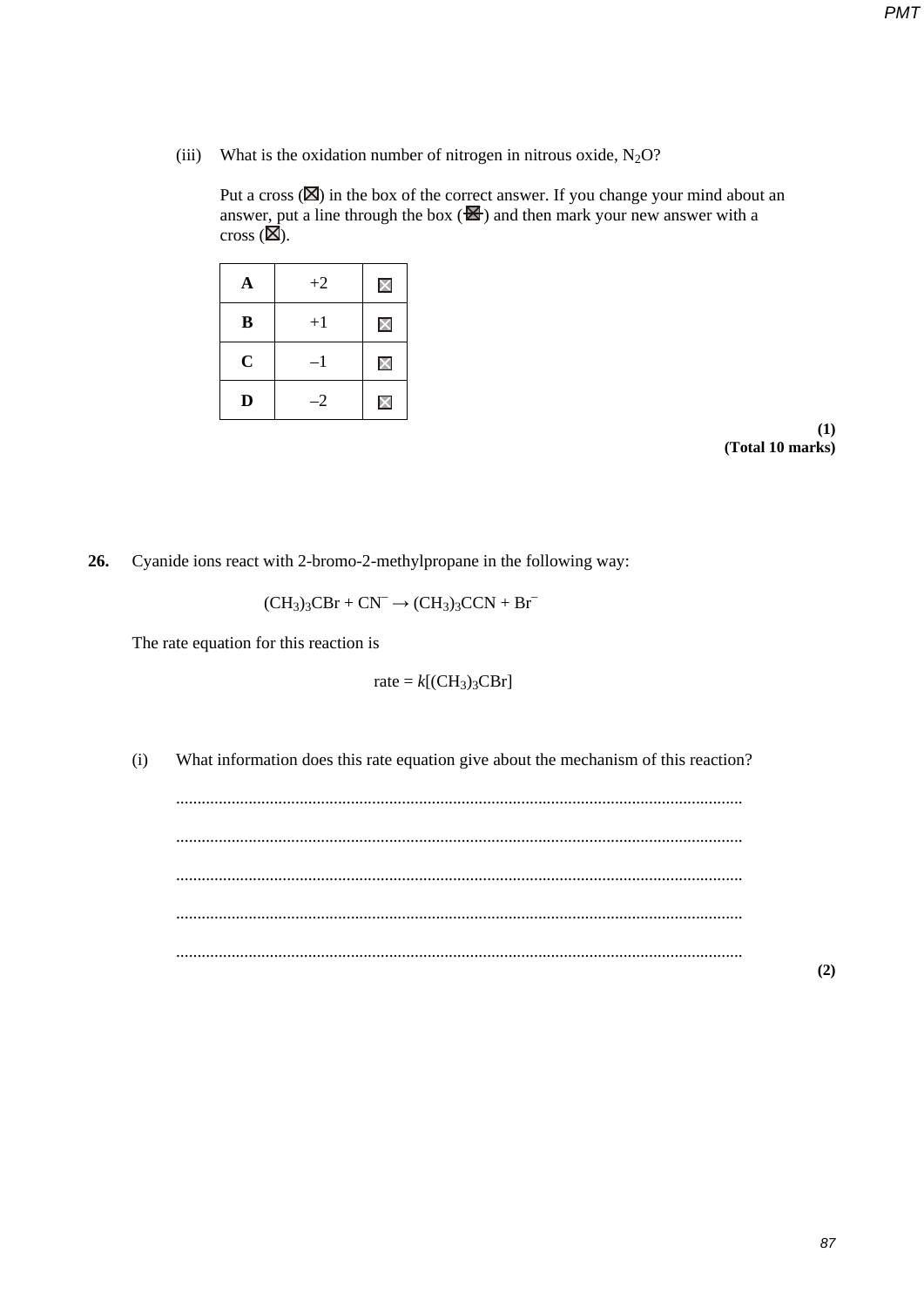Give the mechanism for this reaction consistent with the rate equation.  $(ii)$ 

> $(3)$ (Total 5 marks)

27. This question is about the reaction of iodine with propanone.

 $CH_3COCH_3(aq) + I_2(aq) \rightarrow CH_3COCH_2I(aq) + H^+(aq) + I^-(aq)$ 

Suggest, in outline, THREE different methods for following the rate of this reaction.  $(a)$ State which of the reactants or products could be measured by each method you choose. Method 1 Method 2 Method 3 

 $(3)$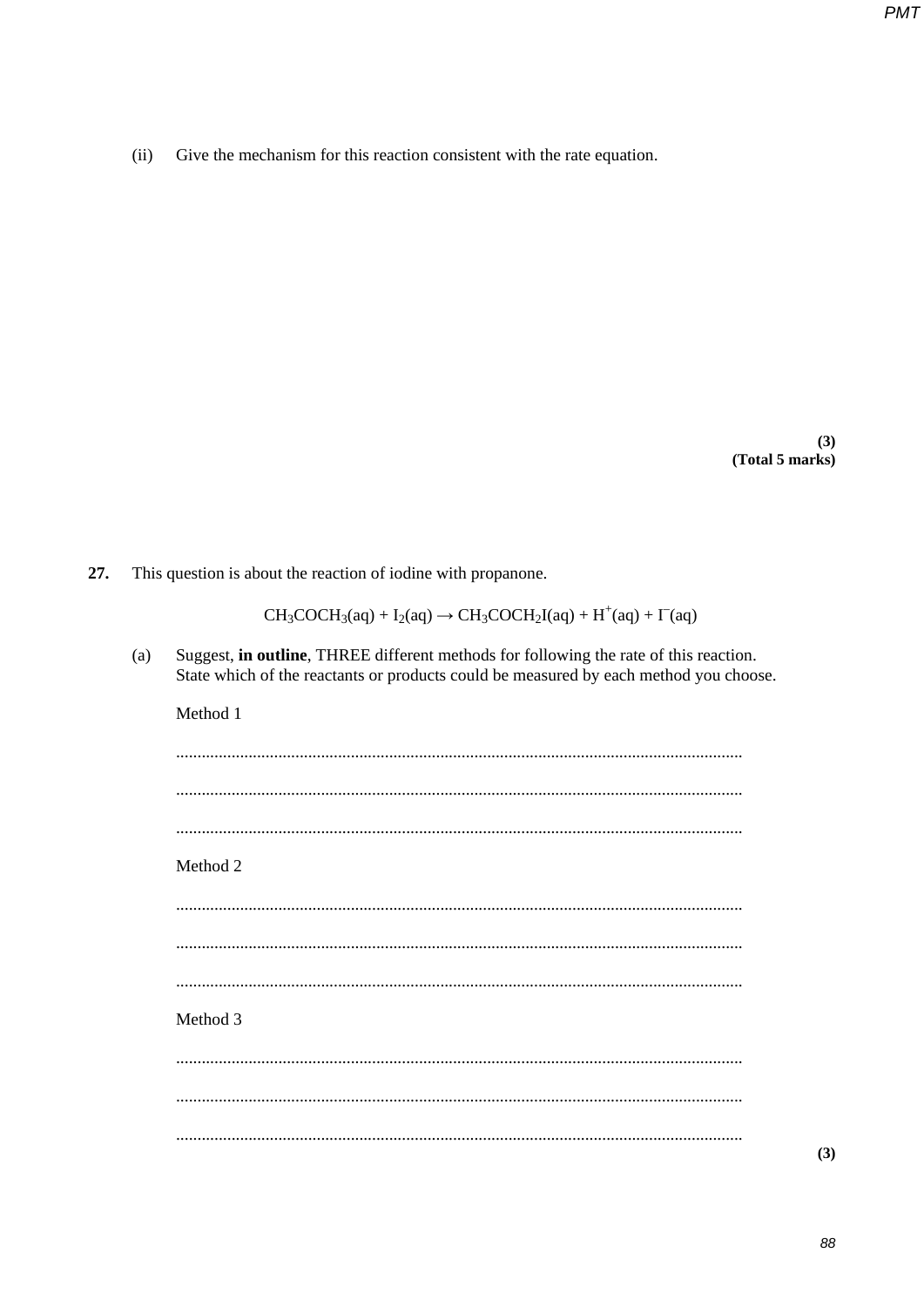(b) The reaction is extremely slow at room temperature in the absence of H+ ions as a catalyst.

Suggest how you would quench the reaction before carrying out a titration method to determine the concentration of iodine at different times.

Justify your answer. ..................................................................................................................................... ..................................................................................................................................... ..................................................................................................................................... .....................................................................................................................................

(c) A series of experiments was carried out, varying the concentrations of the reactants and the catalyst. The following results were obtained.

| Experiment | [CH <sub>3</sub> COCH <sub>3</sub> ]<br>/mol dm <sup>-3</sup> | $[I_2]$<br>$/mol dm^{-3}$ | $[H^+]$<br>$/mol dm^{-3}$ | Initial rate<br>/mol dm <sup>-3</sup> s <sup>-1</sup> |
|------------|---------------------------------------------------------------|---------------------------|---------------------------|-------------------------------------------------------|
|            | 1.00                                                          | 0.010                     | 0.10                      | $2.8 \times 10^{-6}$                                  |
|            | 1.00                                                          | 0.010                     | 0.20                      | $5.6 \times 10^{-6}$                                  |
|            | 1.50                                                          | 0.010                     | 0.20                      | $8.4 \times 10^{-6}$                                  |
|            | 1.50                                                          | 0.020                     | 0.10                      | $4.2 \times 10^{-6}$                                  |

The reaction is first order with respect to hydrogen ions,  $H^+$ .

(i) Deduce the order of the reaction with respect to propanone,  $CH<sub>3</sub>COCH<sub>3</sub>$ . Justify your answer.

........................................................................................................................... ........................................................................................................................... ........................................................................................................................... ........................................................................................................................... ........................................................................................................................... ...........................................................................................................................

**(3)**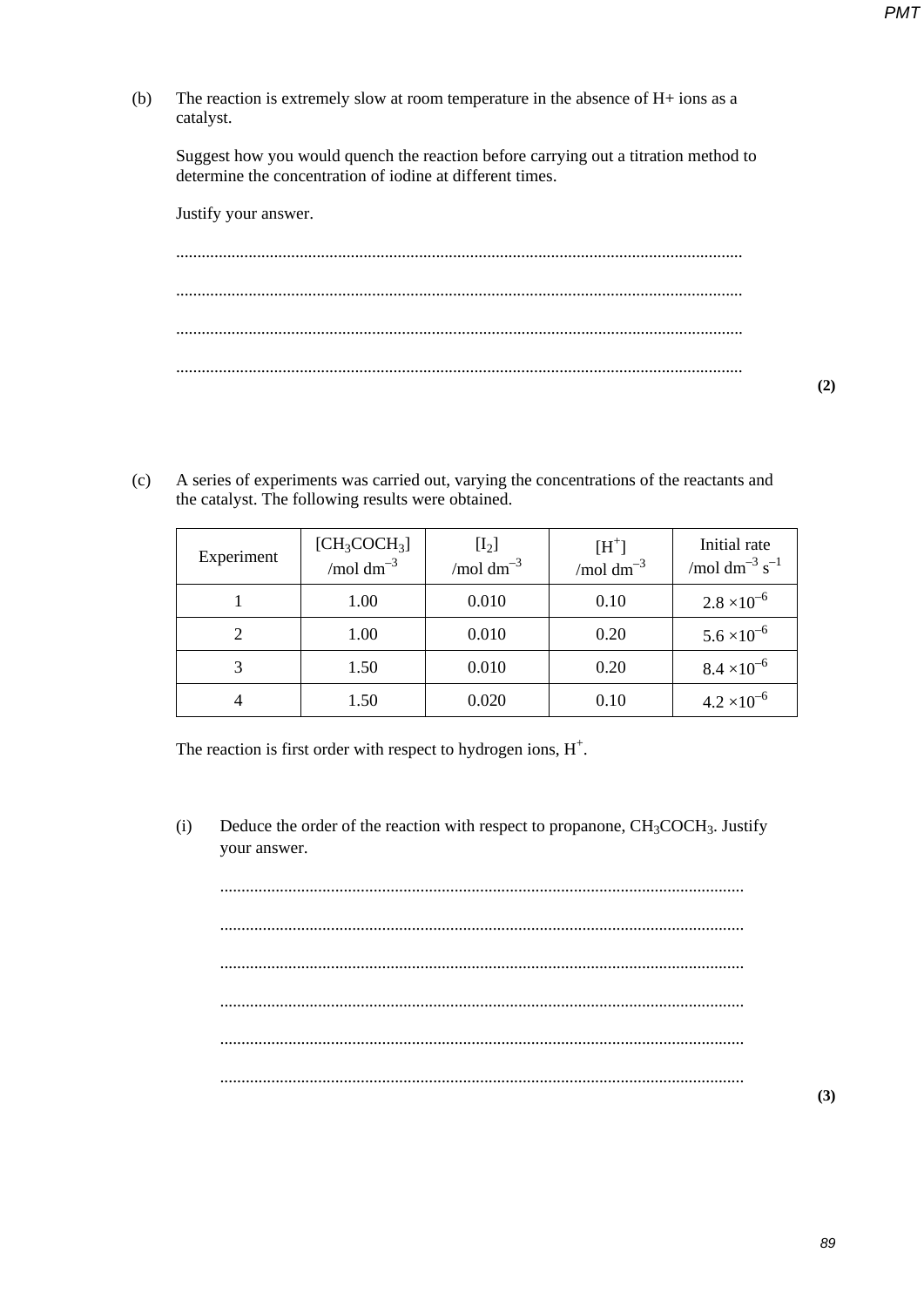| (ii)  | Deduce the order of the reaction with respect to iodine, $I_2$ .                          |     |
|-------|-------------------------------------------------------------------------------------------|-----|
|       |                                                                                           | (1) |
| (iii) | Hence give the rate equation for this reaction.                                           | (1) |
| (iv)  | Which species are involved in the rate-determining step?                                  |     |
|       |                                                                                           | (1) |
| (v)   | Suggest an equation for the reaction between the species in the rate-determining<br>step. |     |
|       |                                                                                           |     |
|       | Explain why this step is likely to take place.                                            |     |
|       |                                                                                           |     |
|       |                                                                                           |     |
|       | (Total 13 marks)                                                                          | (2) |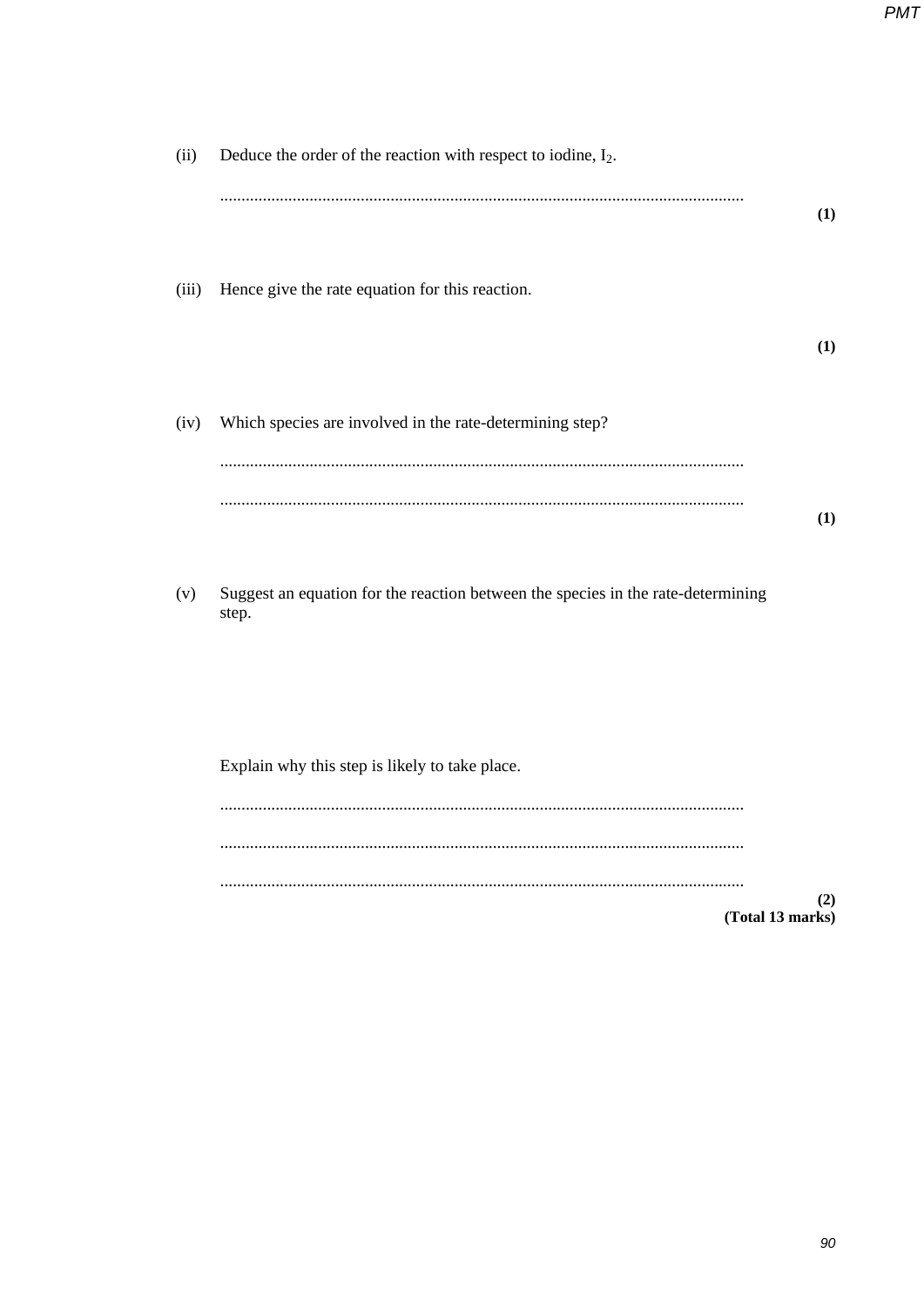- **28.** This question involves the following techniques which can be used to follow chemical reactions in order to investigate their kinetics.
	- **A** collecting and measuring the volume of a gas
	- **B** colorimetry
	- **C** measuring the electrical conductivity
	- **D** titration with standard acid solution

Select, from A to D, the technique **most** appropriate to investigate:

(a) the hydrolysis of 1-bromobutane using hydroxide ions

$$
C_4H_9Br(l) + OH^-(aq) \rightarrow C_4H_9OH(l) + Br^-(aq)
$$



(b) the decomposition of the benzenediazonium ion

 $C_6H_5N_2^+(aq) + H_2O(l) \rightarrow C_6H_5OH(aq) + N_2(g) + H^+(aq)$ 

**A** 

**B** 

**C** 

**D** 

**(1)**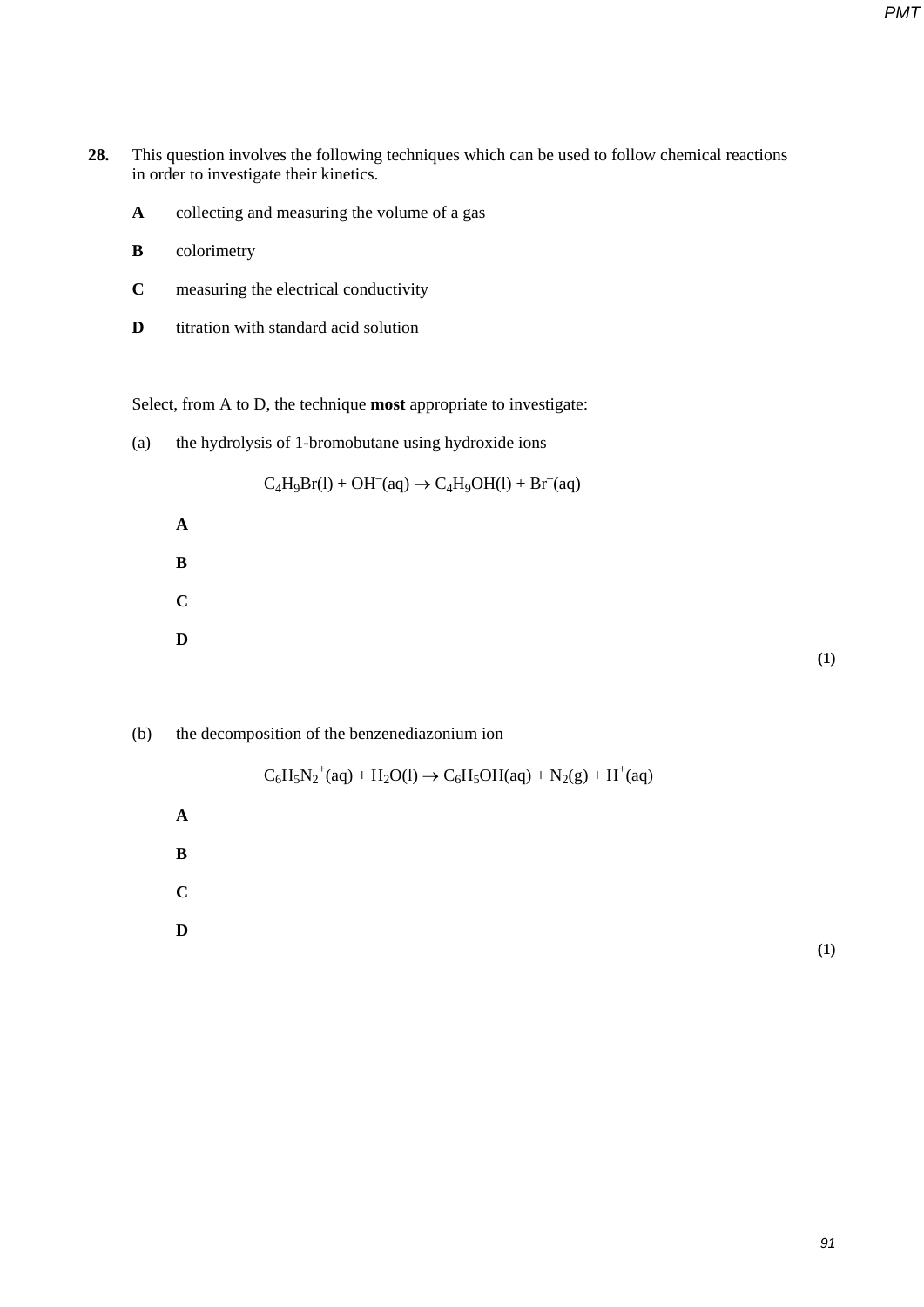- (c) the reaction of acidified potassium manganate(VII) with propan-2-ol to give propanone and manganese(II) sulfate.
	- **A B C D (1)**

(d) the catalytic decomposition of hydrogen peroxide.

- **A B C D** 
	- **(1) (Total 4 mark)**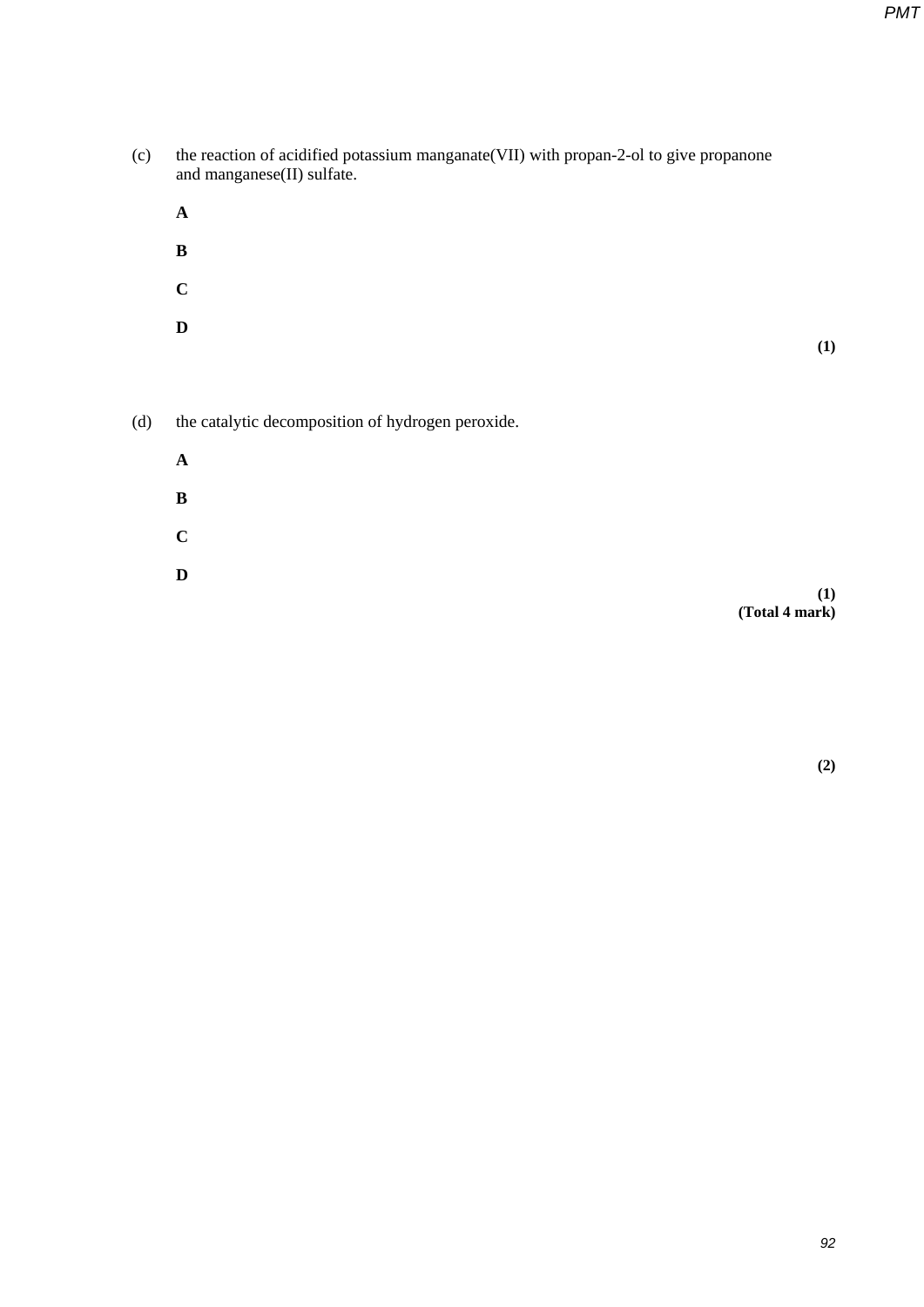(iii) Use the Arrhenius equation ln (rate) =  $\frac{-E_A}{R} \times \frac{1}{T}$ R  $\frac{-E_{A}}{-\frac{1}{2}}$  × **29.** 1,2-dibromoethane reacts with potassium iodide dissolved in methanol according to the equation:

 $C_2H_4Br_2 + 2KI \rightarrow C_2H_4 + 2KBr + I_2$ 

The rate equation for this reaction is

- **A** rate =  $k[KI]^2[C_2H_4Br_2]$
- **B** rate =  $k[KI]^2$
- **C**  $rate = k[C_2H_4Br_2]$
- **D** not possible to deduce from this information

**(Total 1 mark)**

+ constant, together with your graph to calculate a value of the activation energy,  $E_A$ , for this reaction. Show all steps in your working. Include units in your final answer, which should be given to **two** significant figures.

[Gas constant,  $R = 8.31$  J K<sup>-1</sup> mol<sup>-1</sup>]

**(2) (Total 13 marks)**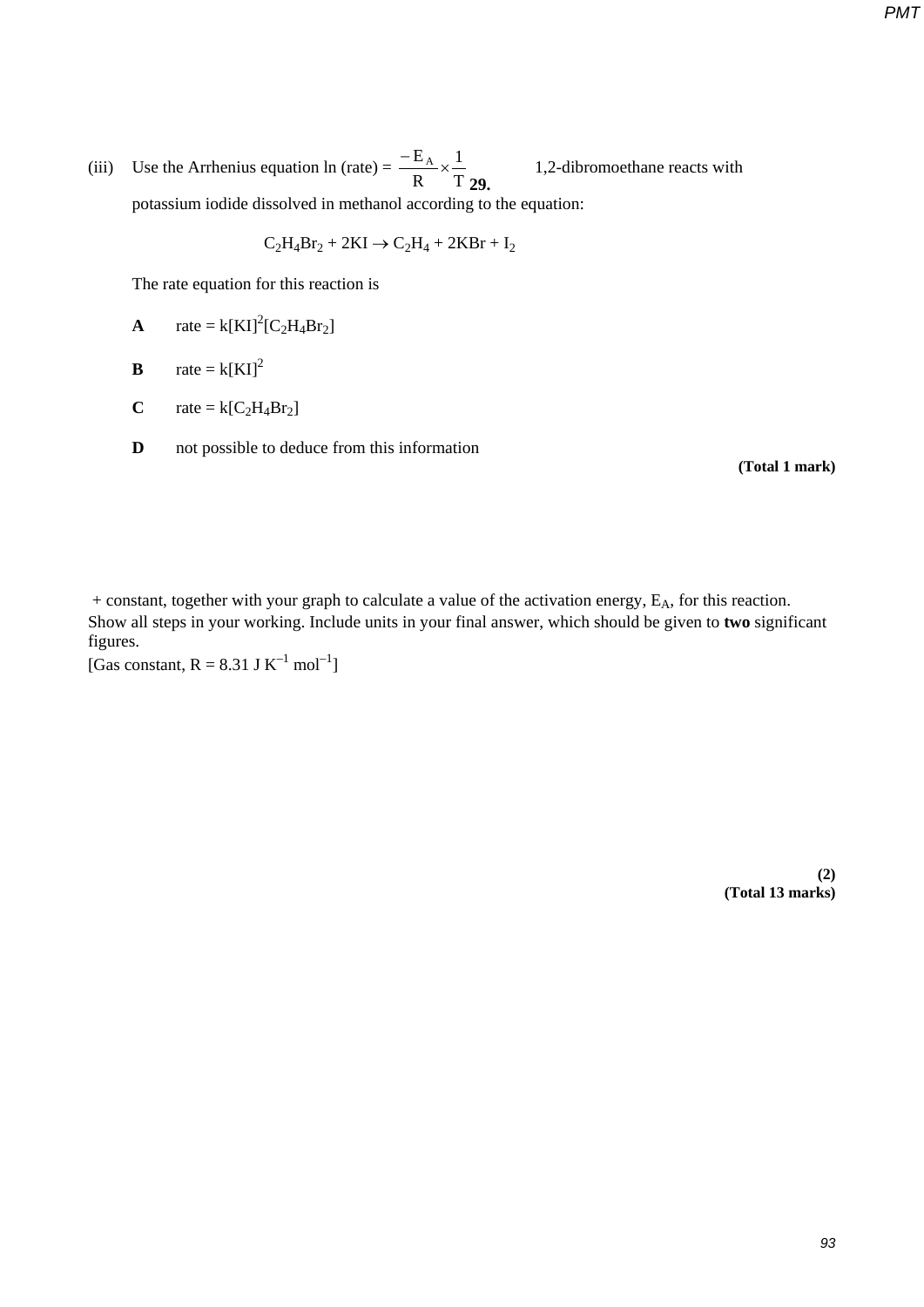**30.** For the reaction between sodium bromate(V) and sodium bromide in acidic solution, the rate equation is:

 $Rate = k[BrO<sub>3</sub>^-][Br^-][H^+]^2$ 

When the concentrations of all three reactants are doubled, the rate will increase by a factor of

**A** 4 **B** 6

- **C** 8
- **D** 16

**(Total 1 mark)**

**31.** This question is about the reaction of magnesium with hydrochloric acid which takes place rapidly at room temperature.

 $Mg(s) + 2HCl(aq)$  →  $MgCl<sub>2</sub>(aq) + H<sub>2</sub>(g)$   $\Delta H = -467$  kJ mol<sup>-1</sup>

(a) Rewrite the equation omitting spectator ions.

**(1)**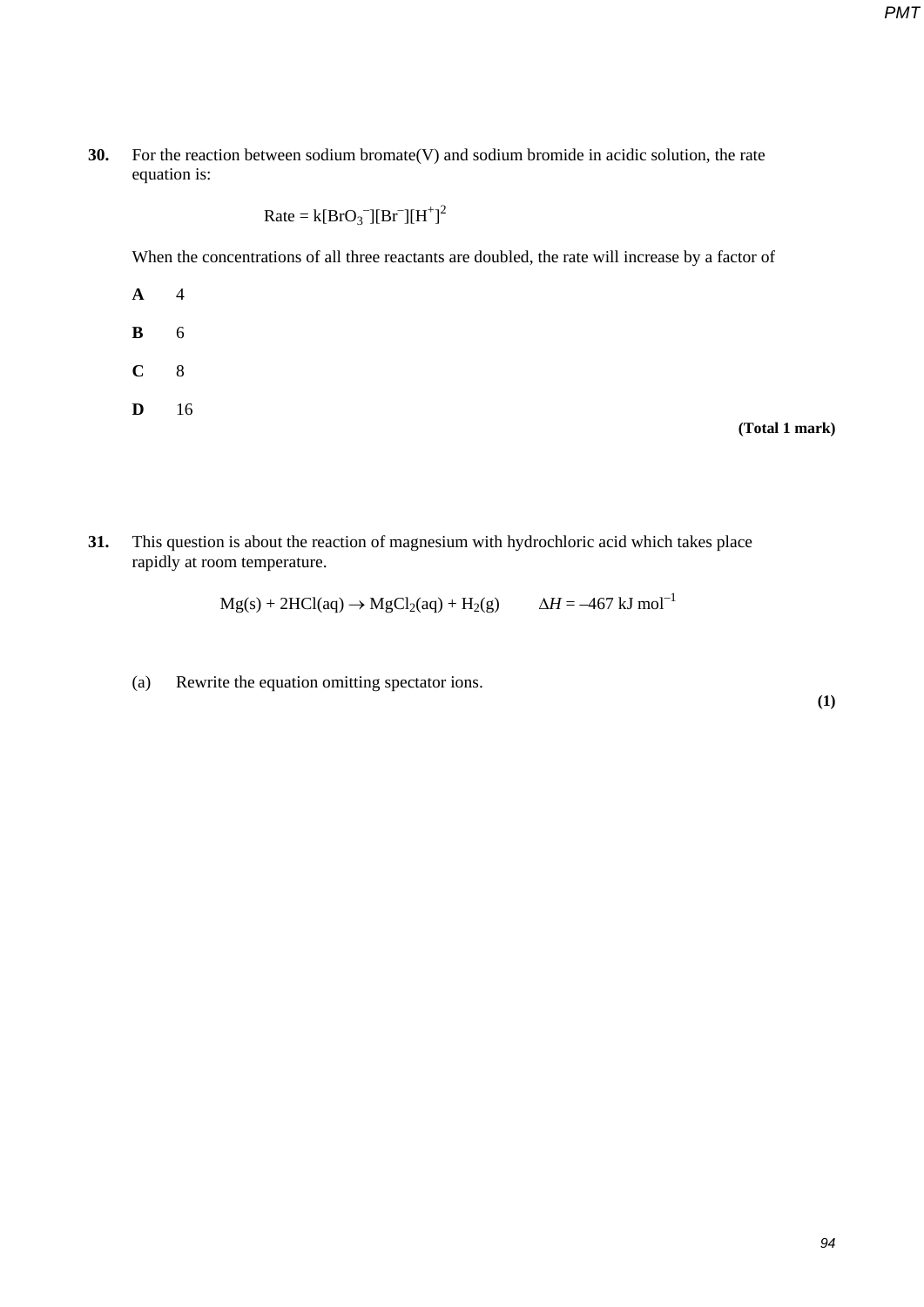answers.  $(i)$   $\Delta S$ <sub>system</sub> ........................................................................................................................... ........................................................................................................................... ........................................................................................................................... **(2)** (ii) ∆*S*surroundings ........................................................................................................................... ........................................................................................................................... ........................................................................................................................... **(2)**  $(iii)$   $\Delta S_{total}$ ........................................................................................................................... ........................................................................................................................... **(1)**

(b) Suggest the sign of the following entropy changes for this reaction. Justify each of your

(c) A student carried out this experiment at five different temperatures in order to calculate the activation energy of the reaction. The student's laboratory record is shown below.

## *Method*

*Clean a strip of magnesium weighing 0.100 g with sand paper. Measure the temperature of 20 cm3 of 1.00 mol dm–3 hydrochloric acid in a 100 cm3 beaker. Add the magnesium ribbon, stir continuously, and time how long it takes for the magnesium to disappear. Repeat the experiment at four other temperatures.*

*Assumption: the initial rate of reaction is proportional to 1/time.*

## *Results*

| <b>Temperature</b><br>$\angle C$ | <b>Temperature</b><br>/K | 1/T<br>$/K^{-1}$               | time<br>/s | 1/time<br>$/s^{-1}$ | In 1/time |
|----------------------------------|--------------------------|--------------------------------|------------|---------------------|-----------|
| 24                               | 297                      | $3.37 \times 10^{-3}$          | 45         | 0.0222              | $-3.81$   |
| 33                               | 306                      | $3.27 \times 10^{-3}$          | 25         | 0.0400              | $-3.22$   |
| 45                               | 318                      | 3.14 $\times$ 10 <sup>-3</sup> | 11         | 0.0909              | $-2.40$   |
| 56                               | 329                      | $3.04 \times 10^{-3}$          | 6          | 0.1667              | $-1.79$   |
| 10                               | 283                      | $3.53 \times 10^{-3}$          | 122        | 0.0082              | $-4.80$   |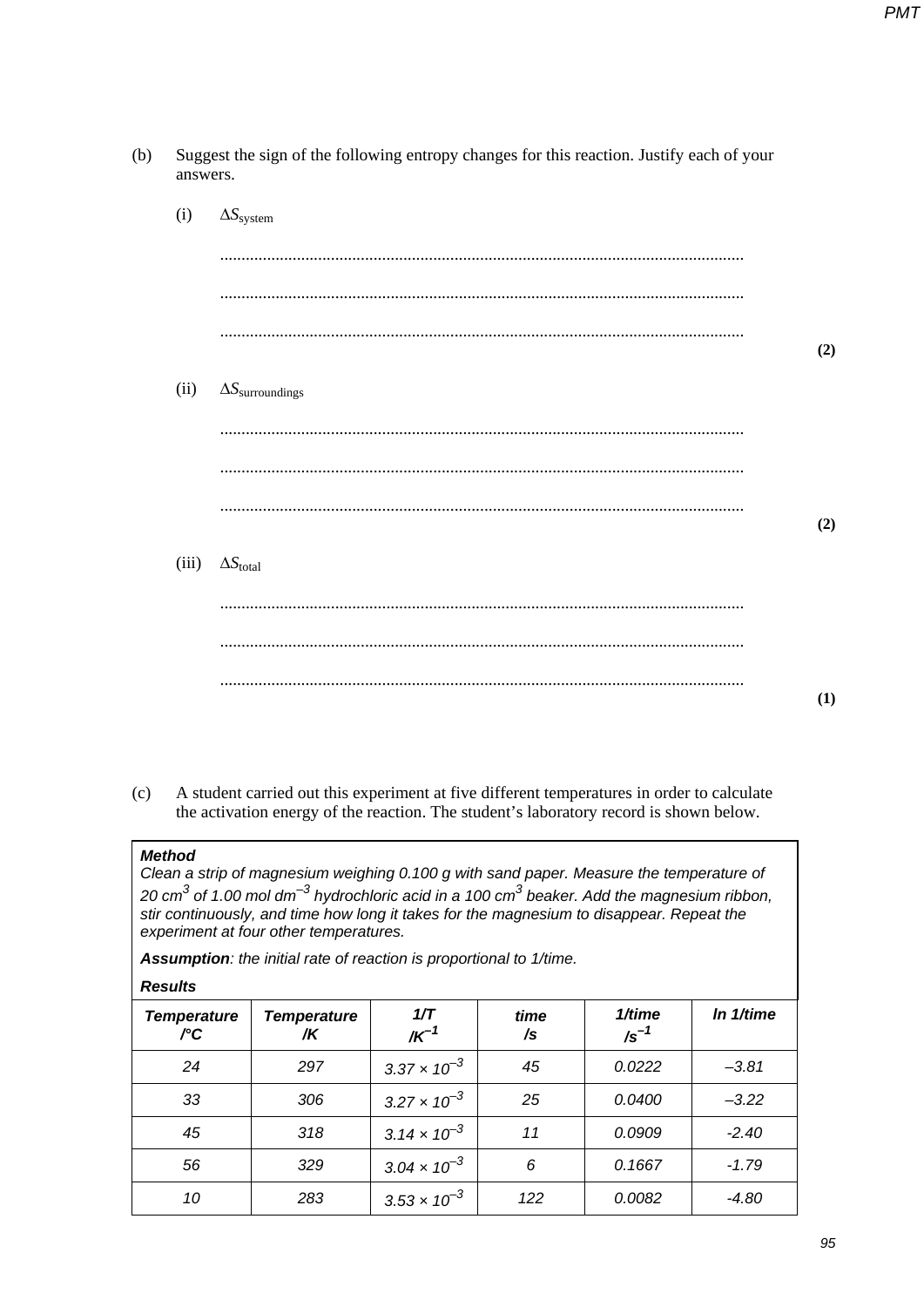**(1)**

The Arrhenius equation is  $\ln k = -E_a/R \times (1/T) + constant$ 

ln 1/time is proportional to ln k and so a graph of ln 1/time will have the same gradient as that of the Arrhenius plot of ln k against 1/Temperature

The student plotted the graph of ln 1/time against 1/Temperature and from this the activation energy,  $E_A$ , was calculated as  $+ 51.3$  kJ mol<sup>-1</sup>.

(i) Suggest the reason for cleaning the magnesium ribbon with sand paper.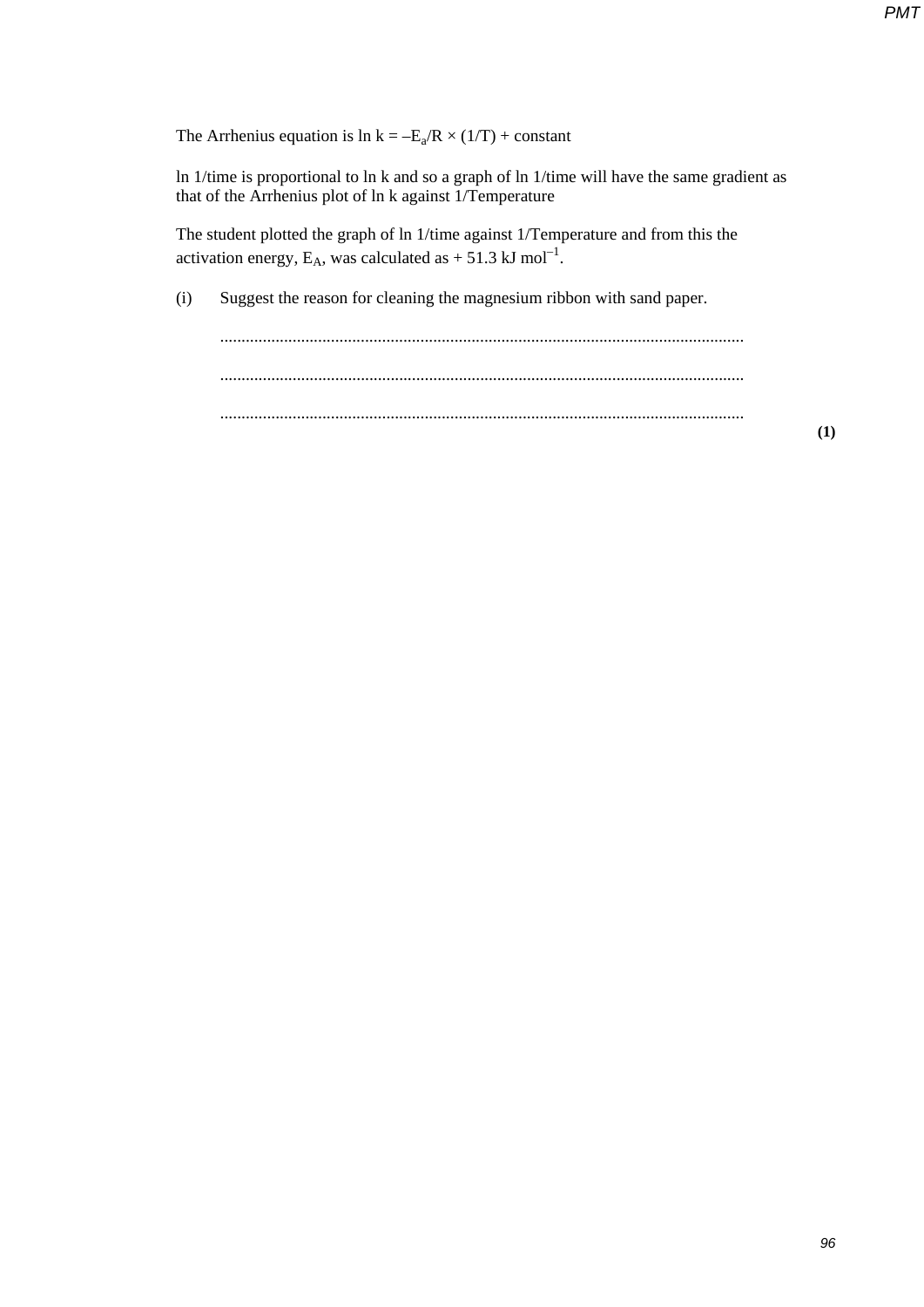Calculate the number of moles of hydrochloric acid used up when all the  $(ii)$ magnesium reacts in one experiment. Hence comment on whether the change in concentration during the reaction will have a significant effect on the validity of the assumption that the initial rate of reaction is proportional to 1/time. How would you overcome this potential error?

[Take the relative atomic mass of magnesium as 24 in this and subsequent calculations.]

| . |
|---|
|   |
|   |
|   |
|   |
|   |
|   |

 $(5)$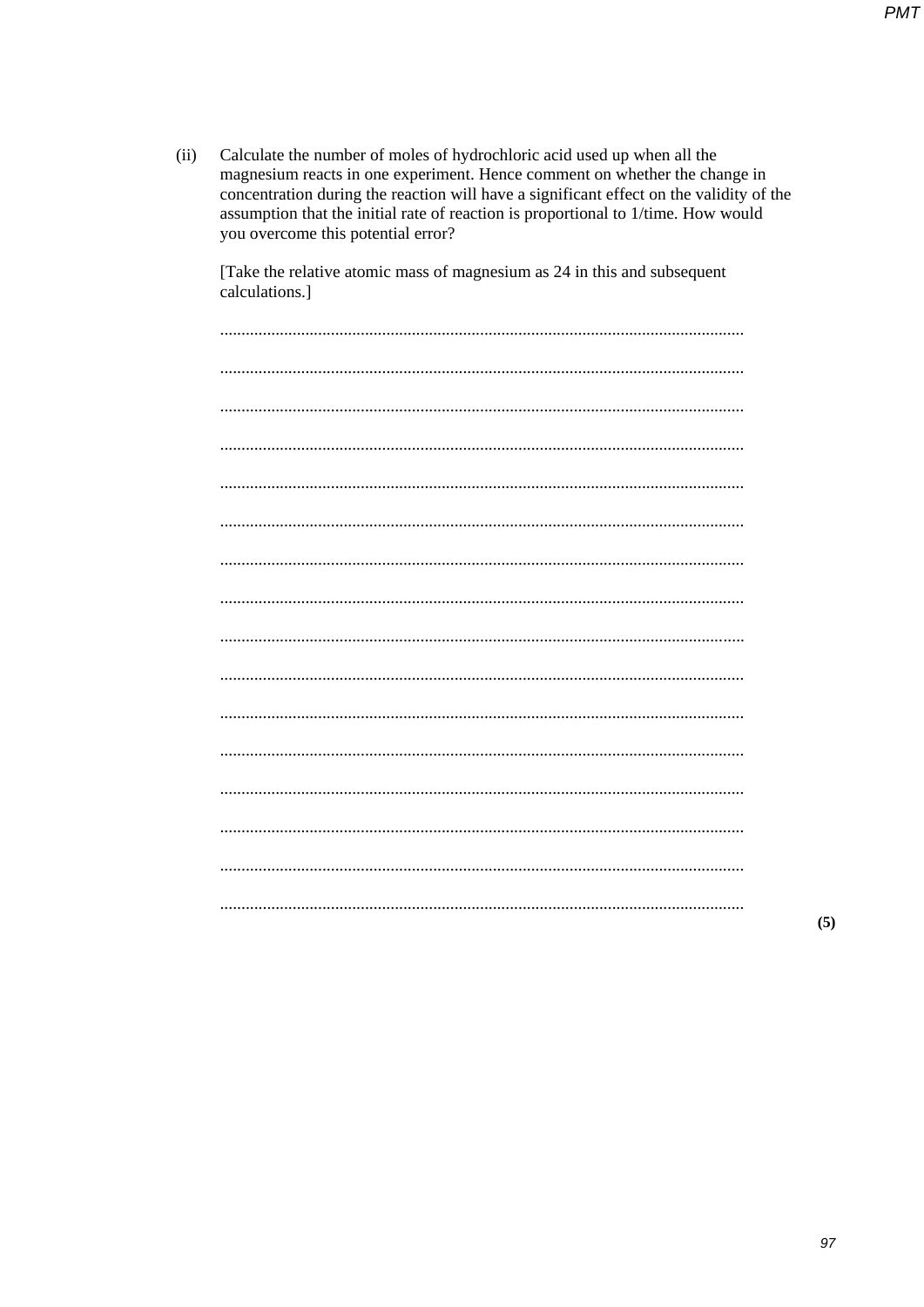(iii) Use the value of ∆*H* and other information given in the question to calculate the temperature change in an experiment assuming no energy is lost to the surroundings. Hence comment on whether this change in temperature will have a significant effect. How would you overcome this potential error?

 $[\Delta H = -467 \text{ kJ mol}^{-1}].$ 

heat produced = mass  $\times$  specific heat capacity  $\times$  change in temperature.

Assume that the specific heat capacity of the solution is 4.18 J  $K^{-1} g^{-1}$ ]

........................................................................................................................... ........................................................................................................................... ........................................................................................................................... ........................................................................................................................... ........................................................................................................................... ...........................................................................................................................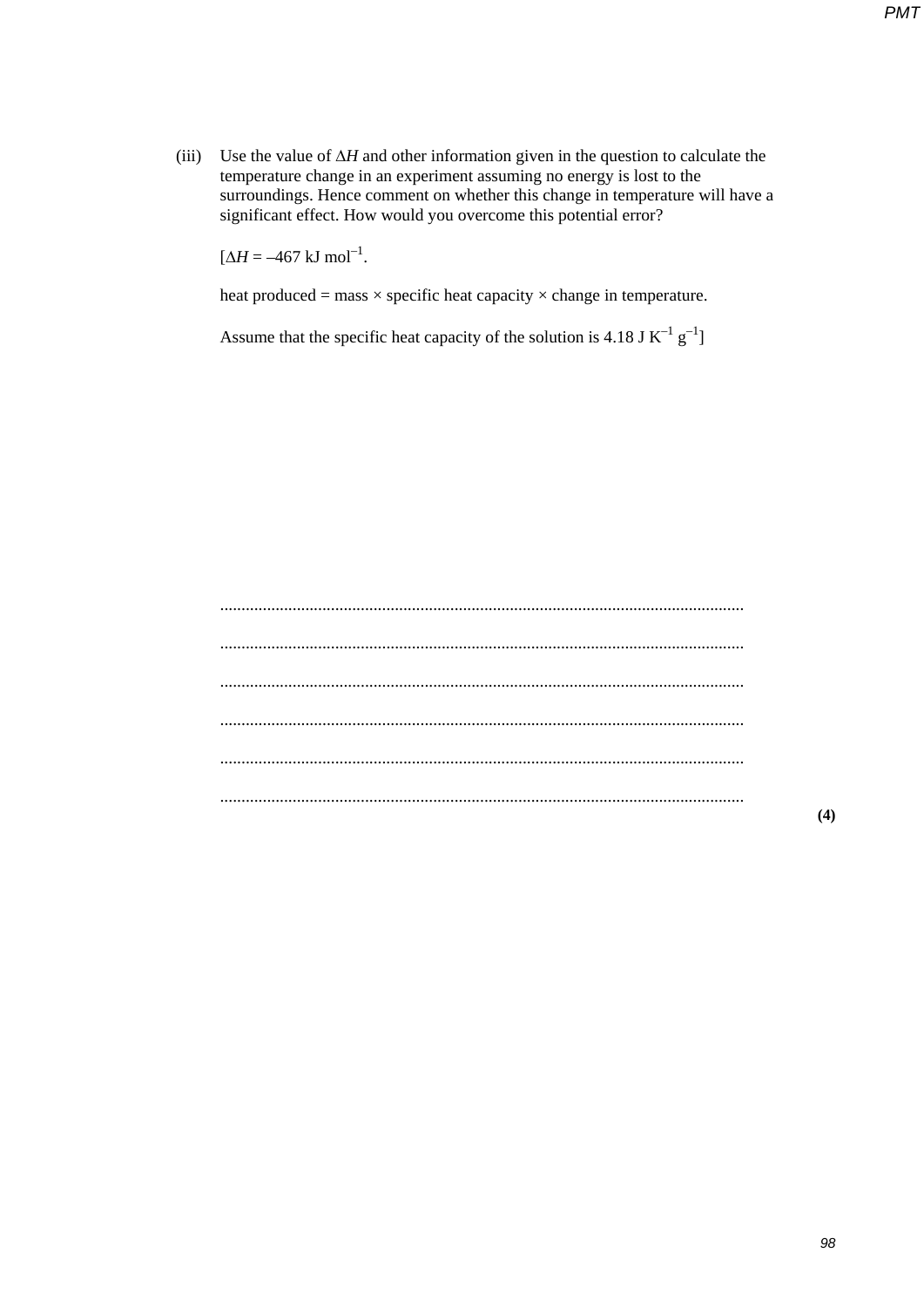(iv) The most difficult thing to measure accurately is the time it takes for the magnesium to disappear and the time measured can be up to 2 seconds out. Assuming this error, calculate the shortest time at 56 °C **and** the longest time at 10 °C for this reaction.

Complete the table for these times. Plot the two points on the grid below and join them with a straight line. From the gradient, which equals  $-E<sub>A</sub>/R$ , of this line calculate another value for the activation energy.

| Temperature<br>$\circ$ C | Temperature | 1/T<br>$/K^{-1}$      | time<br>/S | $1/t$ ime<br>$\sqrt{g^{-1}}$ | $ln 1/t$ ime |
|--------------------------|-------------|-----------------------|------------|------------------------------|--------------|
| 56                       | 329         | $3.04 \times 10^{-3}$ |            |                              |              |
|                          | 283         | $3.53 \times 10^{-3}$ |            |                              |              |

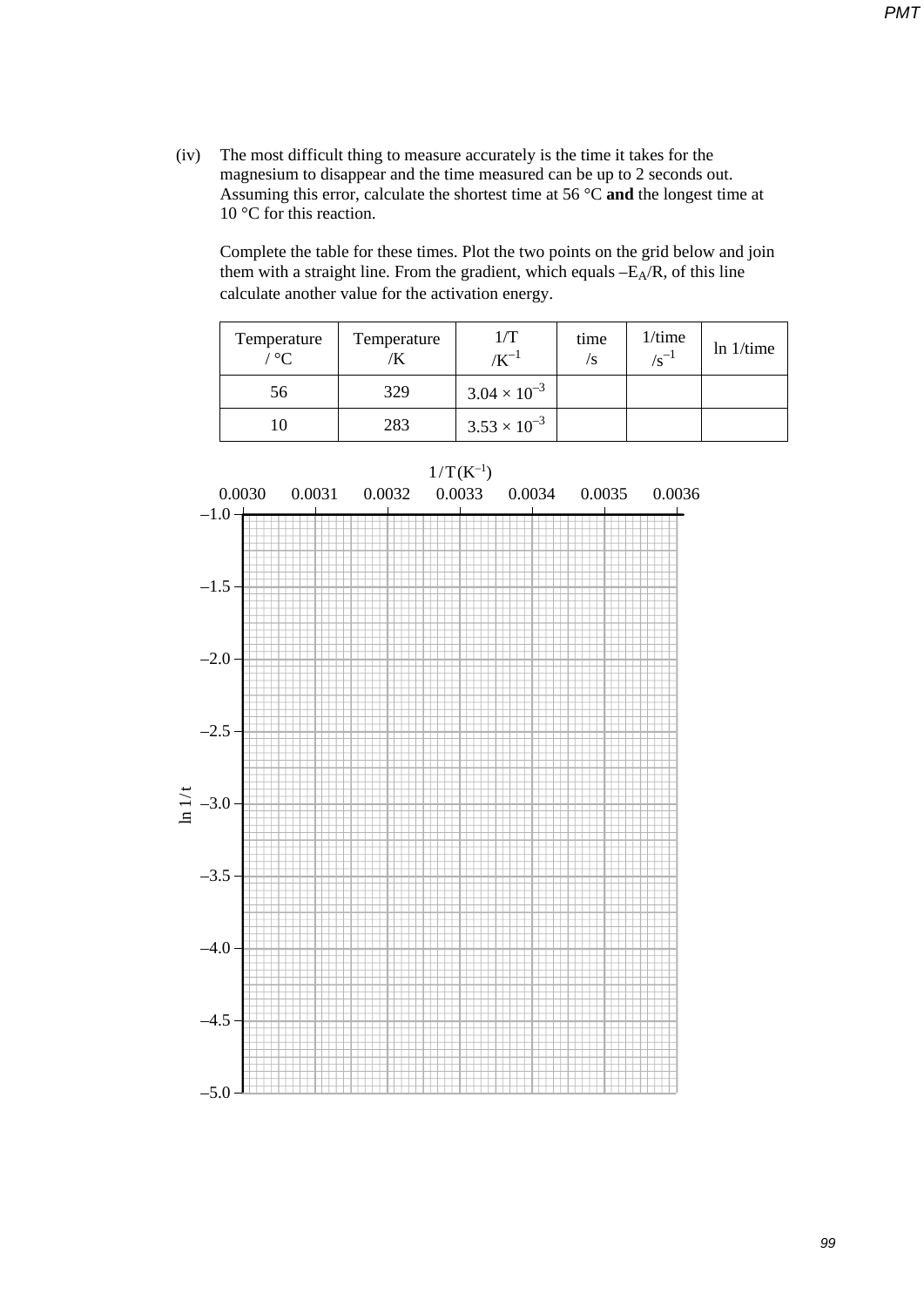If the reaction mixture is not stirred, the magnesium tends to float on the surface of  $(v)$ the acid. Suggest how this would affect the measurements of the rate of the reaction.  $(1)$  $(vi)$ Suggest two other improvements the student could do to this experiment to improve the accuracy or validity of the results.  $(2)$ (vii) If ethanoic acid of the same concentration and at the same temperature is used instead of hydrochloric acid, explain how the rate would differ.  $(1)$ (Total 24 marks)